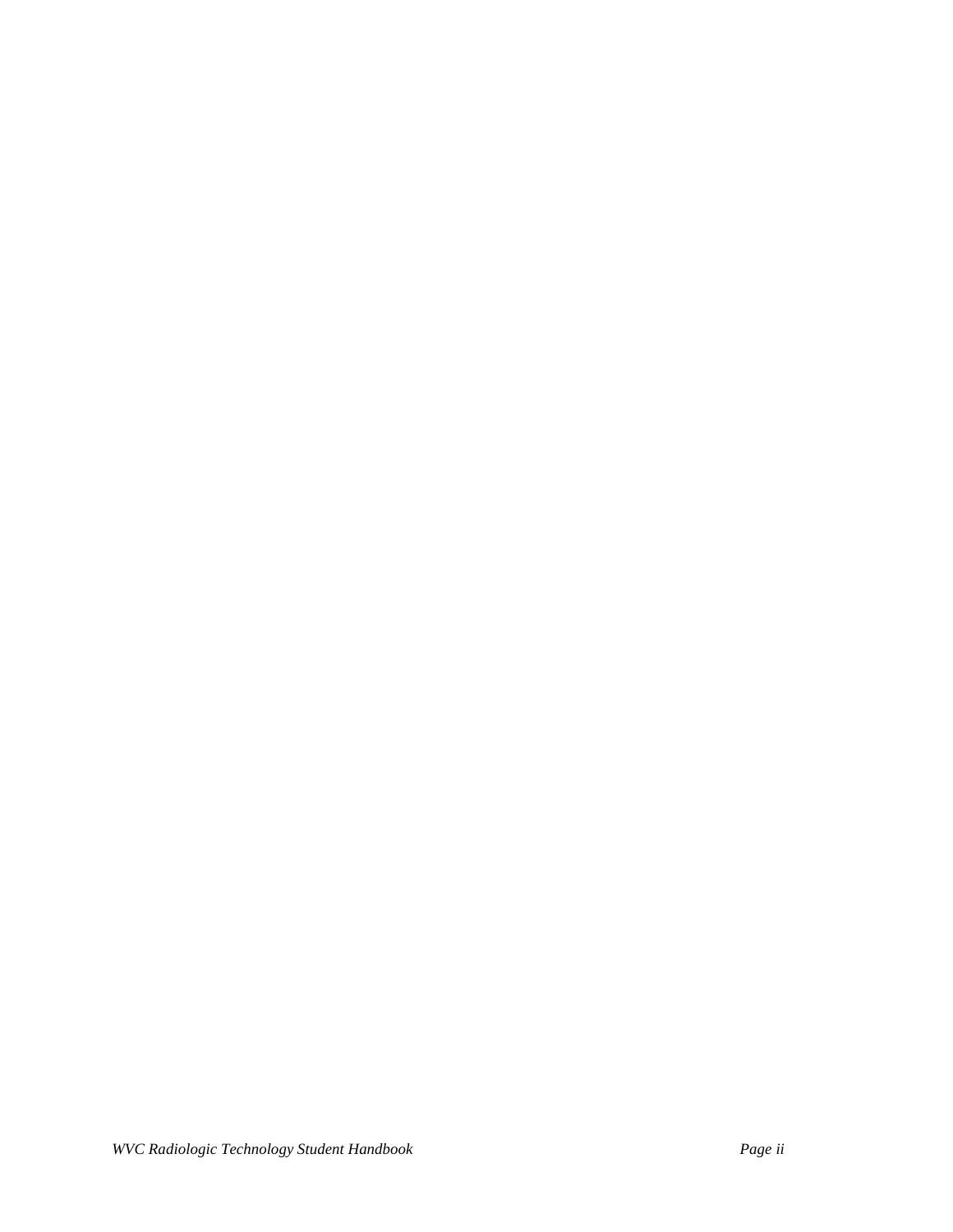

February 7, 2015

Dear Radiologic Technology Student:

On behalf of the Wenatchee Valley College Radiologic Technology faculty and staff, it is my pleasure to welcome you to the Program. You are to be congratulated for your hard work in preparing to enter the next two years of concentrated study. We are happy to have you as a part of our college and especially the Radiologic Technology Program.

You are about to begin an exciting and demanding program of study. While we cannot foresee the needs of each individual student, this handbook has been prepared to provide information about important policies, procedures, guidelines and contact information necessary for your successful completion of the Program. In addition, you should become familiar with the Wenatchee Valley College Student Handbook. The student handbook provides information for all WVC students on the structure, policy, regulations and procedures of the College that govern their relationship to the college in the academic and personnel progress toward the ultimate educational goal. A copy of the College Student Handbook is available in the Student Programs office. Please read them carefully and do not hesitate to ask questions for clarification. The exchange of ideas and information between students, faculty and staff is essential. Your success in the Radiologic Technology Program is important to us.

Radiologic Technology is an integral part of the interdisciplinary health care community. You are entering a profession that requires individuals to become team players that provide high quality care and make a difference in the lives of patients. Welcome to the Radiologic Technology "team" as we embark on the next two years together.

We are happy you are here and ready to work with you to achieve your professional goals. Welcome to our learning community!

Sincerely,

Shelly Zimmerman, M.A.,RT. (R)(ARRT) Radiography Program Director Wenatchee Valley College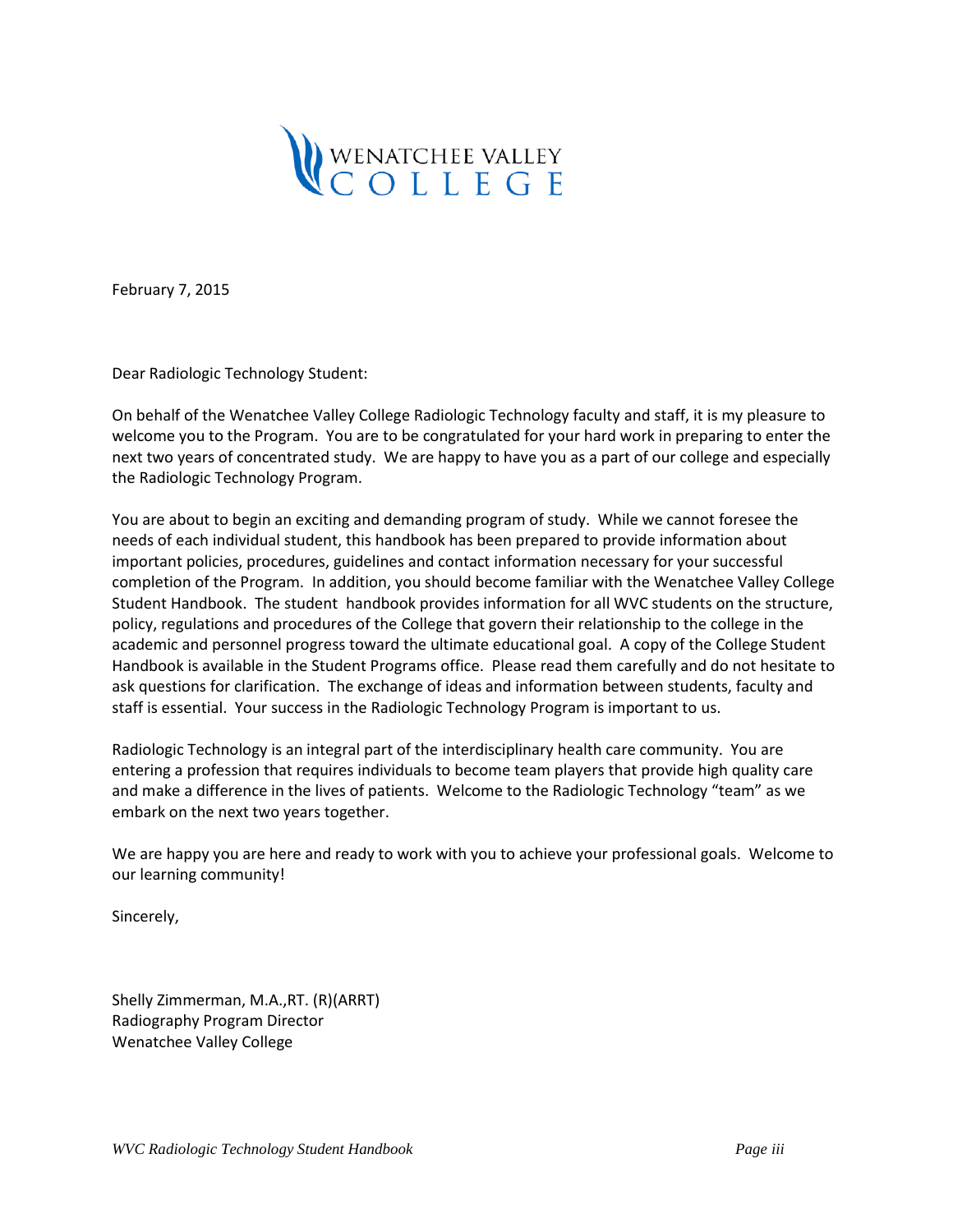## **Table of Contents**

| I. |          | Introduction                                                                                                                                                                        |                |
|----|----------|-------------------------------------------------------------------------------------------------------------------------------------------------------------------------------------|----------------|
|    | А.       |                                                                                                                                                                                     | 1              |
|    | В.       | Wenatchee Valley College Mission and Core Themes <b>Construct Contract College Mission</b> and Core Themes <b>Constructs</b> College Mission and Core Themes <b>College Mission</b> | $\overline{2}$ |
|    | C.       | Wenatchee Valley College Radiologic Technology Mission and Goals                                                                                                                    | $\overline{2}$ |
|    | D.       | Radiologic Technology Expected Outcomes                                                                                                                                             | $\overline{2}$ |
|    | Ε.       |                                                                                                                                                                                     | 3              |
|    | F.       | Qualifications for a Radiologic Technologist                                                                                                                                        | $\overline{4}$ |
|    | G.       |                                                                                                                                                                                     | 4              |
|    | Н.       | Radiologic Technology Advisory Committee manufactured and continuum and results and results and results and re                                                                      | 6              |
| П. |          | General                                                                                                                                                                             |                |
|    |          | A. Accreditation                                                                                                                                                                    | 7              |
|    | В.       | Facilities                                                                                                                                                                          | $\overline{7}$ |
|    | C.       |                                                                                                                                                                                     | 8              |
|    | D.       |                                                                                                                                                                                     | 9              |
|    | Ε.       | <b>Radiation Monitoring</b>                                                                                                                                                         | 9              |
|    | F.       | Employment                                                                                                                                                                          | 9              |
|    | G.       |                                                                                                                                                                                     | 10             |
|    | Н.       |                                                                                                                                                                                     | 10             |
|    | I.       | Grades                                                                                                                                                                              | 10             |
|    | J.       | <b>Transfer Students</b>                                                                                                                                                            | 10             |
|    | К.       | Degree                                                                                                                                                                              | 10             |
|    | L.       |                                                                                                                                                                                     | 10             |
|    |          |                                                                                                                                                                                     | 11             |
|    | N.       | <b>Program Completion</b>                                                                                                                                                           | 11             |
|    | Ο.       | Instruction Administration / Communication / e mail / Mailboxes / Address / Phone #                                                                                                 | 11             |
|    | Ρ.       | Clinical Education / Assignments / Removal from Clinical / Ed Centers / Locating Site<br>$\ddotsc$                                                                                  | 12             |
|    | Q.       | Radiologic Technology Student-Faculty Committee                                                                                                                                     | 16             |
|    | R.       | Financial Aid / Scholarships <b>communical and the contract of Scholarships</b> communications are the contract of the                                                              | 17             |
|    | S.       |                                                                                                                                                                                     | 17             |
|    | Т.       | Bookstore                                                                                                                                                                           | 17             |
|    | U.       | <b>Counseling Services</b>                                                                                                                                                          | 17             |
|    | V.       | <b>Computer Labs</b>                                                                                                                                                                | 17             |
|    |          | W. Tutoring                                                                                                                                                                         | 18             |
|    | х.       | <b>Library Services</b>                                                                                                                                                             | 18             |
|    | Υ.       | FERPA (Family Educational Rights and Privileges Act) and Recommendation Requests<br>$\cdots$                                                                                        | 18             |
|    | Z.       | All Campus Emergency Alert / Weather Conditions <b>Campus Constanting Conditions</b> All Campus Emergency Alert / Weather Conditions                                                | 18             |
|    |          | III. Program of Study                                                                                                                                                               |                |
|    | А.       | Radiologic Technology Curriculum / $1st$ and $2nd$ year                                                                                                                             | 19             |
|    | В.<br>C. |                                                                                                                                                                                     | 21             |
|    | D.       | <b>Required Textbooks</b><br>Disability Support Services / Reasonable Accommodations <b>Fig. 10.13.12.13.13.13.13.14.14.14.14.14.14.14.14.14.1</b>                                  | 23<br>23       |
|    |          |                                                                                                                                                                                     |                |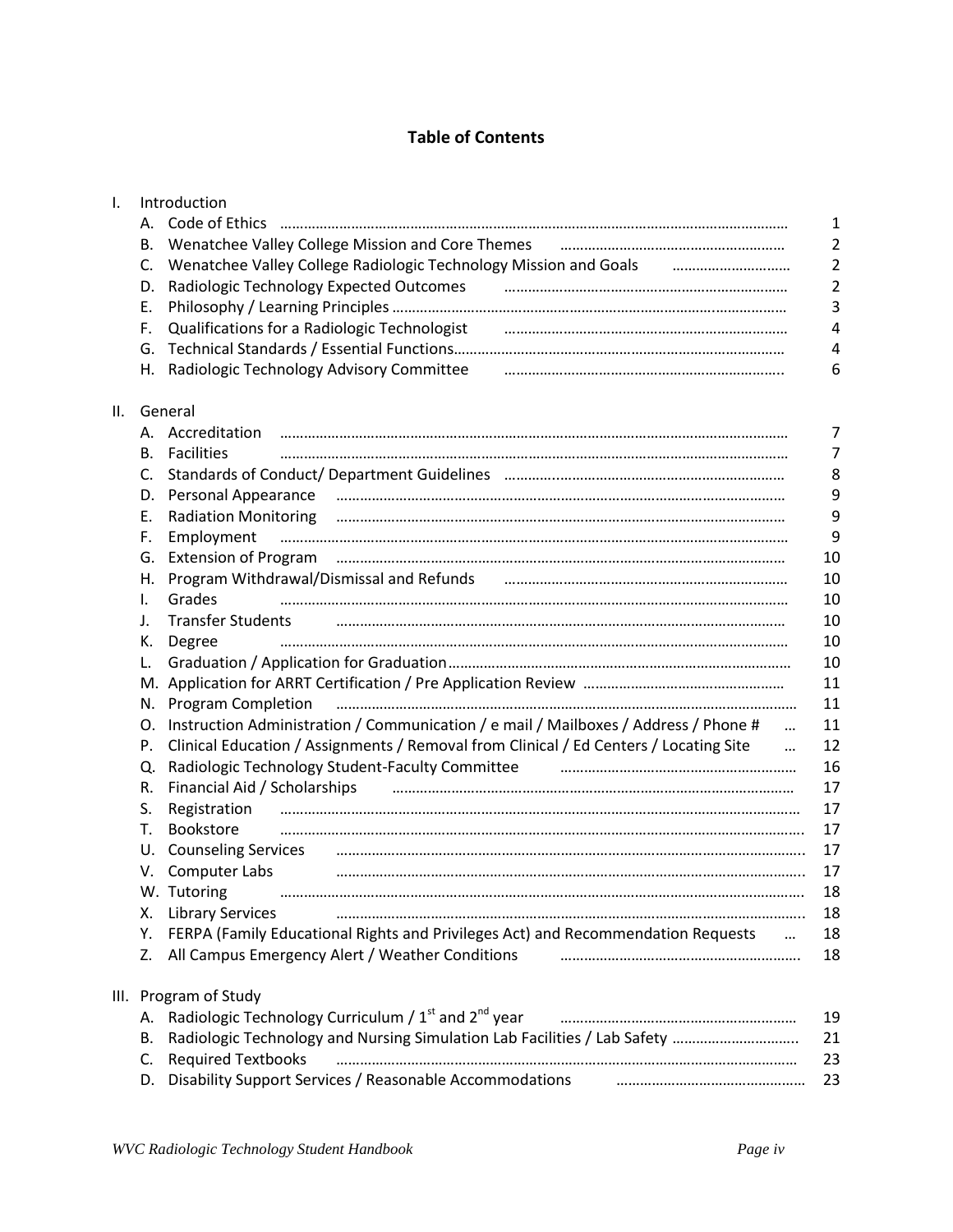## IV. Policies

|    |    | A. Attendance / $1^{st}$ and $2^{nd}$ Year                                                                                                                                                                                         | 24 |
|----|----|------------------------------------------------------------------------------------------------------------------------------------------------------------------------------------------------------------------------------------|----|
|    | В. | Testing Procedure / Make-up                                                                                                                                                                                                        | 24 |
|    | C. |                                                                                                                                                                                                                                    | 25 |
|    |    | D. Dress Code/Appearance                                                                                                                                                                                                           | 28 |
|    | Е. | Electronic Devices / Social Media                                                                                                                                                                                                  | 29 |
|    | F. | <b>Adverse Weather Conditions</b>                                                                                                                                                                                                  | 30 |
|    |    | G. Invasive Procedures                                                                                                                                                                                                             | 30 |
|    |    | H. Latex Sensitivity/Allergies                                                                                                                                                                                                     | 30 |
|    | I. | Deficiency Notice / Incident Form <b>contracts</b> and continuum contracts of the contract of the contracts of the contracts of the contracts of the contracts of the contracts of the contracts of the contracts of the contracts | 30 |
|    | J. | Allied Health Admission Records                                                                                                                                                                                                    | 31 |
|    | К. | Student Insurance / Liability and Medical manufacture and the contract of the student Insurance / Liability and Medical                                                                                                            | 32 |
|    | L. | Program Withdrawal/Dismissal and Re-Entry manufactured and manufactured and the manufactured manufactured and the Program Muslim manufactured and Re-Entry                                                                         | 33 |
|    |    | M. Pregnancy Policy                                                                                                                                                                                                                | 34 |
|    |    |                                                                                                                                                                                                                                    | 35 |
|    |    |                                                                                                                                                                                                                                    | 35 |
|    | Р. |                                                                                                                                                                                                                                    | 35 |
|    |    |                                                                                                                                                                                                                                    | 35 |
|    |    | R. Harassment Policy                                                                                                                                                                                                               | 36 |
|    | S. |                                                                                                                                                                                                                                    | 36 |
|    | Т. | Radiation Protection Policy manufactured and all protection Protection Policy                                                                                                                                                      | 37 |
|    |    | U. X-Ray Lab Usage                                                                                                                                                                                                                 | 38 |
|    | V. | Due Process Procedures                                                                                                                                                                                                             | 39 |
|    |    | W. Plagiarism and Academic Dishonesty / Honesty and Integrity Franchille Muslim manuscription                                                                                                                                      | 39 |
|    |    |                                                                                                                                                                                                                                    |    |
| V. |    | <b>Student Affairs</b>                                                                                                                                                                                                             |    |
|    |    |                                                                                                                                                                                                                                    | 40 |
|    | В. | <b>Student Finances</b>                                                                                                                                                                                                            | 40 |
|    | C. |                                                                                                                                                                                                                                    | 40 |
|    |    |                                                                                                                                                                                                                                    |    |
|    |    | VI. Forms / Student Agreements                                                                                                                                                                                                     |    |
|    |    | Letter for Locating Clinical Site                                                                                                                                                                                                  | 42 |
|    |    | Deficiency Notice / Incident Form                                                                                                                                                                                                  | 44 |
|    |    | Program Withdrawal/Dismissal Form                                                                                                                                                                                                  | 46 |
|    |    |                                                                                                                                                                                                                                    | 48 |
|    |    | Student Reference Request / FERPA Release                                                                                                                                                                                          | 50 |
|    |    |                                                                                                                                                                                                                                    |    |
|    |    |                                                                                                                                                                                                                                    |    |
|    |    |                                                                                                                                                                                                                                    |    |
|    |    |                                                                                                                                                                                                                                    |    |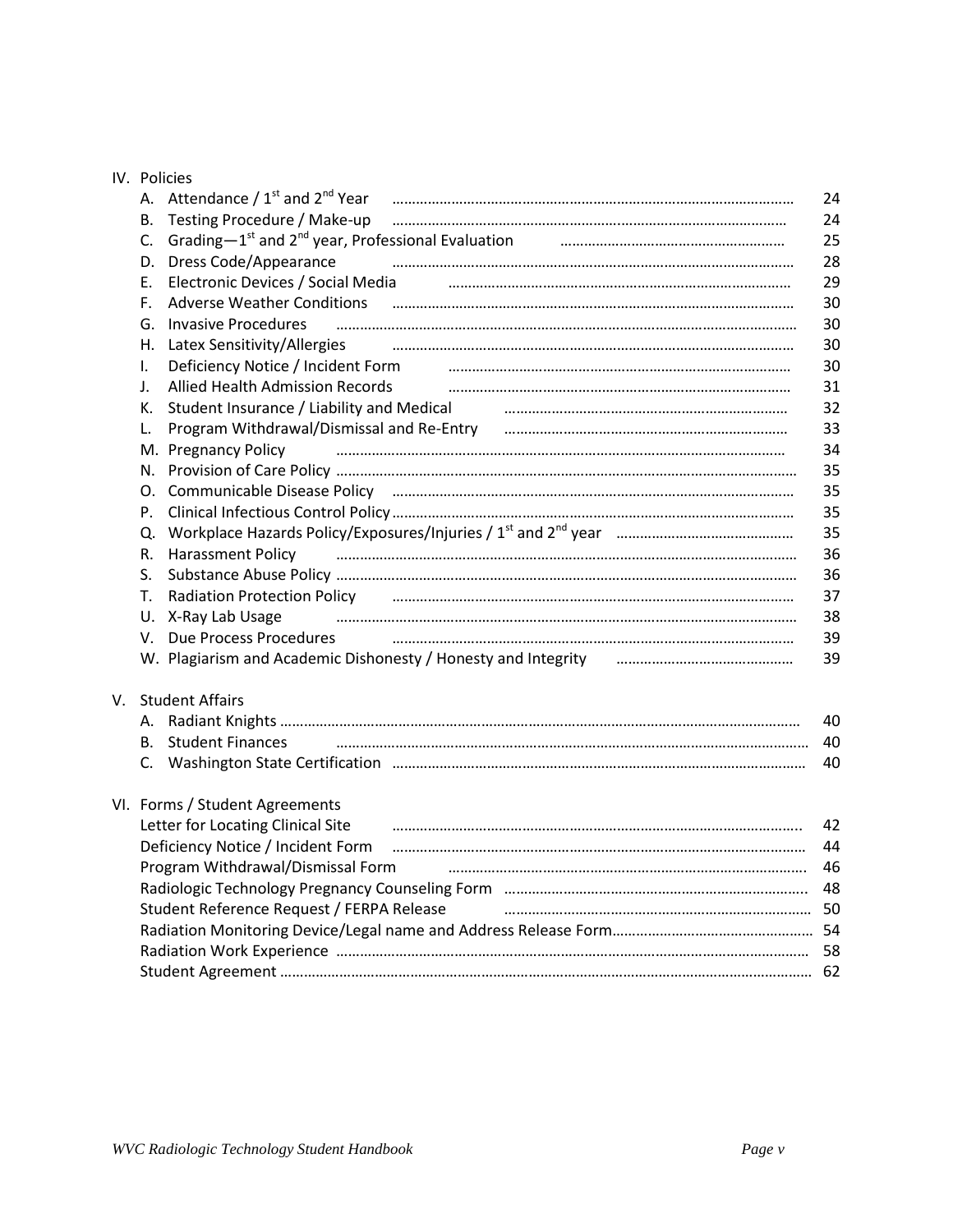## **I. INTRODUCTION**

*This handbook is designed to provide information which governs Wenatchee Valley College Radiologic Technology students. This information is in addition to the Wenatchee Valley College Student Handbook and college catalog as well as the policies as designated by the individual clinical education affiliates. This Handbook is meant to guide and assist the student, faculty and staff as they work together to instruct and evaluate the student's progress toward the goal of becoming a competent radiologic technologist.*

By exhibiting high standards of ethics and pursuing professional development opportunities, radiologic technologists will demonstrate their commitment to quality patient care.

## **A. Code of Ethics of the American Society of Radiologic Technologists (ASRT)**

- 1. The radiologic technologist conducts herself or himself in a professional manner, responds to patient needs and supports colleagues and associates in providing quality patient care.
- 2. The radiologic technologist acts to advance the principal objective of the profession to provide services to humanity with full respect for the dignity of mankind.
- 3. The radiologic technologist delivers patient care and service unrestricted by concerns of person attributes or the nature of the disease or illness, and without discrimination on the basis of sex, race, creed, religion or socio-economic status.
- 4. The radiologic technologist practices technology founded upon theoretical knowledge and concepts, uses equipment and accessories consistent with the purpose for which they were designed and employs procedures and techniques appropriately.
- 5. The radiologic technologist assesses situations; exercises care, discretion and judgment; assumes responsibility for professional decisions; and acts in the best interest of the patient.
- 6. The radiologic technologist acts as an agent through observation and communication to obtain pertinent information for the physician to aid in the diagnosis and treatment of the patient and recognizes that interpretation and diagnosis are outside the scope of practice for the profession.
- 7. The radiologic technologist uses equipment and accessories, employs techniques and procedures, performs services in accordance with an accepted standard of practice and demonstrates expertise in minimizing radiation exposure to the patient, self and other members of the health care team.
- 8. The radiologic technologist practices ethical conduct appropriate to the profession and protects the patient's right to quality radiologic technology care.
- 9. The radiologic technologist respects confidences entrusted in the course of professional practice, respects the patient's right to privacy and reveals confidential information only as required by law or to protect the welfare of the individual or the community.
- 10. The radiologic technologist continually strives to improve knowledge and skills by participating in continuing education and professional activities, sharing knowledge with colleagues and investigating new aspects of professional practice.

## **Revised and adopted by the American Society of Radiologic Technologists and the American Registry of Radiologic Technologists (ARRT), February 2003**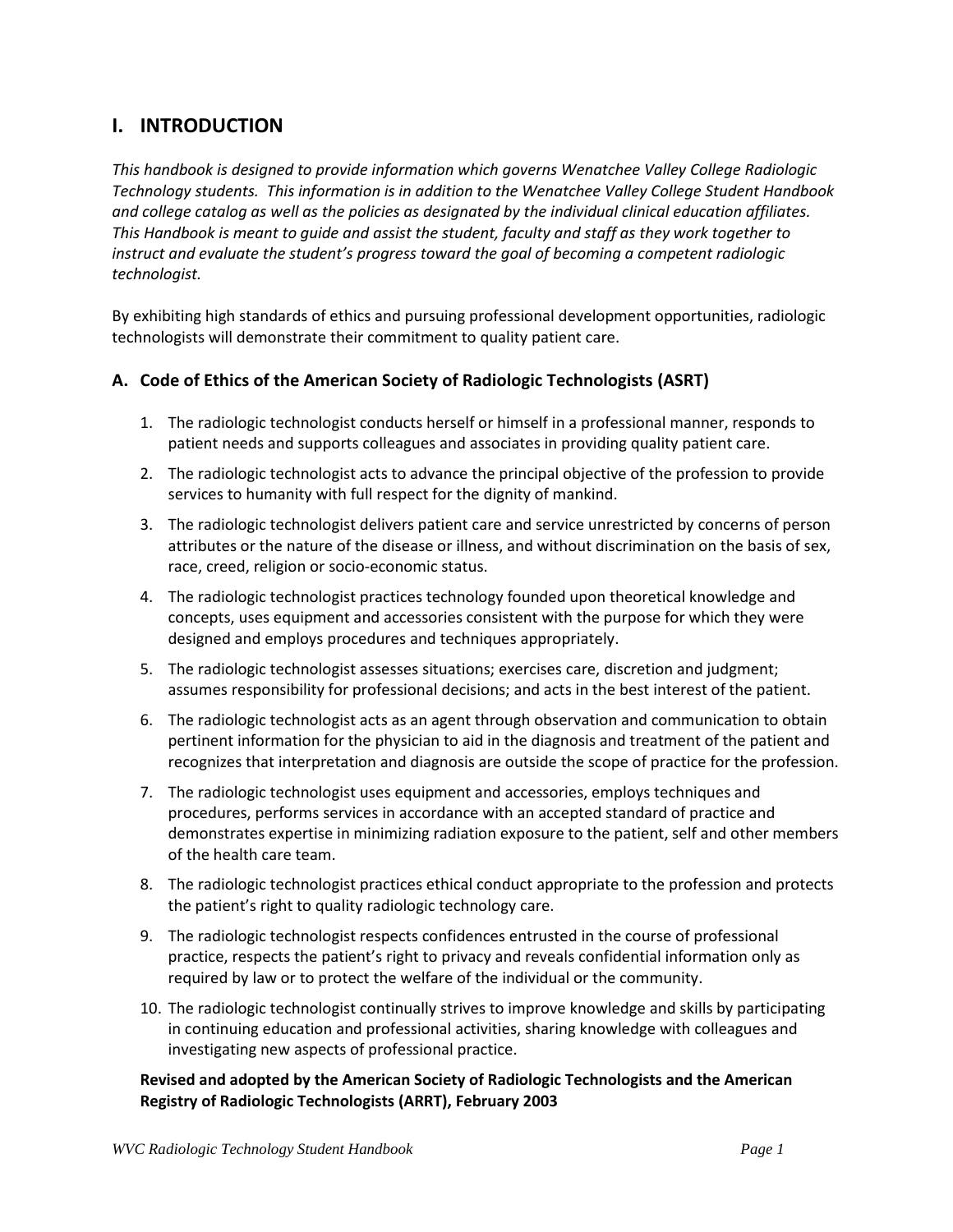## **B. Wenatchee Valley College Mission and Core Themes**

Wenatchee Valley College enriches North Central Washington by serving educational and cultural needs of communities and residents throughout the service area. The college provides high-quality transfer, liberal arts, professional/technical, basic skills and continuing education for students of diverse ethnic and economic backgrounds.

## **Core Themes**

- Educational Achievement
- Support for Learning
- Responsiveness to Local Needs
- Diversity and Cultural Enrichment

## **C. Wenatchee Valley College Radiologic Technology Mission and Goals**

## **Mission**

The Wenatchee Valley College Radiography Program, in close cooperation with quality affiliate health care centers, is committed to providing proficient, caring radiographers.

## **Goals**

The goals of the Wenatchee Valley College Radiologic Technology Program are to:

- a. Provide students with abundant learning opportunities to prepare them to successfully pass the American Registry of Radiologic Technologists (ARRT) National Board Examination.
- b. Prepare students to enter the workforce as competent entry-level radiographers or transfer to upper level education institutions.

## **D. Radiologic Technology Expected Outcomes**

The Wenatchee Valley College Radiography Program is committed to providing proficient, caring radiographers where students successfully complete all academic requirements in order to apply knowledge and skills toward the practice of radiologic technology:

■ 75% of the students that initially enroll will complete the Program.

 90% of graduates will pass the ARRT national registry exam in radiography at first attempt. Respondents to annual employer survey will indicate

- Satisfaction with graduates by rating overall performance with good to excellent 90%,
- Graduates possess good to excellent communication skills 80%,
- Graduates possess good to excellent problem solving ability 80%,
- Graduates locate, use and analyze patient information 80%,

Graduates act responsibly as an individual and as a member of a team or group - 80%.

Respondents to the graduate survey will report:

- The program adequately prepared them to perform as competent radiographers with ratings of good to excellent – 90%
- 74% of graduates will be employed within 6 months of graduation or enrolled in further education.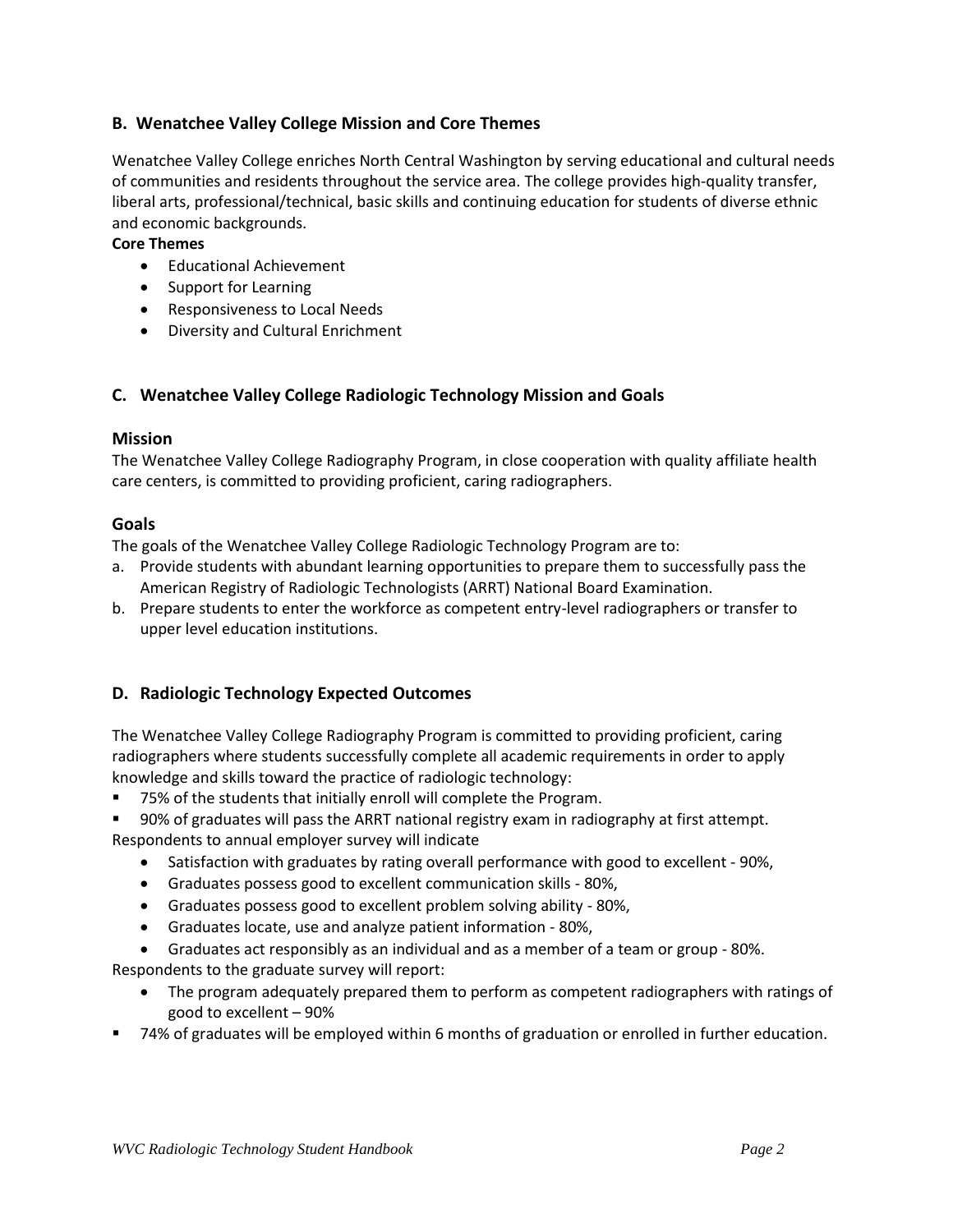## **E. Philosophy**

Radiologic Technologists are members of the health care team and, as such, care for diverse individuals and families across the lifespan in a variety of settings, by providing culturally sensitive, individualized care. Professional values guide interactions with individuals, families, and the health care team. Radiologic Technologists demonstrate professional conduct by exhibiting accountability for their actions, practicing within their scope of practice, and assuming legal responsibility for the care they provide. They uphold their commitment to the public by adhering to an established code of ethics, which provides a context for making judgments and offers guidelines for maintaining professionalism.

As members of the profession, Radiologic Technologists are accountable for maintaining professionally established standards of practice, adhering to practice regulations specified by federal and local government, American Society of Radiologic Technologists (ASRT) and American Registry of Radiologic Technologists (ARRT), as well as adhering to established legal and ethical directives. Lifelong learning is a means of assuring that practice is continually based on current knowledge. In addition, continued education provides an opportunity for personal advancement within the profession.

The Radiologic Technology Program was developed under the philosophy that extensive academic preparation should precede clinical experience. The first year is devoted to attaining this. During the first year the student learns the theoretical information necessary to develop and perform as a technologist and gain experience in the energized laboratory, where they have the opportunity to practice the technical skills. This prepares students to enter the clinical environment with a good foundation in the principles of radiographic imaging and safety. The second year is dedicated to experience in the clinical facilities. This experience progresses from close supervision to limited supervision. Students have the responsibility to society in learning the academic theory and clinical skills needed to provide care. The clinical setting presents unique challenges and responsibilities while caring for human beings in a variety of health care environments. As students are involved in the clinical and academic environments we believe that ethical principles, ASRT Code of Ethics and ARRT Honor Code, are a necessary guide to professional development. The Wenatchee Valley College Radiologic Technology Program is designed in accordance with the requirements set forth in the ASRT Professional Curriculum for Radiography and ARRT guidelines. These important documents and organizations provide the guidelines for the competent practice for entry-level radiographers and we recommend that you review the content provided on their web sites. It is an expectation that competencies be retained quarter to quarter and expanded in ensuing quarters.

## **Learning Principles**

We believe that there are certain learning principles that we support and practice.

- a. Learning experiences are most meaningful when progress is made from the simple to complex, from familiar to unfamiliar, and from single principles to conceptual wholes.
- b. The learner brings a unique set of life experiences and abilities, which may enhance or inhibit the ability to learn. Learning occurs at different rates, depending upon the motivation and life experiences.
- c. There are many styles of learning. Learners may progress through cognitive, affective and psychomotor domains with different patterns of learning.
- d. Learning is enhanced in a climate of caring, respect, acceptance, and support, which are necessary elements between educator and the learner as well as between learners.
- e. The teacher is a facilitator, a resource person, and a role model. The learner bears the responsibility for his or her own learning.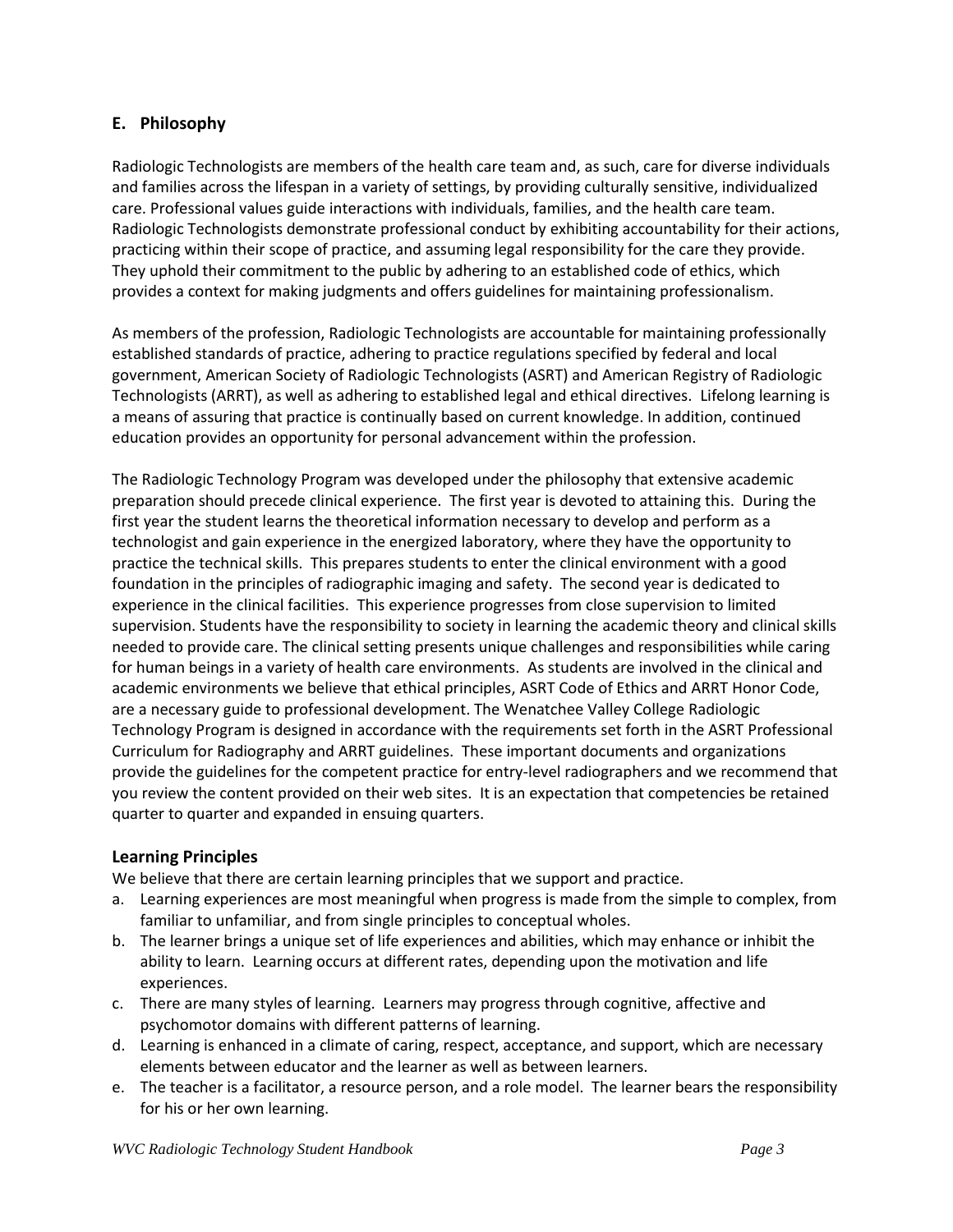- f. An individual will learn when desire and willingness are present and enhanced.
- g. Transfer of learning is facilitated when the learning situation recreates as closely as possible, the actual situation.
- h. Reinforcement should be directly or closely sequenced to promote desired learning.
- i. Knowledge becomes meaningful to the learner as it is integrated in a given situation.
- j. Evaluation is based upon an ongoing assessment of the learning and is a function of both the educator and learner. The goal of evaluation is to promote continuous improvement in learning and to verify competence.

## **F. Qualifications for a Radiologic Technologist**

It is the radiologic technologist's duty to perform complete quality service to the patient. This requires substantial specialized knowledge, critical thinking skills, clinical competencies, and a commitment to caring. A professional character demonstrating maturity, motivation, positive attitude, and a desire for life-long learning is essential. The radiologic technologist must be able to receive and respond to instructions and audio signals, be able to differentiate subtle shades of gray, accept criticism, take initiative, and communicate with patients and the health care team.

## **G. Technical Standards / Essential Functions**

The following Technical Standards / Essential Functions have been established through consultation of various sources such as the American Society of Radiologic Technologists (ASRT) Practice Standards, and the American Registry of Radiologic Technologists (ARRT) Task Inventory for Radiography which applies to the ARRT Clinical Competency Requirements and Content Specifications, and the Occupational Outlook Handbook,

Essential functions are those tasks, duties, and responsibilities that comprise the means of accomplishing the job's purpose and objectives. Essential functions are critical or fundamental to the performance of the job. The radiologic technology student must have the ability to perform all requirements of the essential functions. They are the major functions for which the person is held accountable. Following are the essential functions of the job. Other duties, responsibilities and requirements may be added by the employer.

A physical from a qualified physician stating that the prospective student is physically qualified is required, as part of the acceptance process. If a prospective student questions their ability to perform to the above standards, they should inquire from their health care provider. Therefore, in order to be admitted to the Program, or to be retained in the Program after admission, all applicants must be able to:

## **Accomplish the mental and concentration demands of imaging.**

- Concentrate / work effectively for extended period of time amidst on-going distractions.
- Learn and retain new information.
- Apply theoretical concepts underlying the clinical practice of radiology imaging.
- Assume responsibility for one's actions and the patient's needs during exams.
- Gather, analyze and correctly interpret information.

#### **Communicate effectively in hand written, electronic and verbal modes (in person or on phone)**

- Communicate in English effectively and professionally with patients and their families, medical staff and providers, co-workers;
	- o To provide information regarding the exam and related patient education.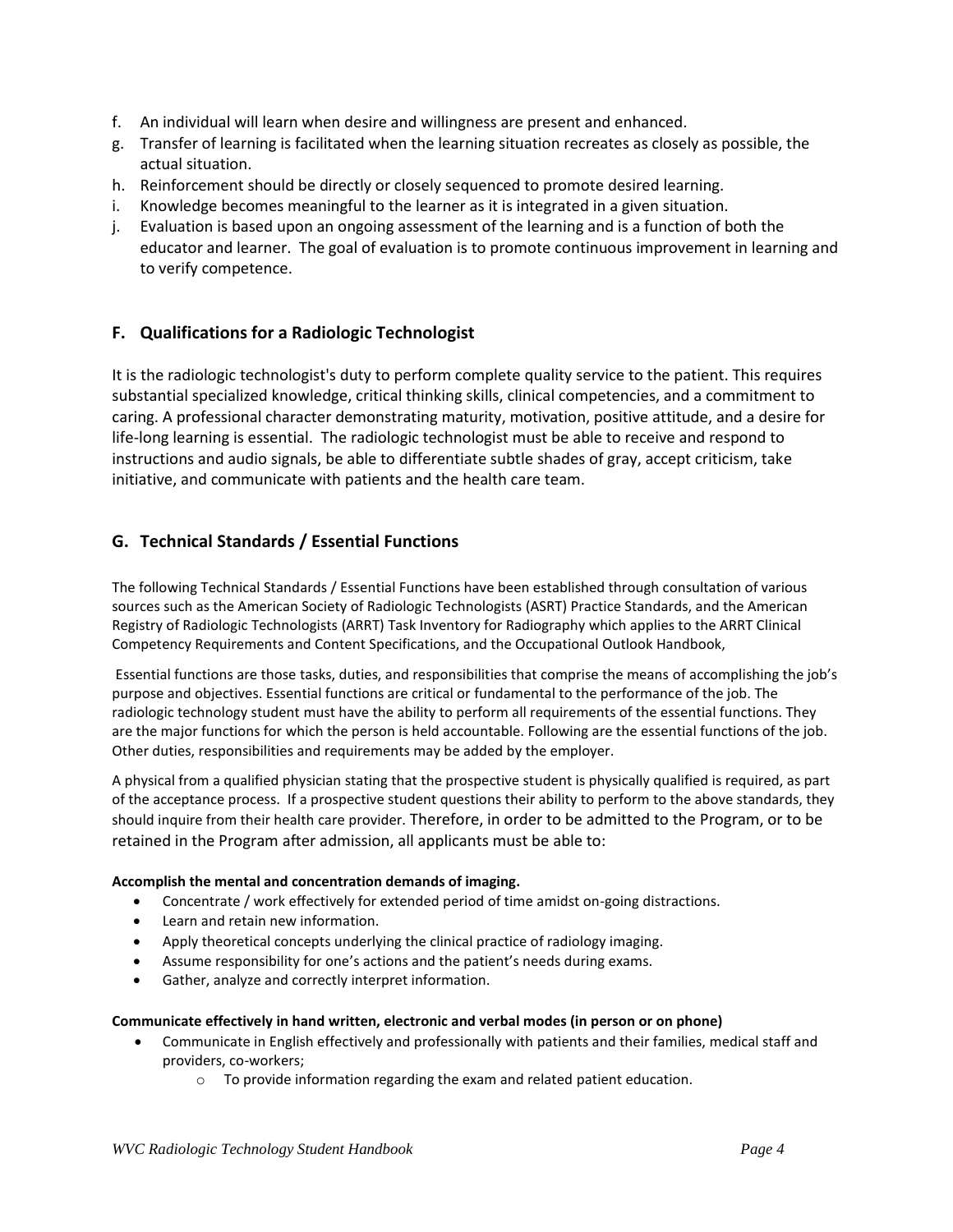- $\circ$  Confirm the identity of the patient and explain exam procedures to reduce anxieties and obtain patient cooperation.
- $\circ$  Assess the patient's condition by asking questions and listening to and responding to inquiries.
- o Explain and direct the patient in the breathing instructions required for an exam.
- Maintain accurate records/documentation, including the ability to fill out patient histories on requisition forms and other written communications in an understandable fashion

#### **Professionalism**

- Adhere to national, organizational and departmental standards, protocols, policies and procedures regarding radiologic technology; established practice standards of the profession
- Respect of the patient's right to privacy and confidentiality within HIPAA requirements
- Perform safe, ethical and legal practices.
- Practices accepted radiation protection techniques for patient, technologist and others.
- Provide patient-centered, clinically effective care for all patients regardless of age, gender, disability, special needs, ethnicity or culture.
- Adapt to changes and varying clinical situations by applying critical thinking skills and professional judgment to organize and complete multiple tasks accurately and within an assigned time that will improve the therapeutic outcome.
- Work within a clinical environment, which involves exposure to persons with physical and mental disabilities; and to pain, death, stress, communicable diseases, blood and body fluids, toxic substances and noxious odors.
- Respects cultural variations and provide patient care and service free from bias or discrimination
- Comprehension
	- o The ability to understand and follow basic instructions and guidelines.
	- o The ability to understand, remember and communicate routine, factual information.
	- o The ability to understand complex problems and to collaborate and explore alternative solutions.

#### **Vision and Hearing**

- Read typewritten, handwritten and computer information.
- Distinguish colors and opacity.
- Depth perception and acuity to judge distances and spatial relationships.
- Ability to observe patients directly during the imaging process to ensure the patient's well-being. To recognize emergency situations such adverse reactions to contrast administration, breathing difficulty, cardiac arrest, diabetic-related problems, shock, etc.
- Work effectively in areas with varying light levels from bright to dim.
- Vision, correctable to a level sufficient to read normal print, observe patients, manipulate equipment and accessories, evaluate radiographs for quality, and function with computers.
	- o To detect, interpret and appropriately respond to non-verbal communication, acoustically generated signals (call bells, monitors, phones, alarms)
- Hearing, correctable to a level to detect specific noises, proper equipment operation, and communicate effectively with patients and members of the health care team on the telephone or when your back is turned.
	- o The ability to read lips is not sufficient as masks may be worn, obstructing other's lips from view.
	- o Background or distracting noise may be present in the examination or work area.

#### **Physical (stamina, manual dexterity and agility factors)**

- Stamina to stand or walk throughout the workday (8 to 10 hours) with and without radiation safety devices on, such as a lead apron.
- Stand, crouch, stoop, bend, balance, twist, and reach/grasp in front of body, to sides of body and below knees. Reach above shoulder and head to manipulate the x-ray tube and equipment.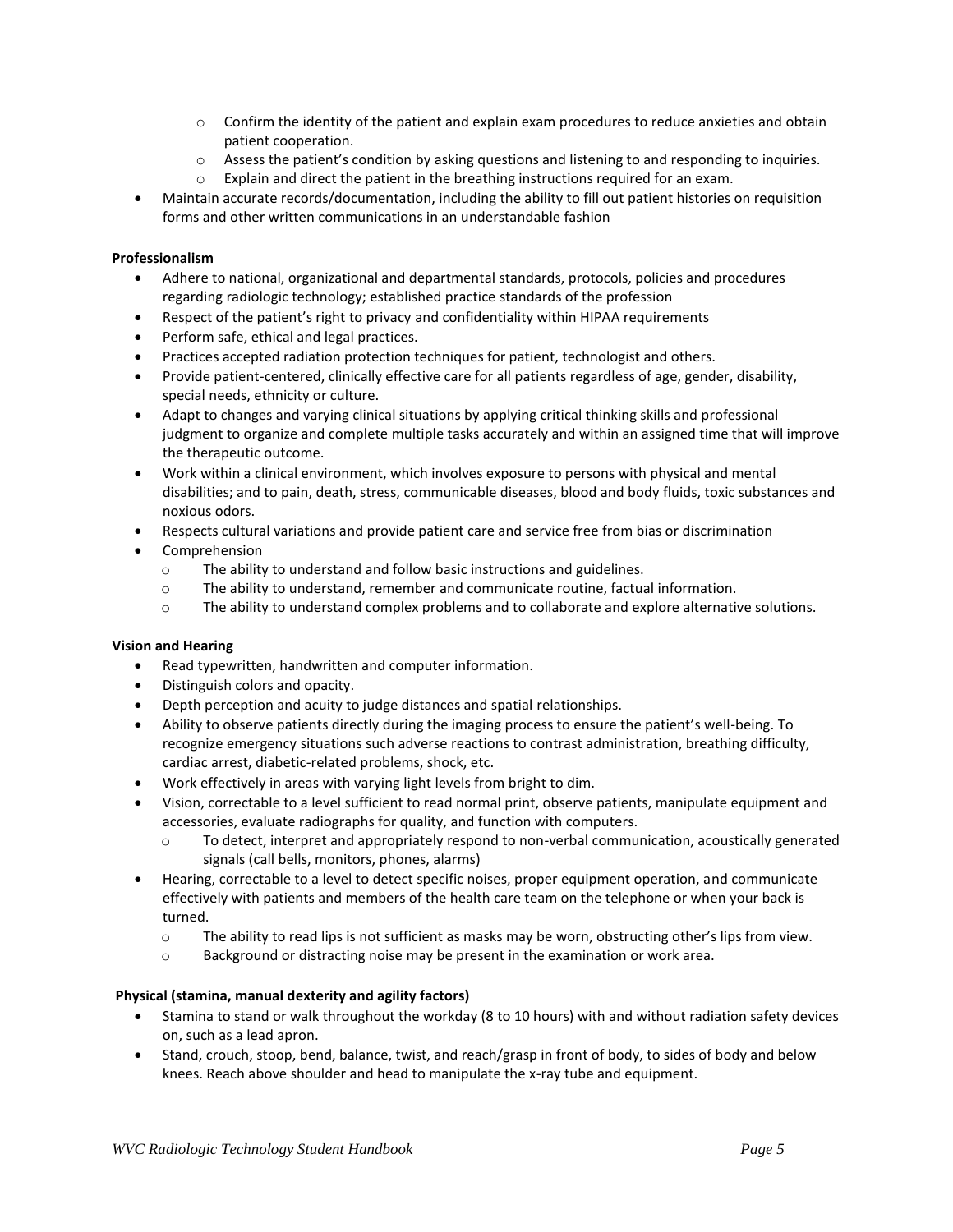- Bending body downward and forward by bending spine to aid in patient transfer, lifting image receptors, accessories and moving the x-ray tube and objects horizontally from one position to another
- Ability to walk within a small confined area so that sterile trays or patients will not be disturbed in small rooms.
- Moderate strength is required in order to frequently lift and carry/transport 15-50 pounds (or more) routinely from one location to another. Includes items such as accessory equipment, mobile units, wheelchairs, stretchers and immobilization devices.
- Display physical strength to move patients and assist patients with medical equipment and respond to their needs of safety, comfort and modesty.
- Manual dexterity and eye-hand coordination to manipulate the imaging table, position the patient properly on the imaging table, operate associated equipment (beam restriction, cart, wheelchair, oxygen tank, etc.) and manage equipment controls.
- Must use eyes, hands and fingers with skill in a limited time period to set the technical factors at the generator console and to deliver the radiation.
- Sufficient gross and fine motor coordination to manipulate equipment and accessories and respond promptly to a patient medical emergency, including CPR.
- Sufficient fine motor coordination to perform venipuncture and maintain venous access.
- Maintain sterile or aseptic technique in patient care, medication administration, venipuncture, vital signs and infection control.
- Ability to administer first aid and/or provide life support.

## **H. Radiologic Technology Advisory Committee**

The Radiologic Technology Advisory Committee is made up of community members, clinical partners, faculty, and students. The committee meets at least yearly, to seek input from communities of interest regarding Program planning and evaluation. A student representative is selected from the Radiant Knights Club officers to attend.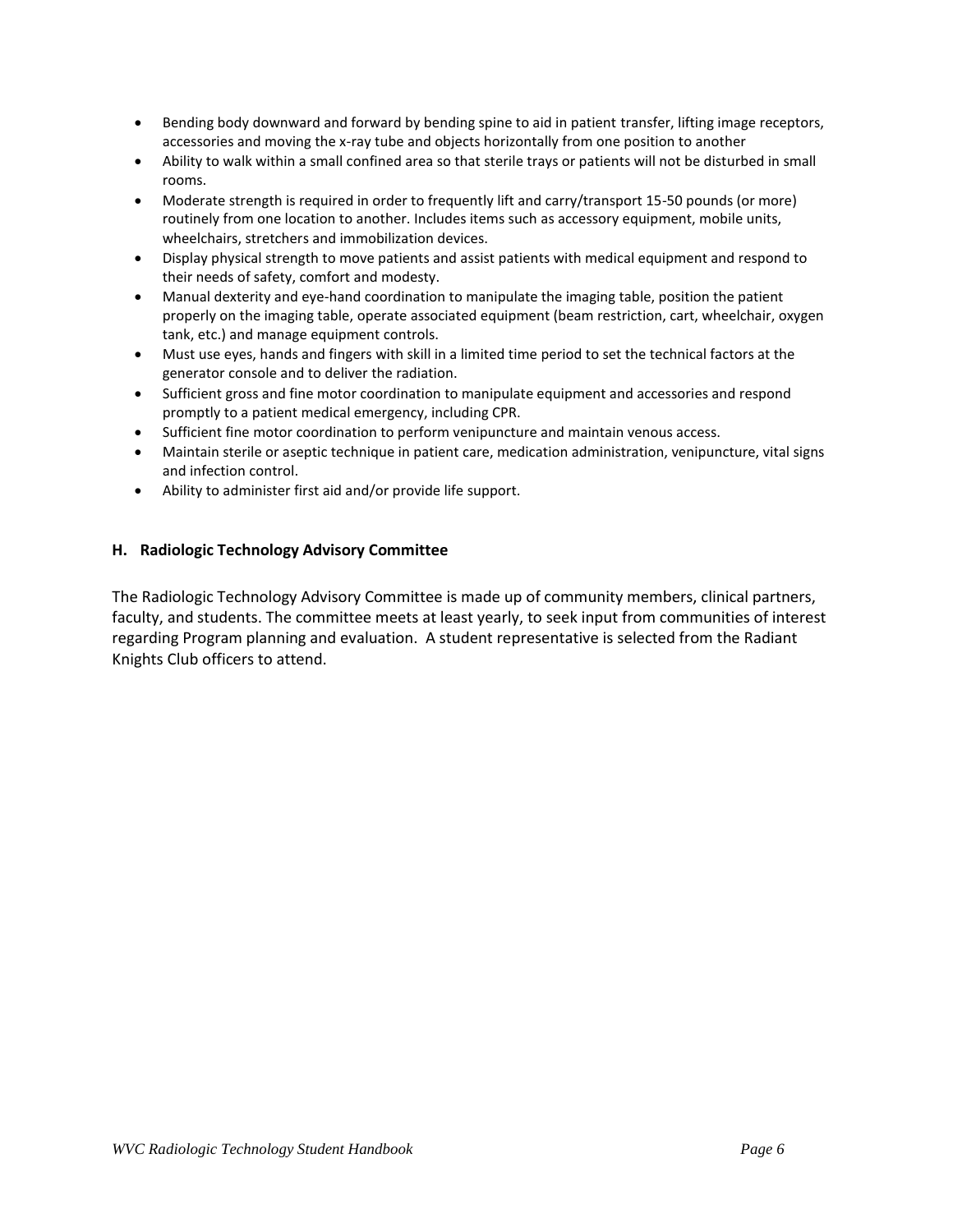## **II. GENERAL**

## **A. Accreditation**

Wenatchee Valley College is accredited by the Northwest Commission on Colleges and Universities (NWCCU); an independent, non-profit membership organization recognized by the U.S. Department of Education.

Accreditation of an institution of higher education by the Northwest Commission on Colleges and Universities indicates that it meets or exceeds criteria for the assessment of institutional quality evaluated through a peer review process. An accredited college or university is one which has available the necessary resources to achieve its stated purposes through appropriate educational programs, is substantially doing so, and gives reasonable evidence that it will continue to do so in the foreseeable future. Institutional integrity is also addressed through accreditation.

Accreditation by the Northwest Commission on Colleges and Universities is not partial but applies to the institution as a whole. As such, it is not a guarantee of every course or program offered, or the competence of individual graduates. Rather, it provides reasonable assurance about the quality of opportunities available to students who attend the institution.

Inquiries regarding an institution's accredited status by the Northwest Commission on Colleges and Universities should be directed to the administrative staff of the institution. Individuals may also contact:

Northwest Commission on Colleges and Universities 8060 165th Avenue NE, Suite 100 Redmond, WA 98052 425.558.4224 www.nwccu.org

At the completion of the Wenatchee Valley College Radiologic Technology Program, you will have successfully completed a program of formal education by an institutional accreditation mechanism acceptable to ARRT.

There are some states, employers and advanced degree institutions that have mandated that the student graduate from a programmatically accredited radiography program, i.e. The Joint Review Committee on Education of Radiologic Technology (JRCERT). The student should 1) look at the licensure laws in the state/s they may want to be employed to determine if graduation from a regionally accredited program is sufficient for that state, 2) look at upper level education institutions for specialty imaging education to determine if graduation from a regionally accredited program is sufficient for application at that institution.

## **B. Facilities**

The Radiologic Technology lab includes four energized radiographic rooms: 1) Radiography and fluoroscopy room with CR imaging and digital fluoroscopy, 2) fully digital Universal radiographic room, 3) one general imaging room, 4) fully digital, two detector radiography room. There is also a mini PACS/RIS system, 2 mobile imaging units and a dry laser printer. Many accessory devices, manikins and phantoms are available to students.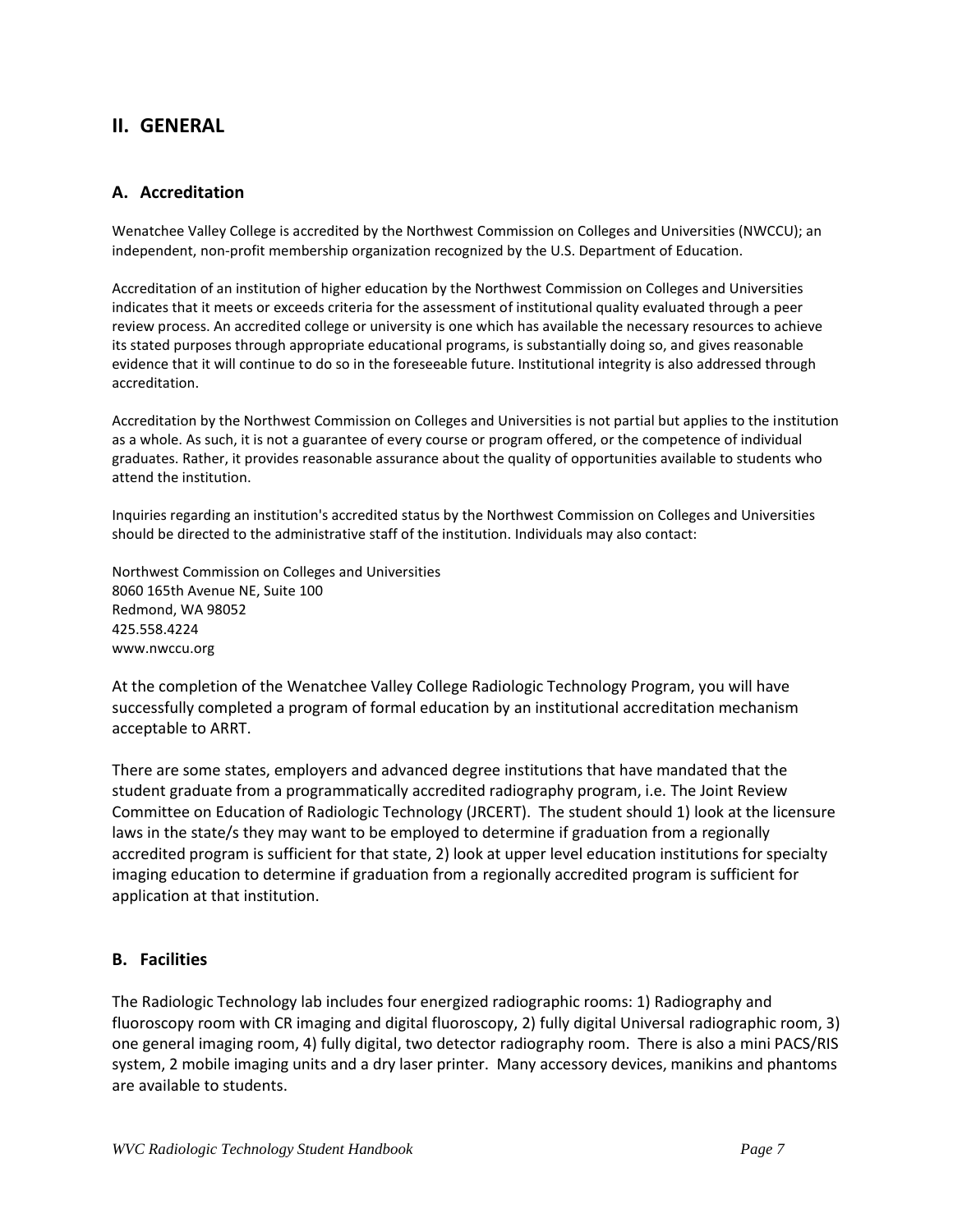The Nursing Simulation Lab is also utilized by radiologic technology students. It is divided into four POD bays that are set up to simulate the hospital environment as well as private rooms set up to simulate a clinic environment. The lab houses high, medium and low fidelity manikins, IV arms, critical care monitors, patient assessment equipment, IV pumps and more.

## **C. Standards of Conduct**

As a member of the health service community, you are needed and you are welcome, but there are responsibilities involved. The Radiologic Technology Program requires that the students adhere to the standards, policies, philosophy, and regulations of the college set forth in this handbook, the WVC Student Handbook (available in the Student Services Office) the WVC catalog and clinical education centers assigned for clinical education. Students must attend to the diverse needs of individuals across the lifespan regardless of race, creed, religion, color, national origin, gender, sexual orientation, age, economic status, and mental or physical handicaps / disabilities and foster an environment in which all individuals are treated with respect, courtesy, and dignity. The ASRT Code of Ethics and ARRT Honor Code and Practice Standards shall guide your practice.

Students do not have the right to refuse the assignments for clinical education. Out of town clinical education assignments are to be expected.

If the students' performance is deemed unacceptable for continuing in clinical for reasons of health, performance or misconduct they may be dismissed from the clinical site.

Failure of a student to practice in a safe manner in a clinical facility is cause for immediate dismissal from the clinical education center and the Program.

As required by law, each student shall comply with all privacy, security, confidentiality, consent, and access and disclosure requirements of applicable federal and state law, rules and regulations. Medical and personal information pertaining to clients must be held in strict confidence according to federal HIPAA guidelines and state guidelines. Any violation of confidentiality, electronic, hard copy or verbal may result in the student's dismissal from the Program. If access to, or knowledge of, information of a confidential or sensitive nature, including but not limited to medical records, business or financial records, or other matters or practices, in a direct or indirect manner occurs disclosure or use of any such information for purposes other than those necessary and proper for the performance of the services rendered is prohibited.

Impaired function due to the use of or abuse of drugs, alcohol or other chemical substances (prescribed [legend], over-the-counter or illegal is strictly prohibited and may result in the student's dismissal from the Program. The Substance Abuse policy in this handbook and the policy in the Wenatchee Valley College Student Handbook will be followed. This handbook is distributed annually to enrolled students and is available in the Student Programs Office and the Student Development Office.

## **Departmental Guidelines**

The WVC Radiologic Technology Program expects students, staff, and faculty to act in a professional manner at all times. Following guidelines are to be respected:

 When faculty/departmental/college meetings are in progress, instructors will be unavailable to meet with students.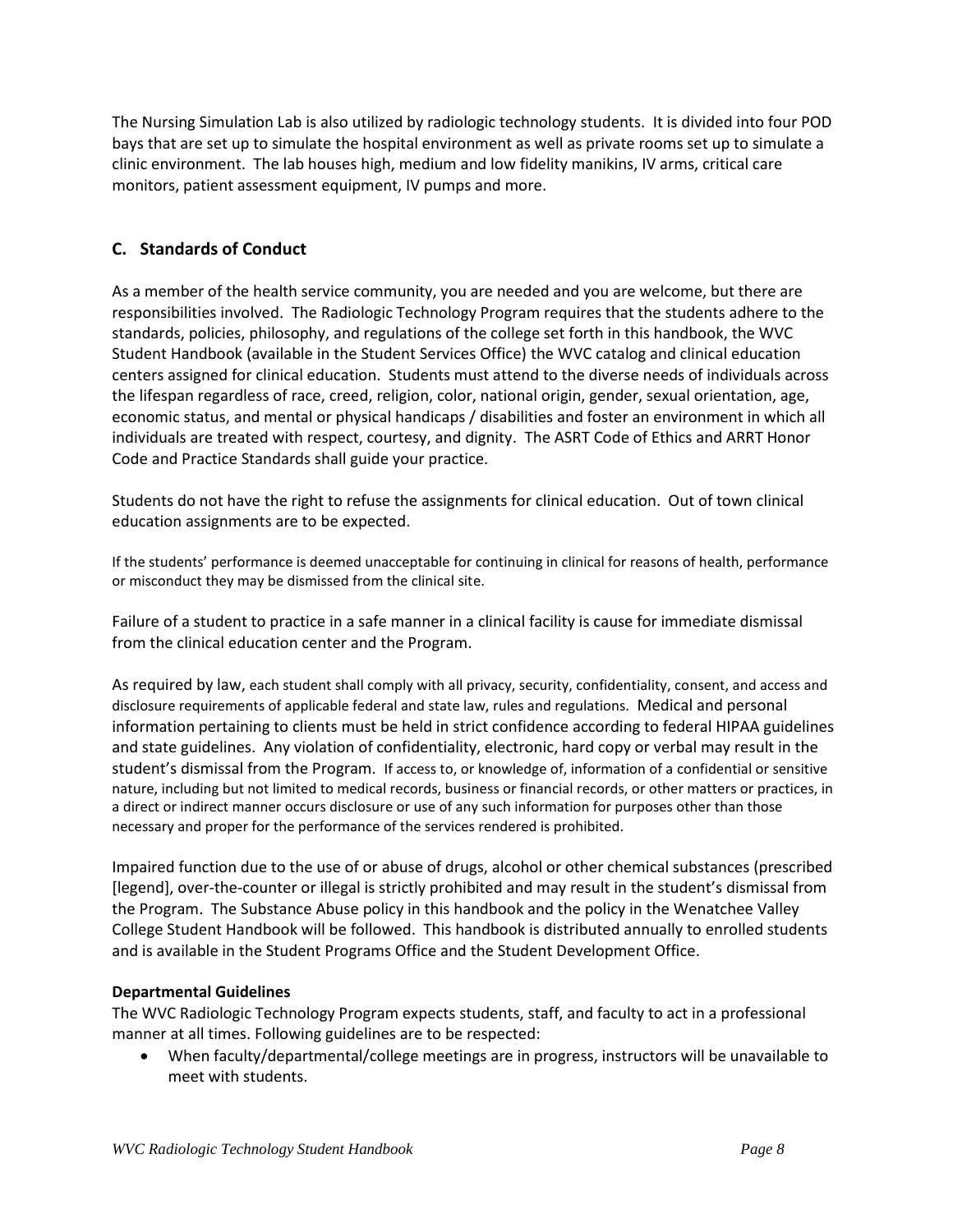- Students wishing to meet with an instructor should verify the instructor's availability, either by phone, by email, or in person.
- Students are expected to follow the proper channels of communication; please see the Radiologic Technology Program organizational chart in this handbook,
- Group concerns should be addressed through the Student Faculty Committee, please see the Student faculty Committee procedure in this handbook,
- The copy machine in the Allied Health office is **not** for student use. The student photocopier is located in the Library.
- Students should not ask WVC personnel to retrieve mail from the student's mailbox.
- Information about students, including job references, will not be released without written consent of the student (see Student Reference Request and FERPA Release in this handbook).

## **D. Personal Appearance**

The personal appearance and demeanor of Wenatchee Valley College Radiologic Technology students reflects both the college and the Program standards and are indicative of the student's interest and pride in their profession. Students in clinical or on college business shall always demonstrate professionalism; please see the Dress Code policy in this handbook.

## **E. Radiation Monitoring**

The student will use and be exposed to ionizing radiation during their education. Students in the x-ray lab are to wear their radiation-monitoring device on their collar and follow the Radiation Protection Policy in this Handbook. During the second year clinical assignments a radiation-monitoring device will be provided by the clinical education center and students must adhere to the Radiation Protection Policy of the clinical education center and Wenatchee Valley College.

## **F. Employment**

Many students work while enrolled in the Program. School should be the student's primary priority when s/he is enrolled in the Program; student employment is secondary. The quality of the student learning experience will not be compromised to adjust to student employment. Each student must evaluate his/her academic success in relation to family, school, and work.

If holding an outside job while in the Radiography Program, lab assignments and clinical scheduling will not be changed for any student.

A student may have an opportunity to be employed by a clinical education center or other radiology department. Wenatchee Valley College is not responsible for such employment. The transaction is a private agreement between the student and the employing institution. Wenatchee Valley College will not be held responsible for any action taken by the student while employed. A student may not complete the Clinical Handbook requirements during the hours employed by a clinical education center. Paid time must be separate from clinical education.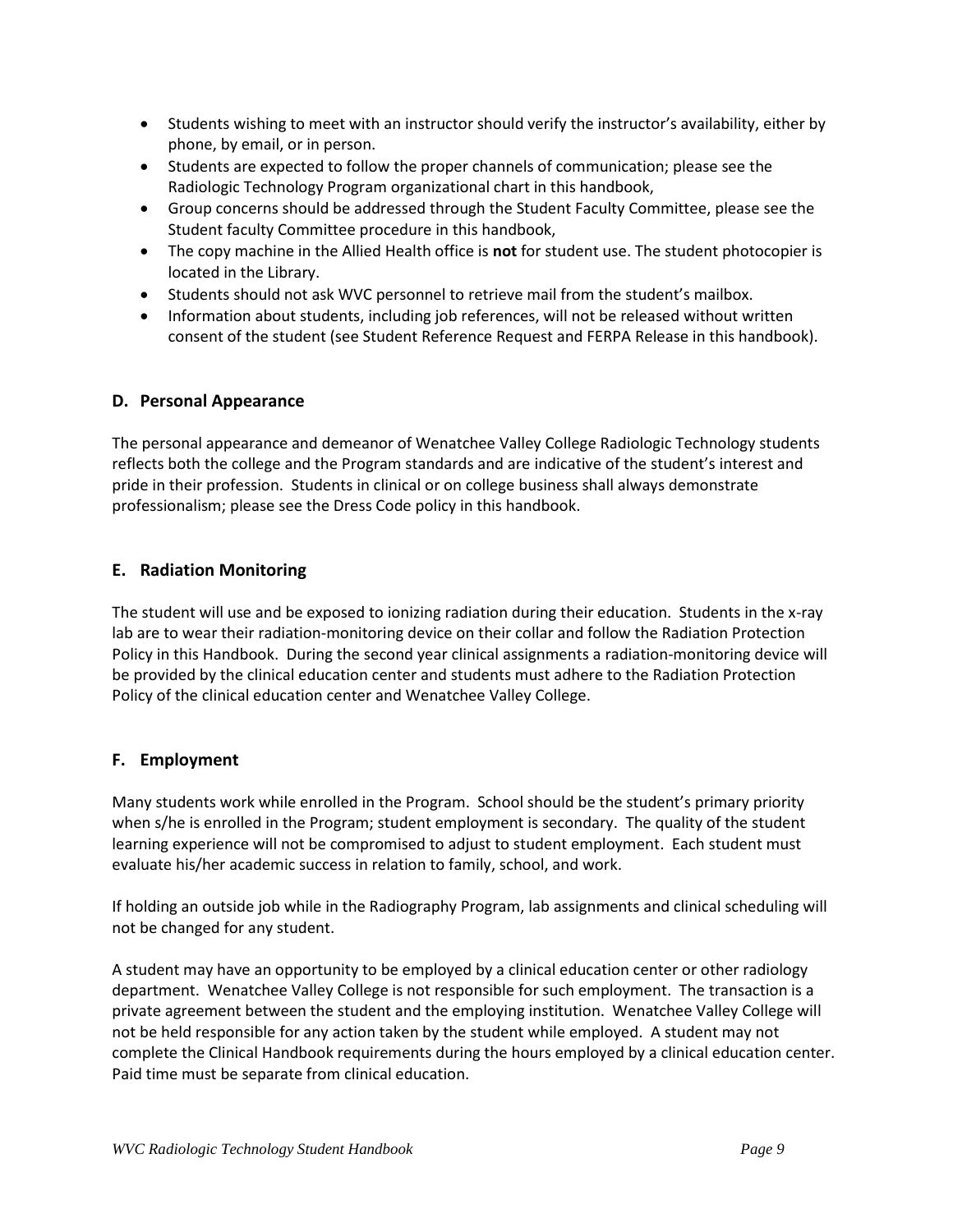## **G. Extension of Program**

The Radiologic Technology Program will not be extended more than two years.

## **H. Program Withdrawal/Dismissal and Refunds**

## **Withdrawal**

Students may exit the Program during any quarter. An exit for any reason before completion of the RADT program is a withdrawal from the Program. Reasons for withdrawal may include, but are not limited to: academic or clinical failure, family/medical emergency, personal choice, etc. Withdrawal from any Radiologic Technology class will result in a student being dismissed from the Program.

Any student exiting the Program must follow the Withdrawal/Dismissal and Reentry policy, Section IV, in order to be considered for reentry to the Program at a later date.

## **Program Withdrawal/Dismissal/Refunds**

If the student exits the program, s/he must check the WVC Office of Admission regarding 'The Last Day to Withdraw or Change to Audit'. Students must formally withdraw from their courses with the Registrar's Office in order to not receive a failed grade due to nonattendance. Tuition refund depends upon the time the withdrawal application is filed. Consult the Wenatchee Valley College Business Office (Wenatchi Hall) for details.

## **I. Grades**

Grades are available on the WVC web site (www.wvc.edu) and can be accessed using the student ID number and student pin number. A hard copy of the transcript may be obtained via a written request to the Registrar. Consult the WVC Student Calendar for the date grades are available for students.

## **J. Transfer Students**

Advance placement is not granted.

## **K. Degree**

Upon successful completion of the Program, the student receives an Associate of Technical Science degree in Radiologic Technology. To have this degree posted to the student's transcript, the student must apply for graduation (see L below).

## **L. Graduation / Application for Graduation**

Applications for graduation must be submitted during the last quarter of the program and before the deadline listed on the WVC college calendar. The application is required for the Associate of Technical Science Degree in Radiologic Technology to appear on the student's official transcript. If application for graduation is not made, the earned degree will not be posted to the official transcript; this may prevent you from applying for licensure in various states. The form is available at the registrar's office or on the college website. Candidates for graduation will receive commencement ceremony information from the student development office. If attending graduation please notify the program director.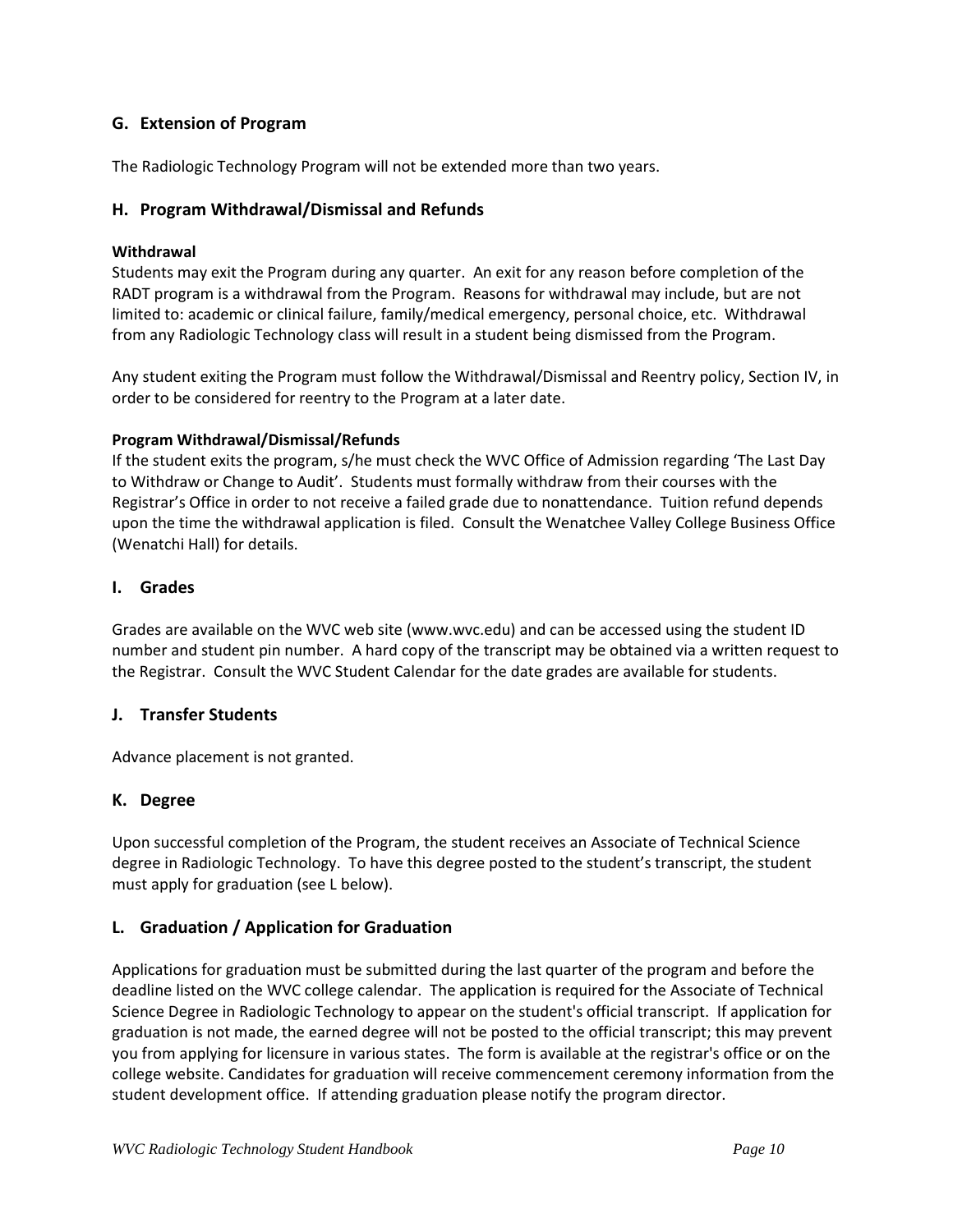## **M. Application for American Registry of Radiologic Technologist (ARRT) Certification / Pre Application Review**

Students successfully completing all aspects of the Radiologic Technology Program will be eligible to apply to take the ARRT registry examination. The application is distributed by the program director. It is the student's responsibility to complete the application and to schedule a test date. Students are also responsible for their own travel arrangements, food, and exam fees. Depending on the location of the test site, overnight lodging may be required. The ARRT Application for Certification asks: "Have you ever been convicted of a felony or misdemeanor?" All alcohol and/or drug related violations are included. "Conviction," includes a criminal proceeding where a finding or verdict of guilt is made or returned but the adjudication of guilt is either withheld or not entered, or a criminal proceeding where the individual enters a plea of guilty or nolo contendere. Anyone who answers "Yes" is asked to provide a detailed explanation and official court documentation of the charges. Court documentation must verify the nature of the conviction, the sentence imposed by the courts, and the current status of the sentence. If a candidate's status changes due to a conviction after applying but before taking the exam, the candidate must inform ARRT immediately. Rules of Ethics also address military court-martials that involve substance abuse, sex-related infractions or patient-related infractions.

## **Pre-Application Review**

If a candidate is concerned about whether his or her conviction record will affect eligibility, there is a way to find out in advance. ARRT investigates all potential violations in order to determine eligibility, and such investigations can cause delays in processing applications. Candidates can avoid delay by requesting a pre-application review of the violation before or during training, rather than waiting until completing the educational program. ARRT will rule on the impact of the violation on eligibility for ARRT certification. Once eligibility is established, the candidate proceeds with application. The pre-application review form is downloadable from the "Ethics" section of the ARRT website (www.arrt.org), or you may request a copy by phoning ARRT at (651) 687-0048. The ARRT address is: American Registry of Radiologic Technologist, 1255 Northland Dr., St. Paul, MN 55120

## **N. Program Completion**

The last day of winter quarter, in the second year, is recognized as the last day of the Program.

## **O. Instruction Administration / Communication / Email / mailboxes / Address / phone #'s**

- 1. Dean of Allied Health and Nursing: Jenny Capelo
- 2. Secretary Supervisor Allied Health and Nursing: Rhonda Yenney: Responsible to the Dean of Allied Health and Nursing and the Allied Health Student Admission Records.
- 3. Program Director: Shelly Zimmerman: Responsible for the organization, administration, periodic review, records, continued development, and general policy and effectiveness of the Program under the general direction of the Associate Dean of Allied Health and Nursing and instruction.
- 4. Clinical Coordinator: Jacqueline Alderson: The Wenatchee Valley College instructor responsible for coordination and evaluation of clinical education and instruction.
- 5. Part-time Program Faculty: responsible for course instruction and evaluation of students to fulfill course needs, general policy and effectiveness of the program. Part-time: Todd Busse: Radiation Physics instructor and others as needed.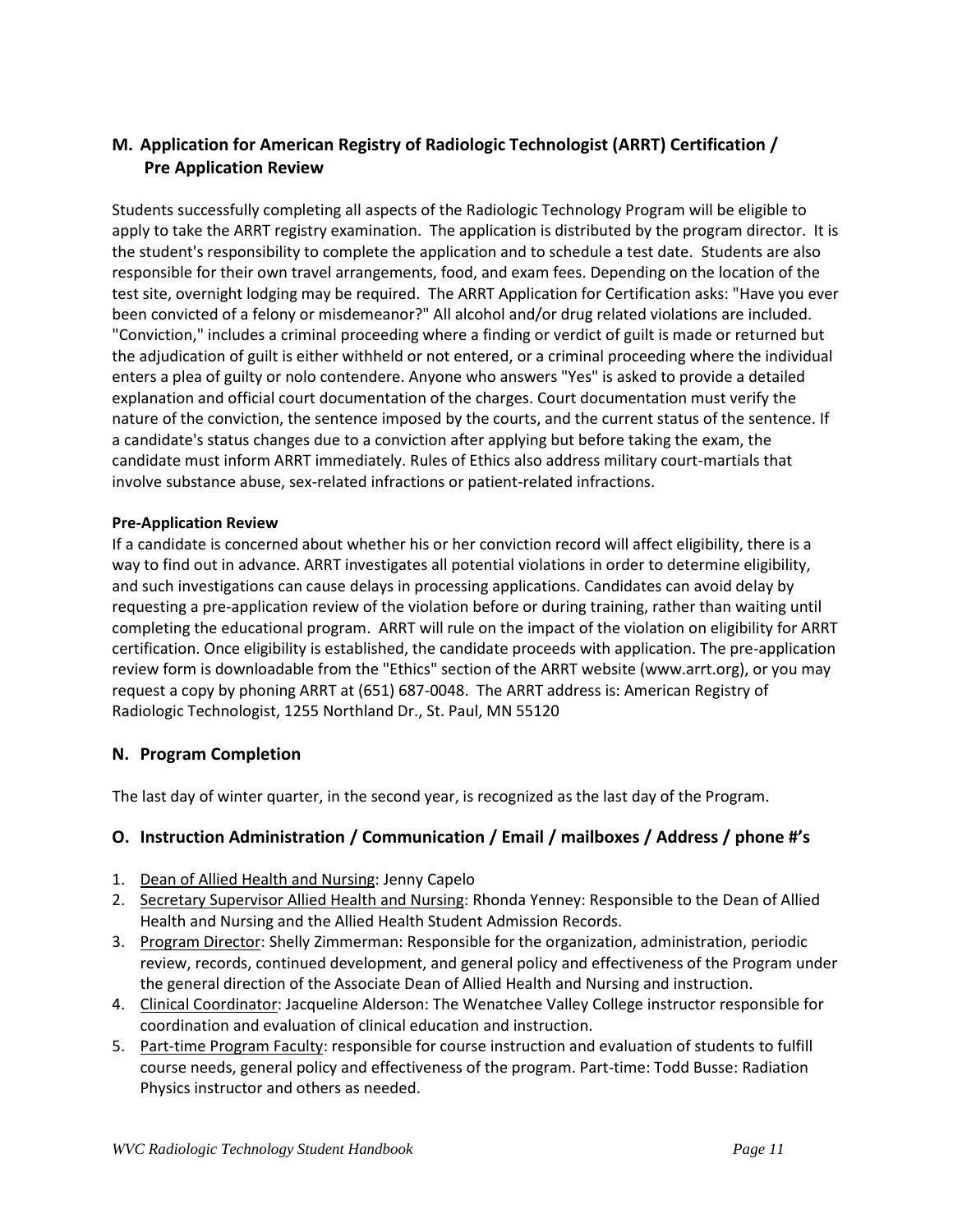- 6. Clinical Instructor: The identified ARRT Radiologic Technologist at the clinical education center responsible for overseeing clinical instruction and clinical competency evaluation of students.
- 7. Simulation Lab Coordinator: Marilyn Brincat: Responsible for coordination of the Nursing Lab.
- 8. Allied Health Educational Planner: Bridget Grove: Responsible for evaluation of records for admission to Allied Health Programs.

## **Communication between Students and WVC Personnel**

All administrators, faculty members, and support staff are available via appointments, phone or e-mail. Refer to college contact information below, college website or course syllabi.

## **Student E-Mail Accounts and On-Line course email accounts**

E-mail is a means of communication for the RADT Department. Therefore, all WVC RADT students are required to utilize their WVC and Canvas e-mail accounts for the purpose of communication with administrators, faculty members, and support staff. Program announcements, registration information, course information, etc., may be sent via e-mail. *Students are responsible for all information sent via their college e-mail and Canvas on-line course email and are expected to check their accounts regularly.*

Students can access their WVC e-mail by going to the WVC web site (http://www.wvc.edu/) and then select 'student e-mail' on the quick jump menu. The user name for any student e-mail account is the student's first initial, last name, and last four digits of his/her student identification number (SID)@ student.wvc.edu. Following is an example of an e-mail account for a student named "College Student, SID number 905-00-0000": cstudent0000@student.wvc.edu

#### **Student Mailboxes**

Students are assigned a mailbox in Wenatchi Hall located on the second floor in the hall outside the Allied Health Office. Correspondence, announcements, registration information, course information, etc., may be placed in student mailboxes. *Students are responsible for all information placed in their mailboxes and are expected to check them regularly.* A \$20.00 fee is charged for replacement of a lost or unreturned mailbox key. See Allied Health Secretary Supervisor, Rhonda Yenney, regarding a lost key.

## **Change in Contact Information**

A student who changes their name, address, or telephone number must report the change to the Allied Health Secretary Supervisor and submit a change of information form to the registrar.

#### **College Contact Information**

## WVC address: **ATTN: (Instructor's Name, RADT)**

Wenatchee Valley College 1300 Fifth Street Wenatchee, WA 98801-1799

WVC telephone number: 509-682-6800 WVC toll free telephone number: 1-877-982-4968 Allied Health fax number: 509-682-6661 WVC web site address: www.wvc.edu

#### **Frequently Requested Telephone Numbers**

| <b>Bookstore</b> | 682.6532 | Registration | 682.6833 |
|------------------|----------|--------------|----------|
| Cashier          | 682.6500 | Counseling   | 682.6850 |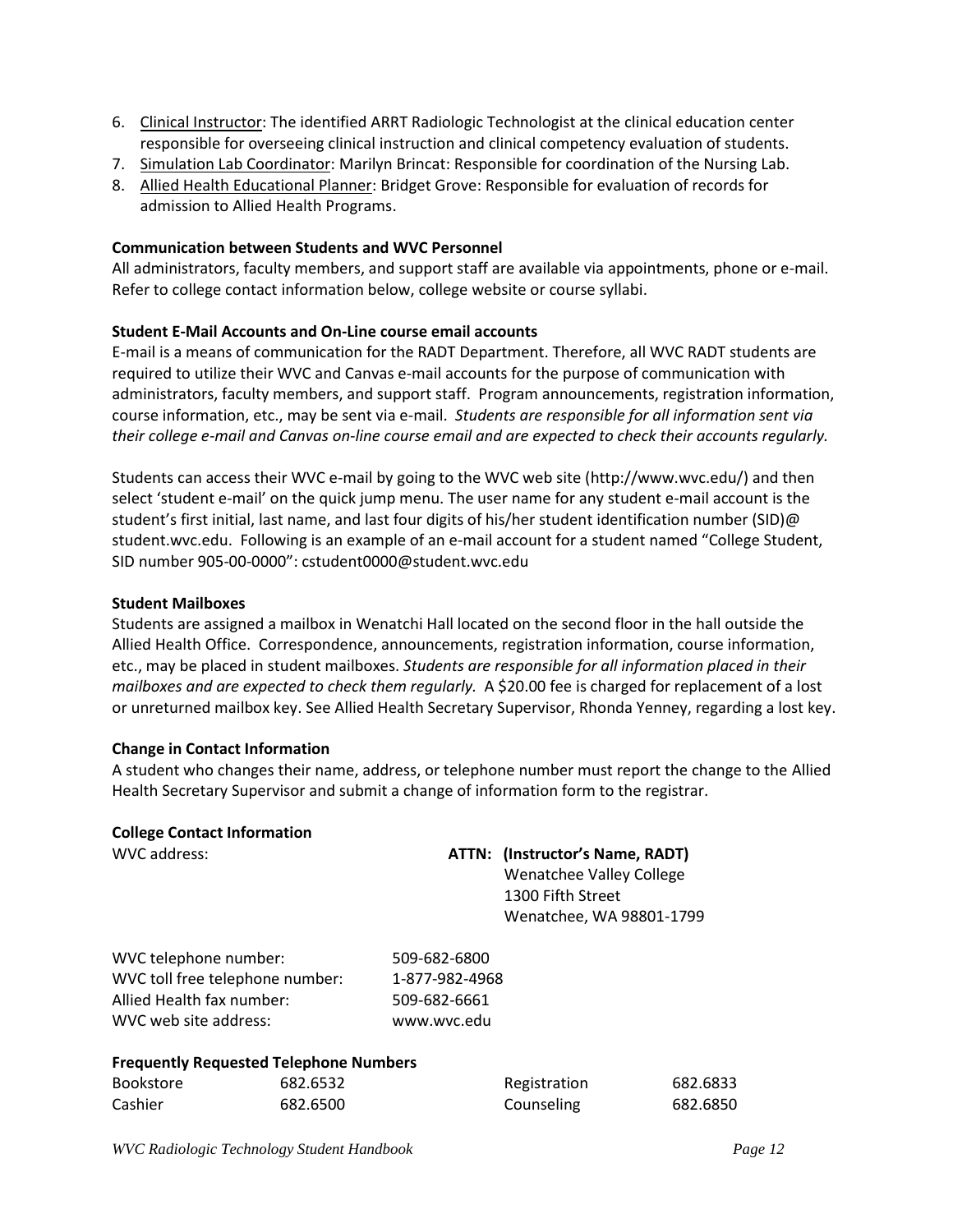| Financial Aid | 682.6810                                                                         | Library | 682.6710 |
|---------------|----------------------------------------------------------------------------------|---------|----------|
|               | Refer to the course syllabi for the instructor's direct phone number and e-mail. |         |          |

## **P. Clinical Education**

The Clinical Master Plan provides that every student shall be assigned to clinical education centers such that a student of average accomplishment, initiative and confidence will have the opportunity to achieve all required competencies within the two (2) assignments and the four (4) quarters of the clinical education portion of the program. The patient population and load at each Clinical Education setting determines which procedures are done frequently and which are infrequent or not done at all. Consequently, not every clinical education setting can provide the student with sufficient experience to achieve all competencies. The student, clinical instructor and coordinator will monitor the student's competency achievement and assure that the opportunity to achieve all needed competencies is given.

## **Assignments**

Clinical assignments are on a two-quarter rotation and are chosen by lottery draw during fall quarter of the first year. Any student who has not fully completed the Complio immunization tracker requirements by the required date will not be a part of the clinical draw and will be assigned to clinical sites that have not been filled. Local and out-of-town clinical assignments are given. At least one rotation must be at a hospital. Students have one week to trade clinical assignments once given. Students may not trade assignments after that time. Students are responsible for living expenses and transportation to and from the clinical sites. Students will report to the assigned education setting at 8:00 a.m. the first clinical day and receive their clinical schedule. Day, evening and weekend hours may be assigned. Thirty-nine (39) hours each week are scheduled for clinical education during fall, winter and spring quarters. Thirty-seven (37) hours are scheduled during summer quarter. Students are required to adhere to the institutional policies of each clinical education center to which they are assigned. At no time are students to replace qualified staff. Clinical education is considered a distance learning class and it is the student's responsibly to have computer access.

Students who require additional clinical opportunities due to their own failure to meet course requirements in the time allotted will have to reenter the program. This student will be assigned a clinical education setting on a space available basis. This holds true regardless of the reason a student fails to complete within the expected four (4) quarters.

## **Removal from Clinical Facility**

A student may be immediately removed from the clinical facility when his/her performance violates Program policy and/or threatens patient safety; immediate removal of the student from the clinical facility may result in the assignment of a no pass clinical grade and dismissal from the program. As soon as possible after the removal, the clinical instructor and coordinator will discuss the infraction with the student, and provide him/her with a written statement of the infraction. If the student's behavior instigates disciplinary action, procedures outlined in the WVC Student Handbook will be followed.

## **Clinical Education Centers**

This list is subject to change, and students may also find their own clinical site. The instructions and letter following this section should be used by the student if interested in doing this.

| 1. Capital Medical Center | $(360)$ 754-5858          |  |
|---------------------------|---------------------------|--|
| 3900 Capital Mall Way SW  | Preston Ampe, R.T.(R), CI |  |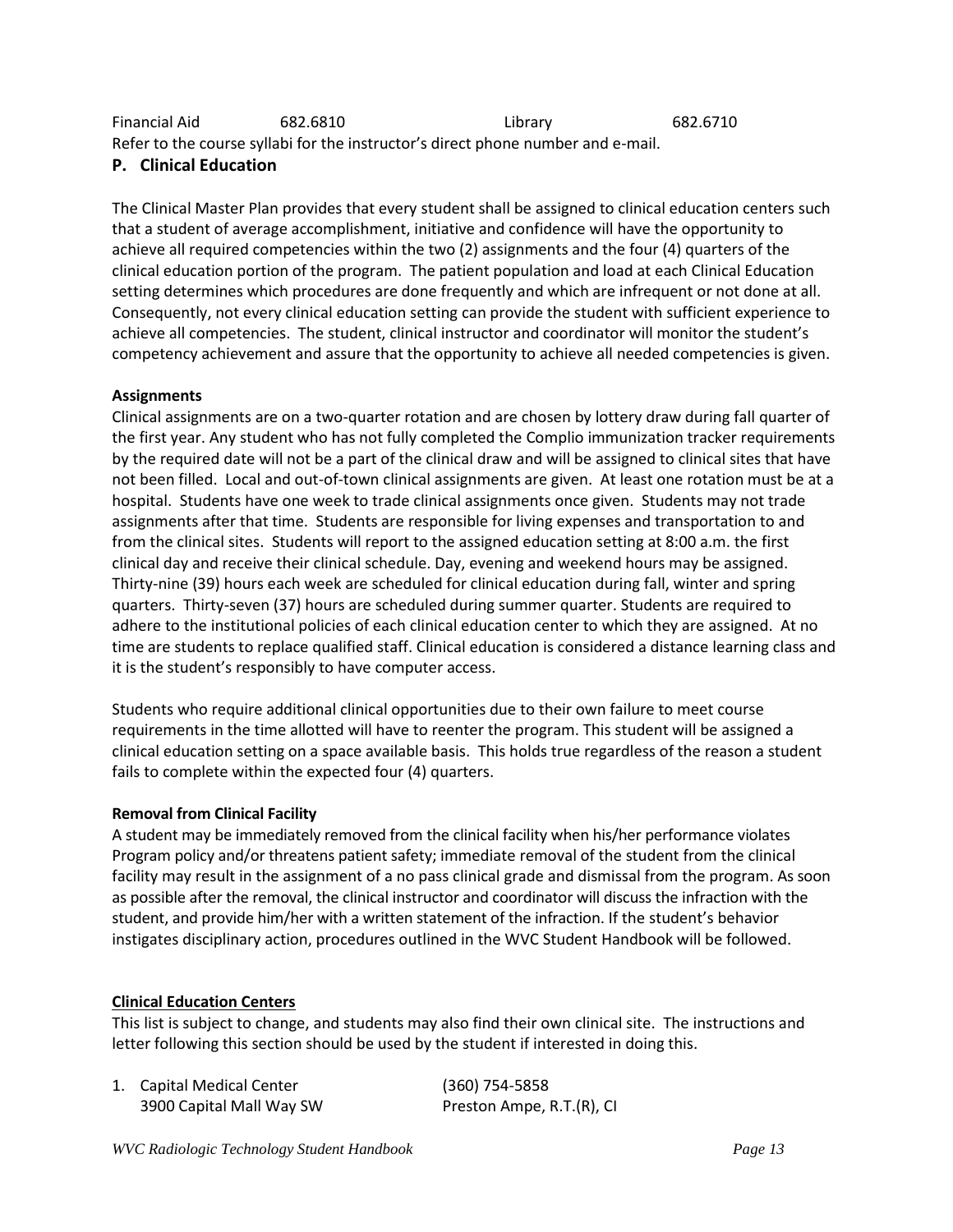Olympia, WA 98502

- 2. Cascade Medical Center 817 Commercial Street Leavenworth, WA 98826
- 3. Columbia Basin Hospital 200 S.E. Boulevard Ephrata, WA 98823-1973
- 4. Columbia Valley Community Health 600 Orondo Avenue Wenatchee, WA 98801
- 5. Confluence Health CWH 1201 South Miller Wenatchee, WA 98801
- 6. Confluence Health MLC 840 Hill Ave Moses Lake, WA 9883
- 7. Confluence Health WVMC 820 N. Chelan Ave Wenatchee WA 98801
- 8. Ferry County Public Hospital Dist. 1 36 Klondike Rd. Republic, WA 99116
- 9. Grays Harbor Community Hospital 915 Anderson Drive Aberdeen, WA 98520
- 10. Gritman Medical Center and Clinics 700 South Main Street Moscow, ID 83843
- 11. KVH Hospital 603 South Chestnut Ellensburg, WA 98926-3875
- 12. Lake Chelan Community Hospital 503 East Highland Avenue Chelan, WA 98816-0908
- 13. Mason General Hospital 360-426-1611

Acute Care Hospital, 110 bed

(509) 548-5815 Scott Mitchell, R.T.(R)(CT), Imaging Manager, CI Critical Access Hospital: 12 bed

(509) 754-4631 Cammy Zabala, R.T.(R),CI Critical Access Hospital: 58 beds; Assisted Living: 37 beds

(509) 664-3570 Brenda Eldridge, R.T.(R), Radiology Manager, CI Multispecialty Clinic

509-664-3460 Rachel Scaife-Ellis, R.T. (R), CI Integrated Rural Health Care Delivery System

(509) 765-0216 ext. 8023 Ray Ownby, R.T.(R), Radiology Supervisor, CI, Integrated Rural Health Care Delivery System

(509) 663-8711 Brooc Barb, R.T.(R), CI Integrated Rural Health Care Delivery System

(509) 775-3333 Adam Volluz R.T. (R), Radiology Manager, CI Rural NE Washington Healthcare Network

(360) 537-5163 Dawn Heckathorn, R.T.(R), CI Acute Care Hospital: 140 bed

(208) 883-2228 Direct Teresa Crocker, R.T. (R), CI Rural Hospital, 25 bed with outpatient clinic

(509) 962-9841 Sharon Davis R.T.(R), Imaging manager, CI Critical Access Hospital, Hospital: 50 bed

(509) 682-2531 Susan Young, R.T.(R), Radiology Supervisor, CI Total Hospital: 34 beds; Acute Care: 15 beds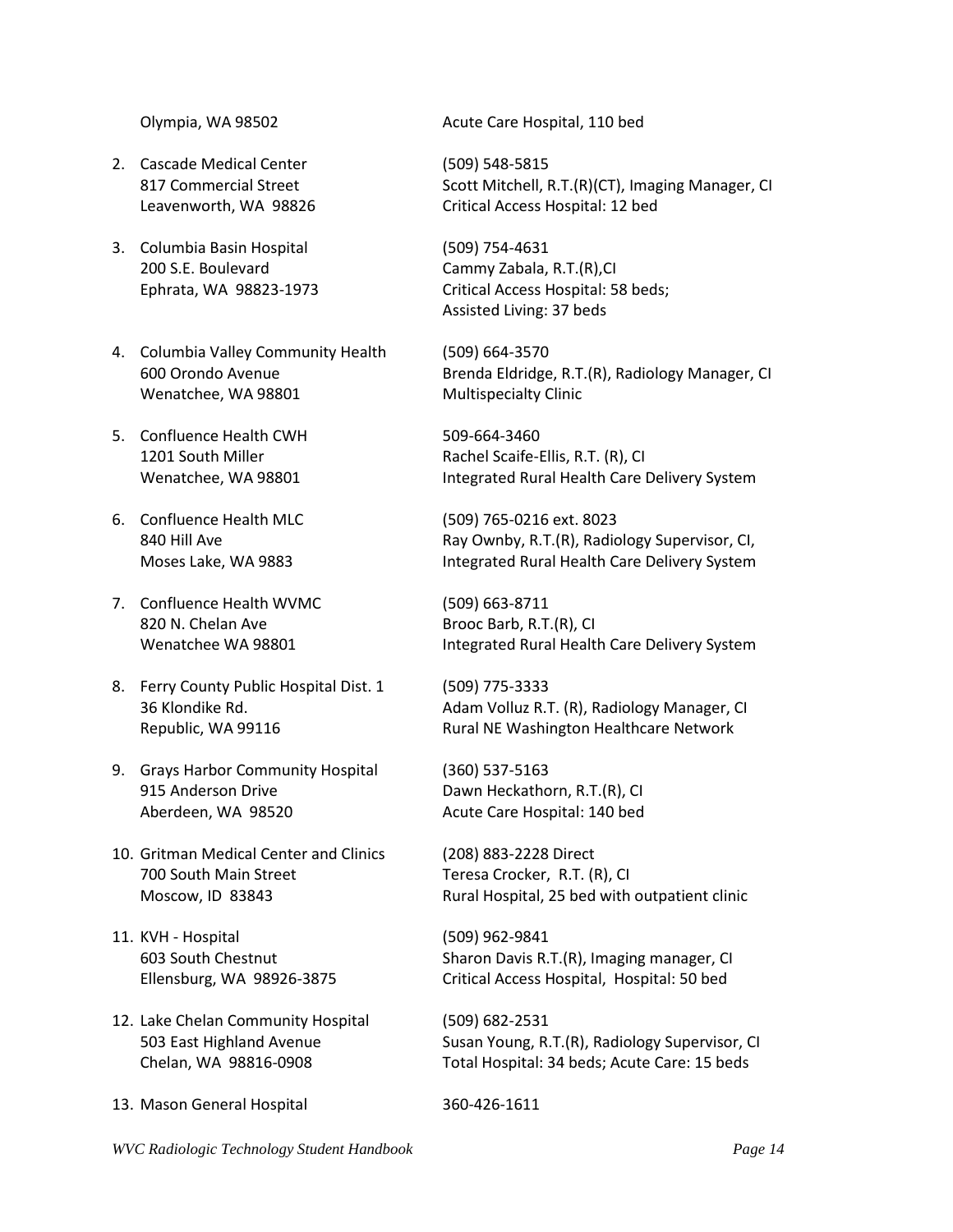901 Mountain View Dr. SW Shelton, WA 98584

- 14. Mid Valley Hospital 810 Valley Way Omak, WA 98841-0793
- 15. North Valley Hospital 203 South Western Avenue Tonasket, WA 98858
- 16. Olympic Medical Center 939 Caroline Street Port Angeles, WA 98362
- 17. Providence Centralia Hospital 914 South Scheuber Road Centralia, WA 98531
- 18. Quincy Valley Medical Center 908  $10^{th}$  Avenue S.E. Quincy, WA 98848
- 19. Salem Clinic 2020 Capital Street NE Salem, OR
- 20. Samaritan Hospital and Clinic 801 East Wheeler Road Moses Lake, WA 98837-1899
- 21. St Alphonsus Medical Center 3325 Pocahontas Rd Baker City, Or 98714
- 22. Valley Medical Center 4033 Talbot Rd. South Renton, WA 98055
- 23. Walla Walla Clinic 55 West Tietan Walla Walla, WA 99362

Holly Hawk, R.T.(R)(CT), CI Critical Access Hospital

(509) 826-1760 ext. 3653 Wendy Christoph, R.T.(R), CI Critical Access Hospital: 44 bed

(509) 486-2151 Shane Pyper, R.T.(R), Imaging Manager, CI Critical Access: 27 beds, Long-Term Care: 70 bed

(360) 385-2200 Rob Elofson, R.T.(R), CI Level III Trauma Hospital: 126 bed

(360)330-8606 Tarin Drevniak, R.T. (R), CI 127 bed Community Hospital (509) 787-3531 Amy Porter, R.T.(R), CI Critical Access Hospital: 25 beds

503-375-7476 Dana Ackerman, R.T.(R), Imaging Manager, CI Multispecialty Clinic

(509) 765-5606 Dylan Bowers, R.T.(R), CI Acute Care Hospital: 50 bed

425-228-3440 Brent Wilson R.T.(R), Imaging Manager, CI Acute Care Hospital

(425) 228-3440 Rebecca Padovan-McCaslin Level III Trauma Center

(509) 525-3720 Brenda Criss, R.T.(R)(M), Radiology Manager, CI Multispecialty Clinic

Clinical education centers and clinical instructors may be added or deleted.

To recommend your own clinical education center, submit the letter from Section VI to the radiology manager and follow the guidelines listed next.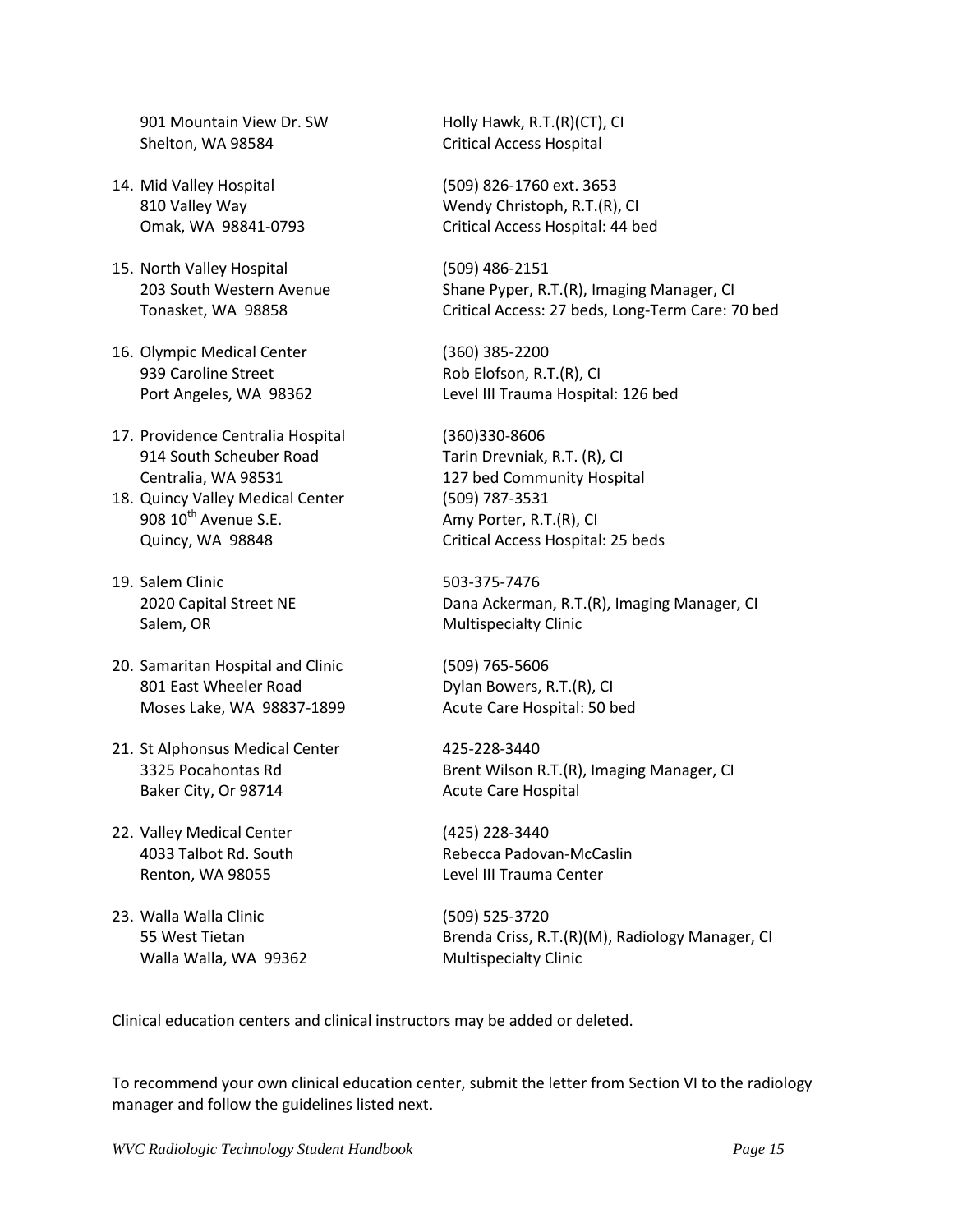## **Guidelines for recommending a clinical education center not listed above:**

If recommending your own clinical site, clinical placement is guaranteed on the approval of the affiliation contract, and the site must be accepted as your clinical rotation. All paperwork must be completed before the end of Fall Quarter 2016.

When calling to ask about clinical placement at a new site contact the Diagnostic Imaging (Radiology) Department Manager.

- 1) Identify you are currently a student at Wenatchee Valley College in the Radiologic Technology program
- 2) Ask if they have time to talk with you. If no then ask to make an appointment with them
- 3) Let them know our program allows students to recommend their own clinical site instead of utilizing our current clinical sites.
- 4) Your placement would be for two consecutive academic quarters, either:
	- a. Spring and Summer 2017: Early April thru mid-August excluding the college holidays and break between quarters
	- b. Fall 2017 and Winter 2018: mid-September thru mid-March excluding the college holidays and break between quarters
- 5) If they are interested in pursuing a contract give them my name, phone # and email : Shelly Zimmerman, 509-682-6677 or szimmerman@wvc.edu or hand them the letter in Section IV Forms of this handbook.
- 6) If they are not interested thank them for their time.
- 7) The contract is generated between the facility and the college. (it is to be discussed between the Wenatchee Valley College Radiologic Technology program coordinator and the facility)

## **Q. Radiologic Technology Student-Faculty Committee**

The purpose of the student faculty committee is to provide continuous, effective communication between the faculty and students in open forum. The committee addresses issues of joint concern to students and faculty.

## **Membership**

- 1. Coordinator of the Radiologic Technology Program
- 2. One full-time faculty co-chair
- 3. One first-year student co-chair selected by student members
- 4. Student members elected to represent the class
- 5. College Guidance Counselor assigned as liaison to the Allied Health Programs

## **Functions**

- a. Defines and discusses all issues, grievances and concerns of the radiologic technology student body which require faculty response or action.
- b. Defines and discusses all issues, grievances and concerns of faculty which require student response or action.
- c. Formulates recommendations about students/ faculty concerns for the Radiologic Technology Department. In addition, submits these recommendations in writing, with a request, to the appropriate concerned groups or individuals.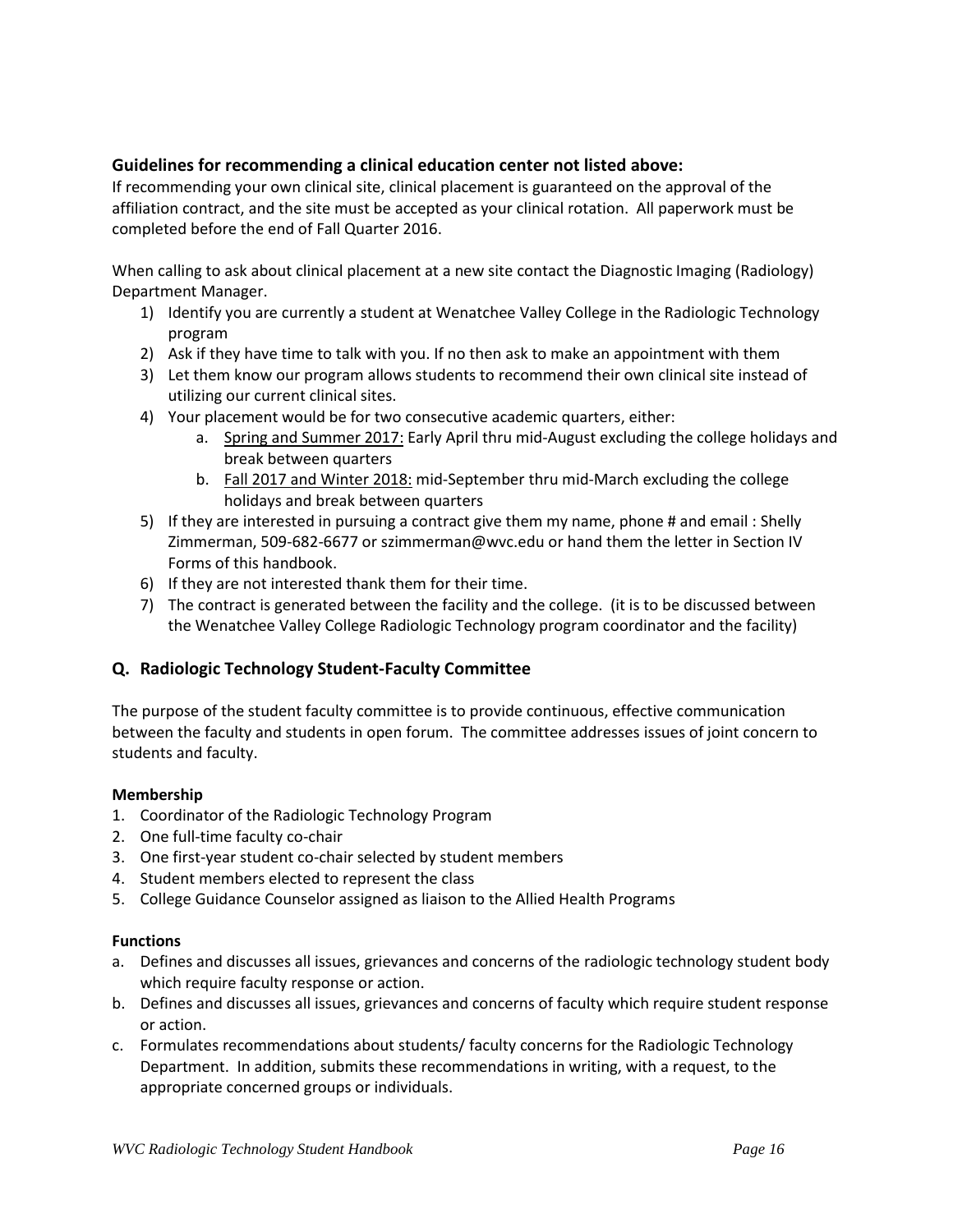d. Receives reports of action taken by students or faculty on recommendations of this committee and refers them to the appropriate concerned groups or individuals.

## **Meetings**

The committee shall meet once a month during each quarter, when there are agenda items, on the day and time set by the members of the committee. Special meetings may be called as needed.

## **Communication Lines**

- a. Matters for discussion may originate with any individual student or faculty member, any faculty or student committee, organization, or teaching department.
- b. Any person or group wishing to present a matter for discussion to the committee shall request that the matter be placed on the agenda. The request is to be made to the co-chairs one (1) week in advance.
- c. The co-chairs shall post and place the agenda, three (3) days prior to each meeting, in each committee member's mailbox.
- d. Meetings are open to all members of the radiologic technology student body and the faculty. Discussion is limited to committee members.
- e. The Student Faculty Committee reports all policy recommendations and content of meeting discussion to the Radiologic Technology department and students.

## **R. Financial Aid/Scholarships**

The Financial Aid Office is available to assist students in finding and applying for financial assistance, including grants, work study opportunities, Veteran's benefits, scholarships and student loans. Their office is located on the first floor of Wenatchi Hall and information can be found on the Wenatchee Valley College web site or by calling their office at (509) 682-6810 or toll free at 1-877-982-4968 or by email at financialaid@wvc.edu.

## **S. Registration**

Registration information will be provided to first and second-year students via email or student mailboxes. Students register online at www.wvc.edu. Students are to contact their advisor for any questions regarding an education plan.

## **T. Bookstore**

The WVC Bookstore is located in Van Tassel Center. Textbooks, school supplies, art supplies, clothing, snacks among other items are available for purchase. They can also be found on the WVC web site or contacted by calling 509-682-6532.

## **U. Counseling Services**

WVC counselors provide academic, career and personal counseling services, which are free and confidential for WVC students. The counseling office is located on the first floor of Wenatchi Hall. Feel free to stop to make an appointment or call 509-682-6850.

## **V. Computer Labs**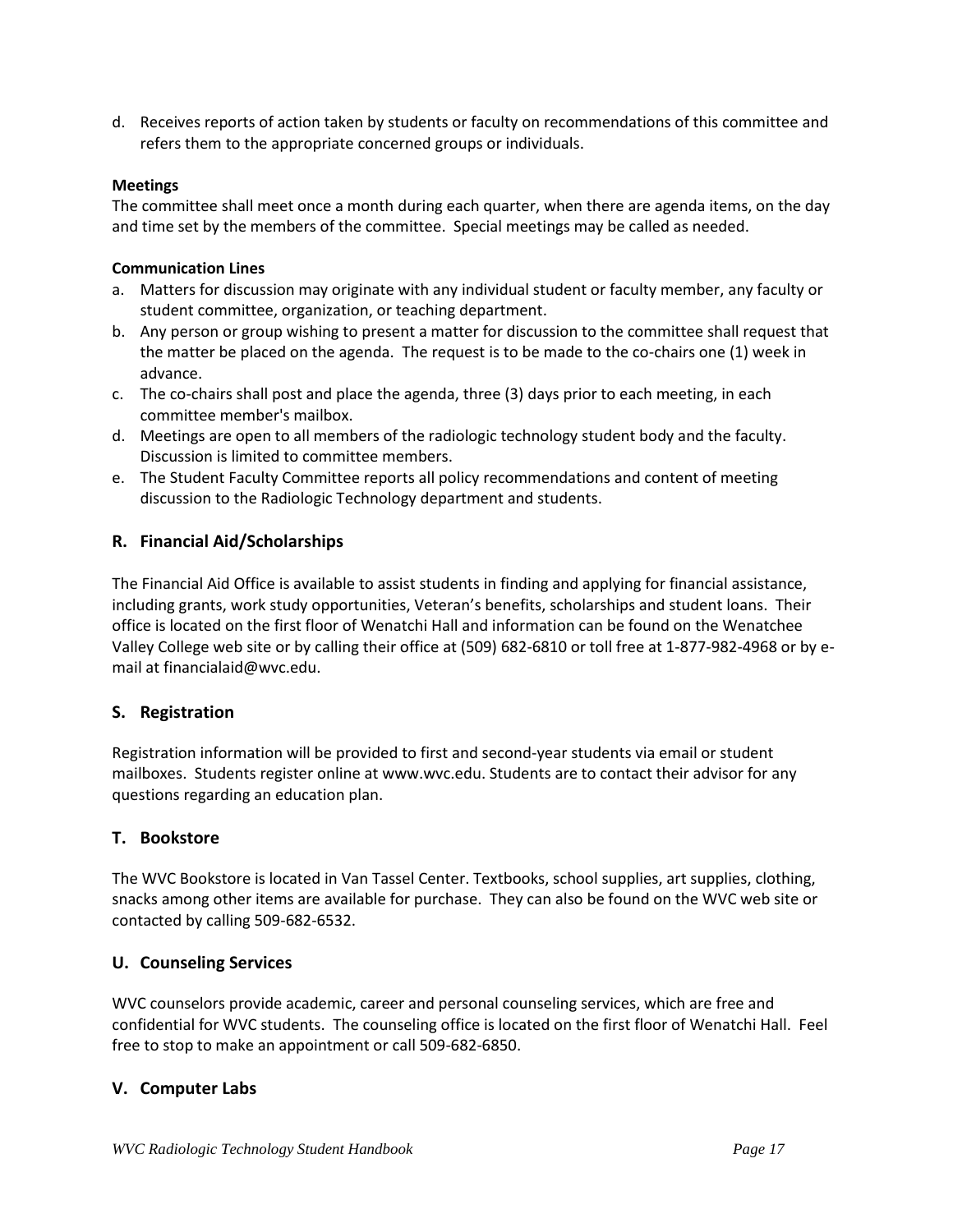Computer labs are available for use by students. Computer labs are located in Wenatchi Hall on the second floor, in the library, and the "write lab" for writing papers is available in Sexton Hall. Students should be conscientious about logging on and off when utilizing computers and will be responsible to the policies surrounding use.

## **W. Tutoring**

Tutoring services are available, free of charge, to all WVC enrolled students. The Tutor Center is located in the Library and can be reached by calling 509-682-6863. Hours and subject content is posted each quarter.

## **X. Library Services**

The library is a full service library with access to a variety of information resources. Additional information can be found at http://commons.wvc.edu/library such as peer review journal articles, an online catalog of the libraries' holdings, and other resources.

## **Y. FERPA (Family Educational Rights and Privacy Act) and Recommendation Requests**

Academic records, or information from disciplinary or counseling files, shall not be available to unauthorized persons on campus, or to individuals off campus, without written consent of the student involved, except under legal compulsion or in cases where the safety of persons or property is involved (WVC Student Handbook). This also includes entrance requirements and radiation monitoring information.

In order to comply with FERPA regulations, in Section VI a form is enclosed to send to clinical education centers and for students to use when requesting professional recommendations for scholarships, employment, etc. A copy of the completed request will be put in the student's file as proof of this request and the student's permission to release information.

## **Z. All Campus Emergency Alert / Weather Closure**

WVC emergency information, including campus closure information, will be posted on the college website. WVC has an emergency text alert system to notify students, faculty and staff about a campus emergency or unplanned closure. For details to sign up for the text alerts go to the college web site. Your nine (9) digit ID number will be needed. WVC does not charge for this service; however, it is the user's responsibility to pay for any charges from their service receiving the emergency text alert. This would include occasional functional tests of the system and emergency drills. This system will not be used for any other messages from the college. See "Adverse Weather Conditions" in the policies section for the policy to follow during clinical.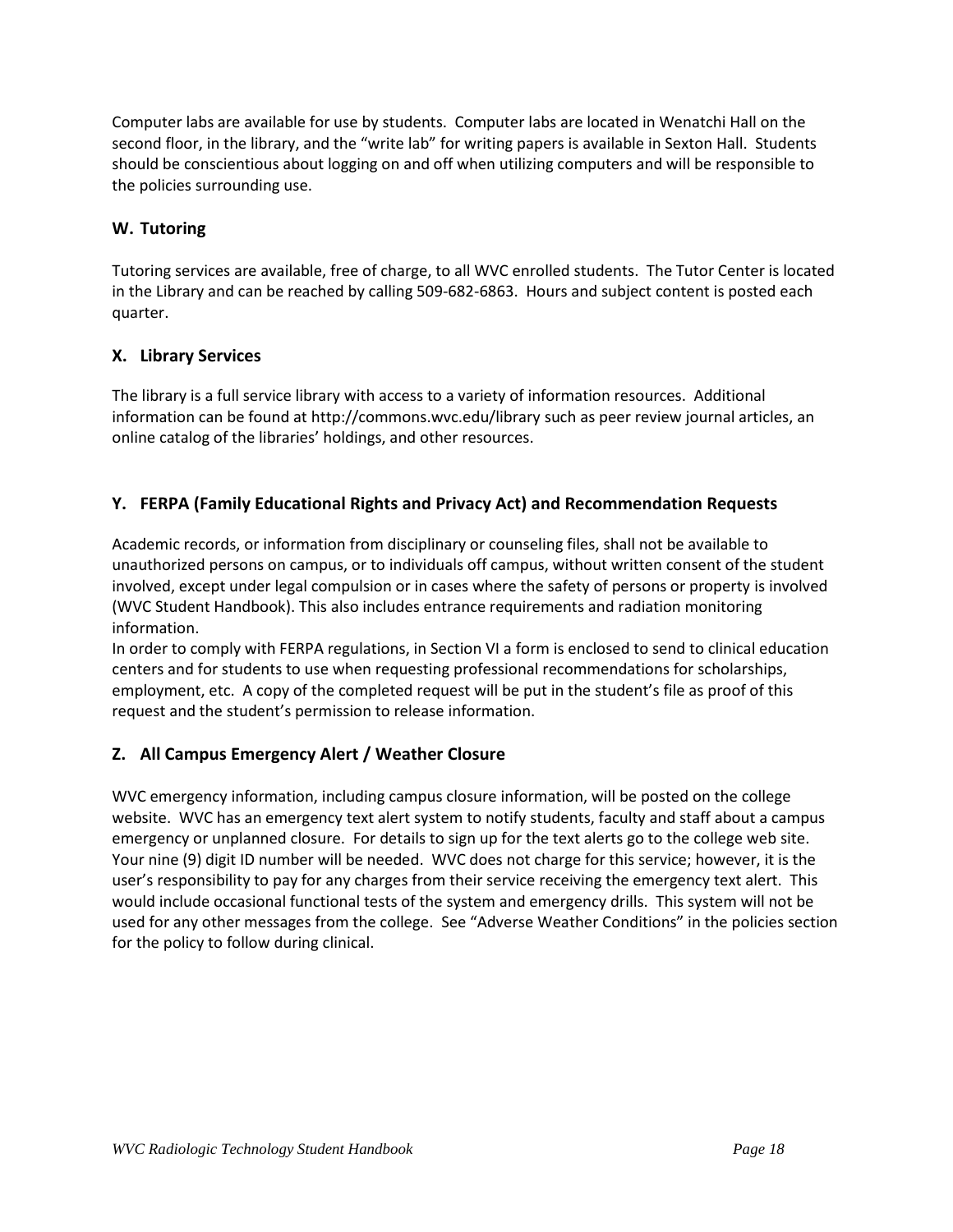## *III. PROGRAM OF STUDY*

## **A. Radiologic Technology Curriculum**

Following is the suggested Course Sequence: Associate of Technical Sciences Degree Program offered at Wenatchee campus.

| <b>First Year</b>                     | <b>Credits</b> | <b>Second Year</b>                     | <b>Credits</b> |
|---------------------------------------|----------------|----------------------------------------|----------------|
| <b>Spring Quarter</b>                 |                | <b>Spring Quarter</b>                  |                |
| RADT 101 Intro to Rad Tech            | $\overline{2}$ | <b>RADT 231 Clinical Education I</b>   | 13             |
| RADT 111 Radiation Physics            | 5              | RADT 241 Radiographic Seminar          | $\mathbf{1}$   |
| RADT 121 Principles of Exposure I     | 3              |                                        |                |
| RADT 131 Rad. Positioning I           | $\overline{4}$ |                                        |                |
| <b>Summer Quarter</b>                 |                | <b>Summer Quarter</b>                  |                |
| ENGL 101* Composition                 | 5              | <b>RADT 232 Clinical Education II</b>  | 9              |
| PSYC 101* Intro to Psychology         | 5              | RADT 242 Radiographic Seminar II       | $\mathbf{1}$   |
| RADT 122 Principles of Exposure II    | 3              | RADT 171 Radiographic Pathology        | $\overline{2}$ |
| RADT 132 Rad. Positioning II          | 4              |                                        |                |
| RADT 151 Imaging Modalities           | $\mathbf{1}$   |                                        |                |
| <b>Fall Quarter</b>                   |                | <b>Fall Quarter</b>                    |                |
| RADT 123 Principles of Exposure III   | $\overline{2}$ | <b>RADT 233 Clinical Education III</b> | 13             |
| RADT 133 Radiographic Positioning III | 4              | RADT 243 Radiographic Seminar II       | $\mathbf{1}$   |
| RADT 141 Radiation Biology & Prot     | $\overline{2}$ |                                        |                |
| <b>RADT 152 Patient Care</b>          | 3              |                                        |                |
| <b>Winter Quarter</b>                 |                | <b>Winter Quarter</b>                  |                |
| RADT 134 Radiographic Positioning IV  | 4              | <b>RADT 234 Clinical Education IV</b>  | 13             |
| RADT 161 Special Procedures           | $\overline{2}$ | RADT 244 Radiographic Seminar IV       | $\mathbf{1}$   |
| <b>RADT 162 Clinical Observation</b>  | $\mathbf{1}$   |                                        |                |
| RADT 191 Sectional Anatomy            | 3              |                                        |                |
| <b>Total Credits</b>                  | 53             | <b>Total Credits</b>                   | 54             |

## **Total Credits for Degree 107**

\* Course may be taken before being accepted into the Radiologic Technology Program.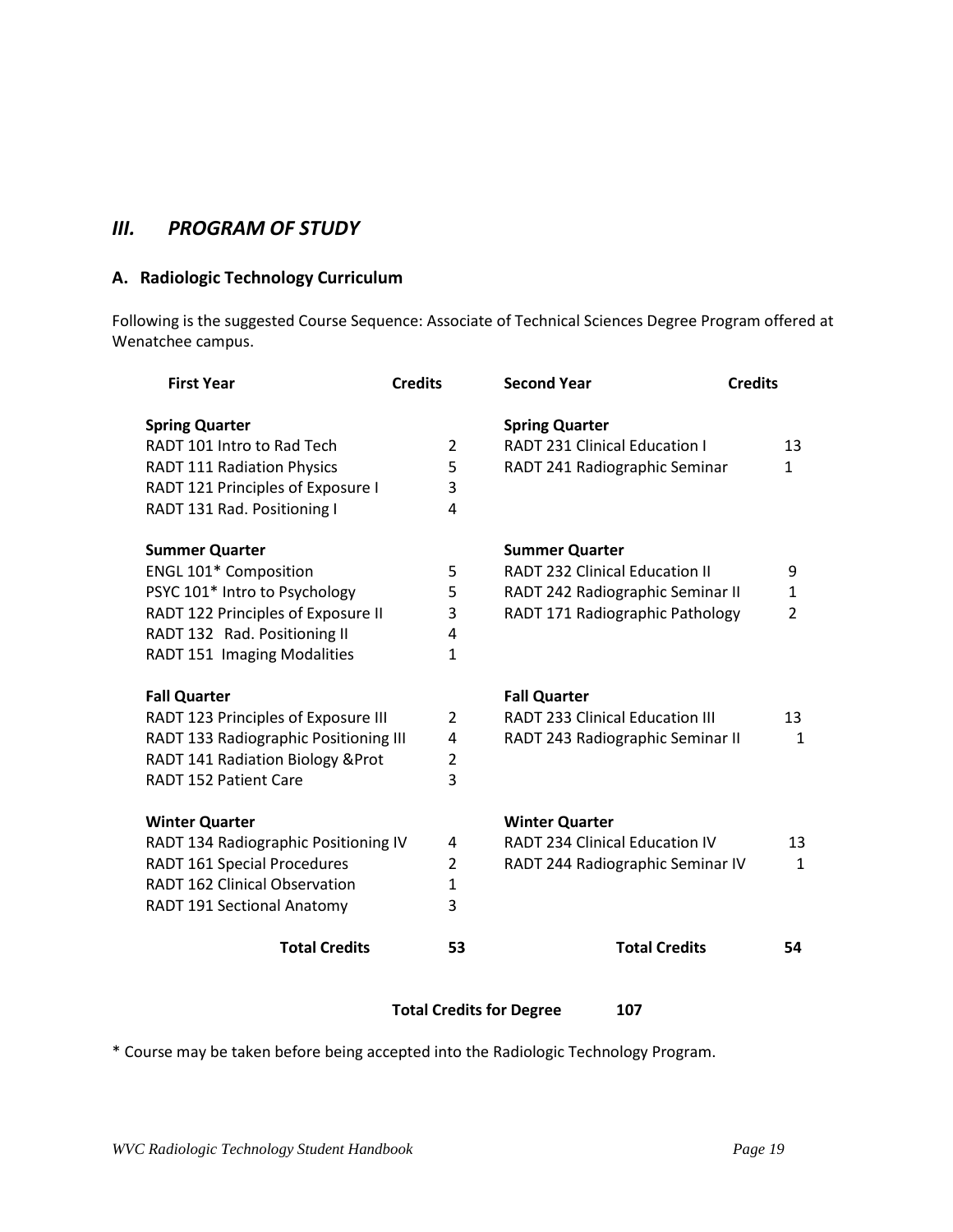#### **Educational Training**

First year: Academic classes on campus with limited on-line format or on-line supported (hybrid).

Second year: Clinical education centers in town and out of town are used. Out-of-town assignments are to be expected. Thirty-nine (39) hours per week clinical experience and a one-hour seminar class are required spring, fall, and winter. Thirty-seven (37) hours per week clinical and one-and-one half (1 $\frac{1}{2}$ ) hours seminar are required summer quarter. Clinical assignments may require day, evening, and weekend shifts. (refer to P. in this section)

The general model of clinical education has the student begin by observing and assisting a radiologic technologist in the performance of duties. As the student acquires experience, he or she moves from passive observation to assisting the radiologic technologist in radiographic examinations. The rate at which the student progress is dependent upon the ability of the student to comprehend and perform the various assigned tasks (skills).

As the student gains experience in the various examinations, the student moves to an independent clinical performance stage. At this point, the student actually performs the examination under direct supervision of a radiologic technologist. Direct supervision means that the qualified radiologic technologist:

- 1. Reviews the request for the examination in relation to the student's achievement;
- 2. Evaluates the condition of the patient in relation to the student's achievement;
- 3. Is present during the conduct of the examination, and
- 4. Reviews and approves the images.

After demonstrating competence in performing a specific radiographic exam/procedure while directly supervised by a radiologic technologist, the student may then be permitted to perform those procedures under indirect supervision. Indirect supervision means that the qualified practitioner:

- 1. Reviews the request for the examination in relation to the student's achievement and approves the procedure.
- 2. Is "immediately available" to assist the student regardless of the level of student achievement. "Immediately available**"** is interpreted as the presence of a qualified radiologic technologist adjacent to the room or location where a radiographic procedure is being performed. This availability applies to all areas where ionizing radiation equipment is in use.
- 3. Reviews and approves the images.

"Repeat Examinations" are any repeat exposure/s that must be made for any reason. All Repeat Examinations must be made under Direct Supervision. This is true even though the student has already been checked off as competent in the procedure and despite the reason the repeat is necessary. It is critical that the student understands the requirements for Direct and Indirect Supervision and that they at all times ensure that they do not independently perform any radiologic procedure prior to establishing competency in that specific procedure.

The student is responsible for assuring that proper supervision is provided for every exam and repeat image they perform. *Failure to observe these requirements are very serious and will result in disciplinary action with possible dismissal from the program*

In order to continue in the program, the student must achieve a minimum level of performance each quarter in order to progress to the next clinical quarter.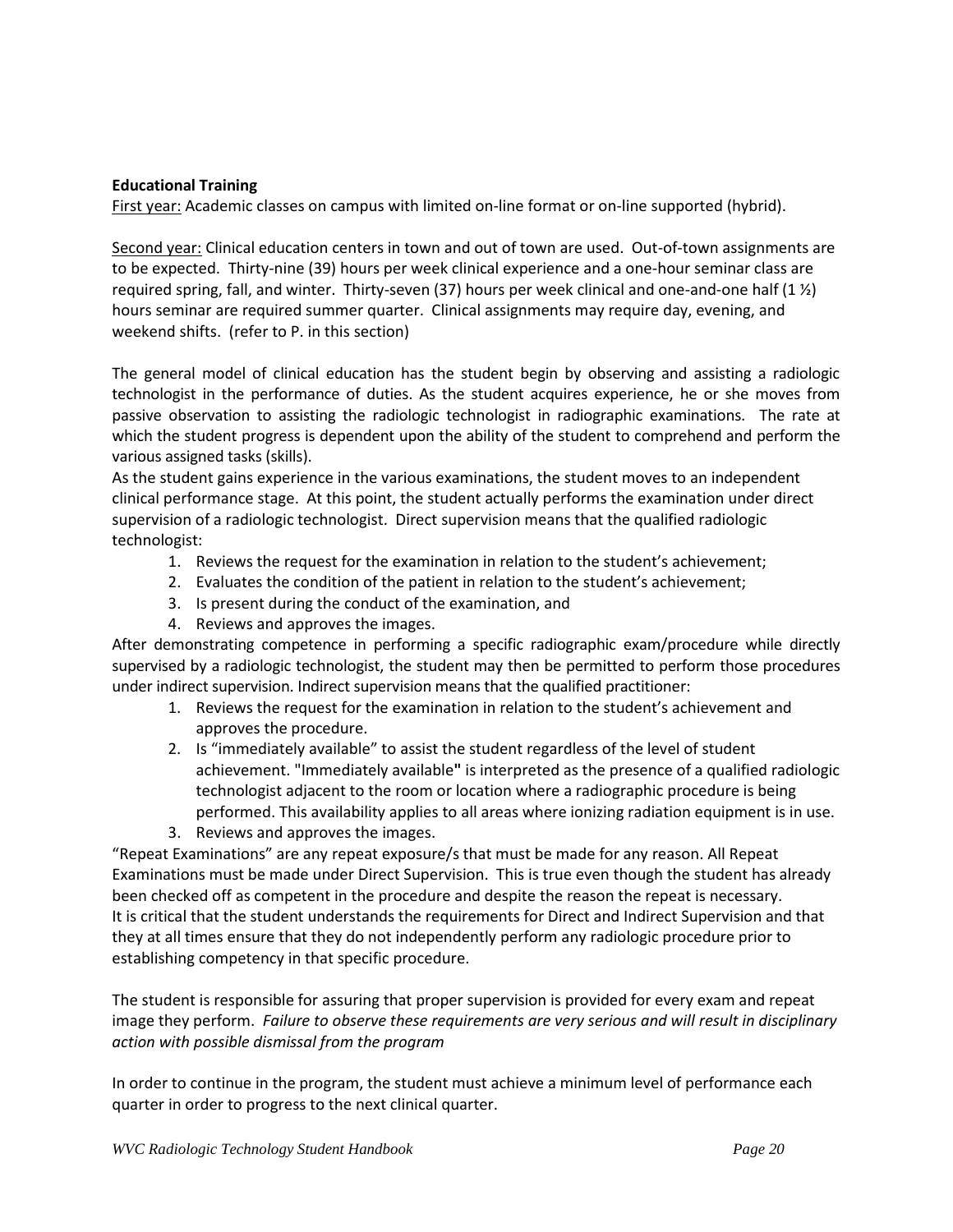## **B. Radiologic Technology Lab and Nursing Simulation Lab Facilities**

We pride ourselves on maintaining a clean, state of the art, realistic simulation environment for effective skills practice. The labs provide an active learning environment that replicates the healthcare setting in which graduates will find employment. Students practice and develop skills through hands-on learning experiences. The labs provide a safe teaching and learning environment for students to apply critical thinking and decision making skills. Frequent hands-on contact with advanced technology and critical situation scenarios in a safe, controlled, non-threatening environment is designed to reduce the students' performance anxiety. When the time arrives for the student to be with a "real" patient s/he can have the confidence that the skills required have already been successfully performed in the lab.

## **Lab Safety**

Safety is everyone's concern. Mainly accidents are caused by failure to use common sense. To prevent accidents and make the lab a safe environment for the faculty, staff and students the rules listed below must be followed. ACCIDENTS: *Report all accidents immediately to your instructor*. In the event of an accident use the appropriate emergency procedures.

## **Accidents**:

- Seek help / first aid immediately as needed
- Report to lab coordinator/faculty/lab assistant
- Complete accident/injury form and return it to the instructor

## **Rules for labs:**

- Place coats, backpacks, extra clothes, etc. in the cubbies provided;
- Food and drink are not allowed, except in designated areas;
- Cell phones must be turned off;
- Clean scrubs and shoes (close toed with heel straps or backs no sandals) are to be worn along with the WVC ID / name tag (see dress code III. D.);
- Lab spaces and patient care stations are to be kept neat and orderly, CLEAN UP your work area when you are finished;
- Wash your hands or use hand sanitizer before beginning practice and before leaving;
- Wash your hands after any type of glove use;
- Respect manikin phantoms as if a patients. All manikins must have gowns on, will have all parts attached and in working order, will be lying supine in the bed and under covers when appropriate;
- Do not use Betadine or iodine based products on the manikin phantoms or other lab equipment;
- Clean manikin phantoms after use, i.e. wipe down and remove any tape and residue, medications, etc; Only use soap and water or alcohol, no Clorox or bleach based cleaners;
- Please stay home if you are ill, if you choose to come to lab you will be required to wear a mask for airborne or droplet type illness;
- Do not perform unauthorized experiments.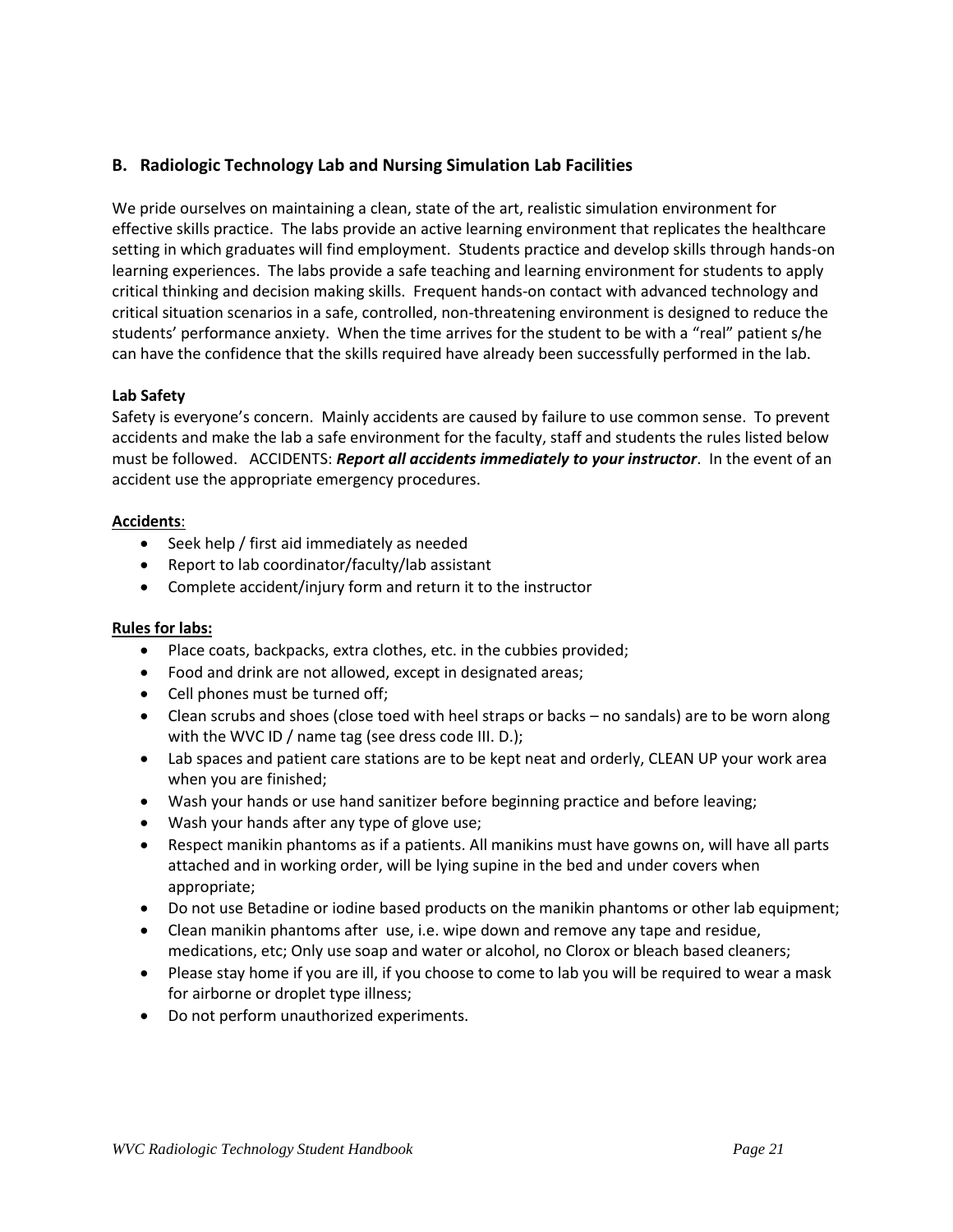**Radiologic Technology lab - additional rules:**

- **Wear your radiation monitoring device** on or near your collar, when in the energized lab;
- Before making an exposure
	- Verify that all persons are out of the room and Close the exam room door;
	- Clearly identify (label) each film
		- Use lead numbers to indicate which exposure number you are on;

- Put the name of the experiment, date, and the initials of the students performing the experiment as exam ID;

- Clearly identify the technical factors (mA, time, kV, SID) for each exposure;
- Evaluate the first exposure for quality before proceeding to make sure the image quality and positioning (refer to the EI #, Rex # as a beginning point, magnify the image to evaluate for noise) is adequate for the procedure. If it is not of quality then repeat the first exposure until it is of quality. Then adjust the technique appropriately for the exposures that remain. *If unsure – ask!!!*
- Even though you will do most exercises with other students, you must be familiar with all parts of each exercise / experiment. Keep accurate notes of the procedures and results so you can refer to them for future work and tests;
- If you alter the experiment in any way record the changes on the lab assignment and on the image;
- CLEAN UP your work area when you are finished. If the lab is not left in order the entire lab will lose 1 point off their lab score. A clean lab consists of:

- All equipment and phantoms returned to its proper place in each room (i.e. IR's, sponges, tape, etc.). Replace any supplies that have run out or are low. This sort of accountability is expected in clinical education; ask the instructor is you do not know where the extra supplies are;

- X-ray tables have a clean pillow with a paper cover and the open edge away from the door -Place tables in lowest position;

- Tube placed lightly on clean pillow case with paper when leaving lab;

- Lab linens need to be changed after each mock patient or after second mock patient and the pillow flipped over between mock patients and covered with paper towel;

- Image Receptors plates cleaned and detectors returned to proper room/place and organized;
- Lights off in the exam rooms and door closed;
- Imaging rooms properly turned off unless otherwise directed by instructor;
- Processor shut down properly unless otherwise directed by instructor
- Counters / tables in lab and imaging rooms free of clutter and clean;
- Chairs neatly pushed in under study tables;
- Cubbies area neat;
- Patient carts are to be covered with a clean sheet;
- Supply rooms locked

## **Simulation lab – Nursing**

- Review Nursing simulation lab rules posted in that lab
- In the nursing lab beds will be made with a bottom sheet, draw sheet, incontinence pad, top sheet, blanket and spread, and will have mitered corners; clean pillow case when done practicing;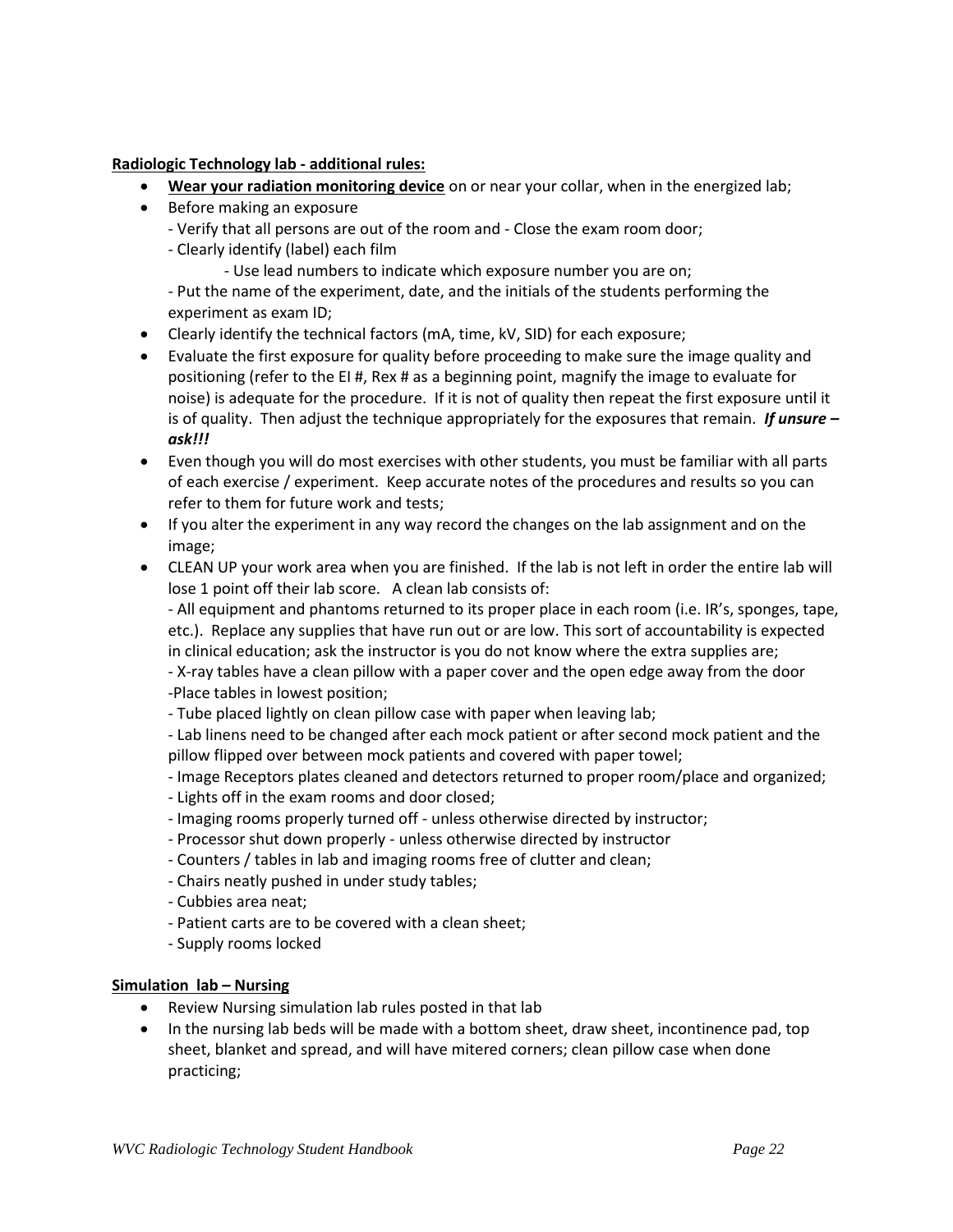Beds placed in the low position and the over-bed table placed over the foot of the bed, call button within reach of the manikin and upper rails at side of bed up;

| <b>C.</b> Required Textbooks |                                                  |                           |                  |  |
|------------------------------|--------------------------------------------------|---------------------------|------------------|--|
| Course                       | Text                                             |                           |                  |  |
|                              | <b>Publisher</b>                                 |                           |                  |  |
| <b>RADT 101</b>              | Introduction to Radiologic Technology            | Gurley/ Calloway          | Mosby            |  |
|                              | <b>Medical Dictionary</b>                        | Any                       | Any              |  |
| <b>RADT 111</b>              | Principles of Radiographic Imaging               | Carlton                   | Mosby            |  |
| RADT 121-123                 | Principles of Radiographic Imaging               | Carlton                   | Mosby            |  |
| RADT 131-4                   | Merrill's Atlas of Radiographic Positioning and  | Frank/Long/Smith<br>Mosby |                  |  |
|                              | Procedures and workbook                          |                           |                  |  |
| <b>RADT 141</b>              | Radiation Protection in Medical Radiography      | Statkiewicz/Sherer        | Mosby            |  |
| RADT 152/161                 | <b>Basic Medical Techniques and Patient Care</b> | <b>Torres</b>             | Lippincott       |  |
|                              | Essentials of Pharmacology for Health Occ.       | Woodrow                   | Delmar           |  |
|                              | Pharmacology and Drug Administration             | Jensen                    | Mosby            |  |
| <b>RADT 171</b>              | Comprehensive Radiographic Pathology             | Eisenberg & Johnson       | Mosby            |  |
| <b>RADT 191</b>              | Introduction to Sectional Anatomy                | Madden                    | Lippincott       |  |
| RADT 231-4                   | Radiologic Technology Clinical Handbook          | <b>WVC Staff</b>          | <b>WVC</b>       |  |
| <b>RADT 241-4</b>            | Lange Q & A Radiographic Examination             | SAIA                      | Appleton & Lange |  |
|                              | Comprehensive Review of Radiography              | Calloway                  | Mosby            |  |

\*\*Textbooks may be added or deleted. Check with the WVC Bookstore for the most recent list. The most recent edition available is used.

## **D. Disability Support Services / Reasonable Accommodations**

The Disability Support Services Office has been designated by the college as the primary office to guide, counsel and assist students with disabilities. The Special Populations Services office is located on the first floor of Wenatchi Hall and additional information is available in the WVC Students Handbook If you believe you qualify for or may need to receive accommodations for class, make an appointment with the Special Populations Office as soon as possible to discuss your needs. Please voluntarily inform your instructors of approved accommodations.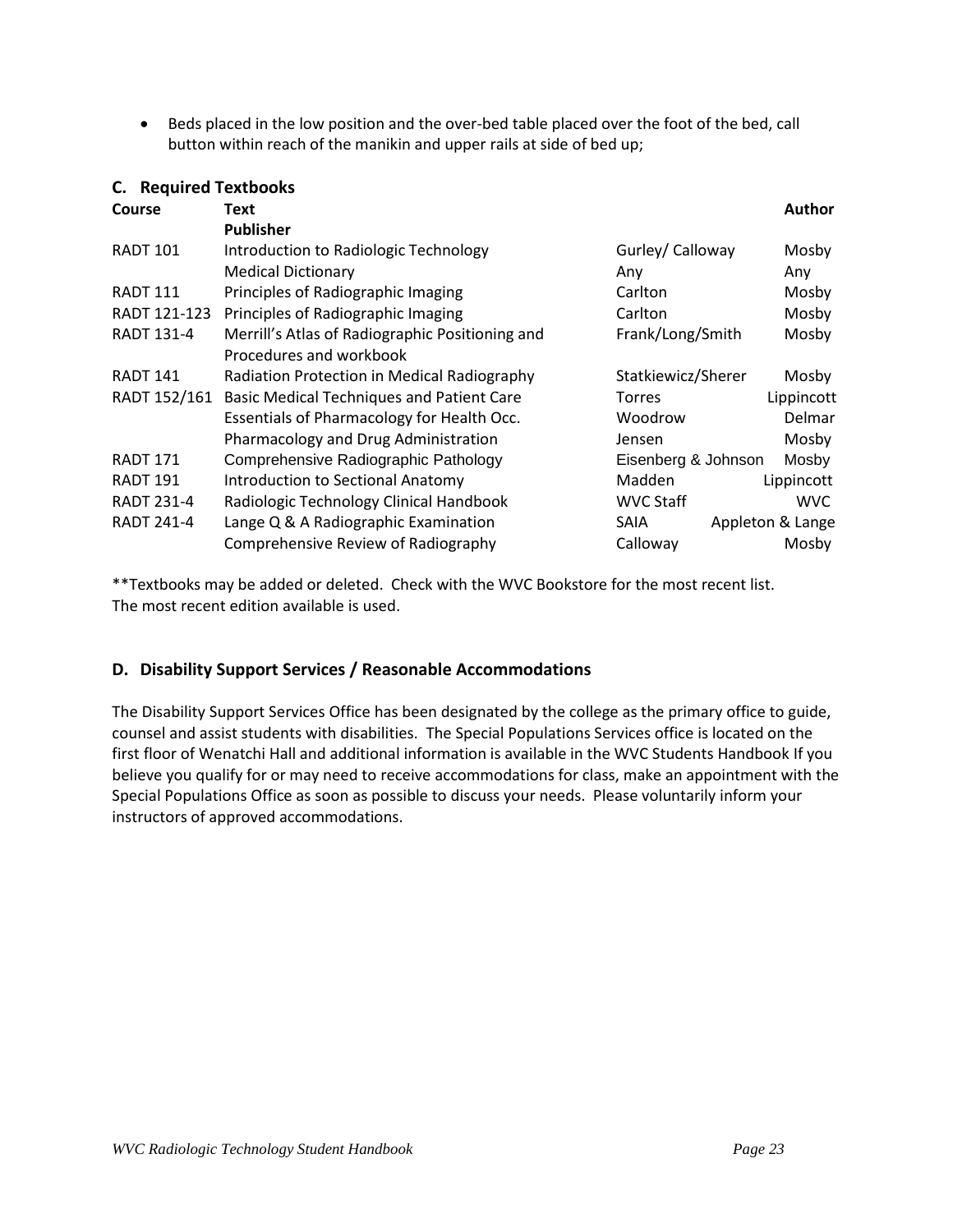## **IV. POLICIES**

## **A. Attendance**

There is a strong correlation between class attendance and academic success. Therefore, it is strongly encouraged to be present at all leaning experiences. Most lab assignments are made by the instructor and will be made available before the quarter begins.

## **First Year**

Attendance in theory courses and labs is highly encouraged and **may be required at the instructor's discretion** to fulfill course requirements. When students are unable to attend class s/he must call the instructor prior to the class start-time and leave a message. If a student misses a class or lab, it is his/her responsibility to obtain information provided for that class. If a student misses a scheduled test or quiz the make-up policy below applies. The student is responsible for all required work in each course, including work missed due to absence. It will be assumed that s/he has fulfilled this obligation and is fully prepared upon returning to class.

Students are advised that absence from class is a serious matter. Such absence should be based on good and sufficient cause. It is strongly advised that students make appointments (doctor and/or dentist, etc.) when they do not conflict with class time, if at all possible. Any instructor or administrator may, at his/her discretion, request a physician's note, from any student, following any absence. Tardiness is disruptive to students and instructors and is a habit, which is not compatible with responsible performance in any health care occupation. If you are not acquainted with the exact time schedule of class hours, this information is available on your syllabus or from your instructor.

## **Second Year Clinical**

The Wenatchee Valley College Student Calendar will be followed for scheduling. The college holidays will be observed and students may not be scheduled between quarters. The clinical handbook used second year will include specific scheduling guidelines. A time sheet is used for verification of attendance. It is the responsibility of the student to verify that the correct information is recorded.

If the student is unable to be in attendance when scheduled, it is the student's responsibility to talk to the clinical instructor, via telephone or in person, prior to the designated time and notify the clinical coordinator at the college. If a student fails to notify the appropriate people, clinical points will be lost as outlined in the "clinical education grading section" and a deficiency / incident notice may be given.

Make-up is voluntary. If a student chooses to make up time, s/he must make-up all the clinical time missed on that given day. Voluntary make-up time must be scheduled with the clinical instructor to ensure the hours are educationally valid and properly supervised.

## **B. Testing Procedure**

Students will arrive on time for examinations. Any student arriving late will not be given an extension of time beyond the testing limits. There is no reason to talk to another student or look at another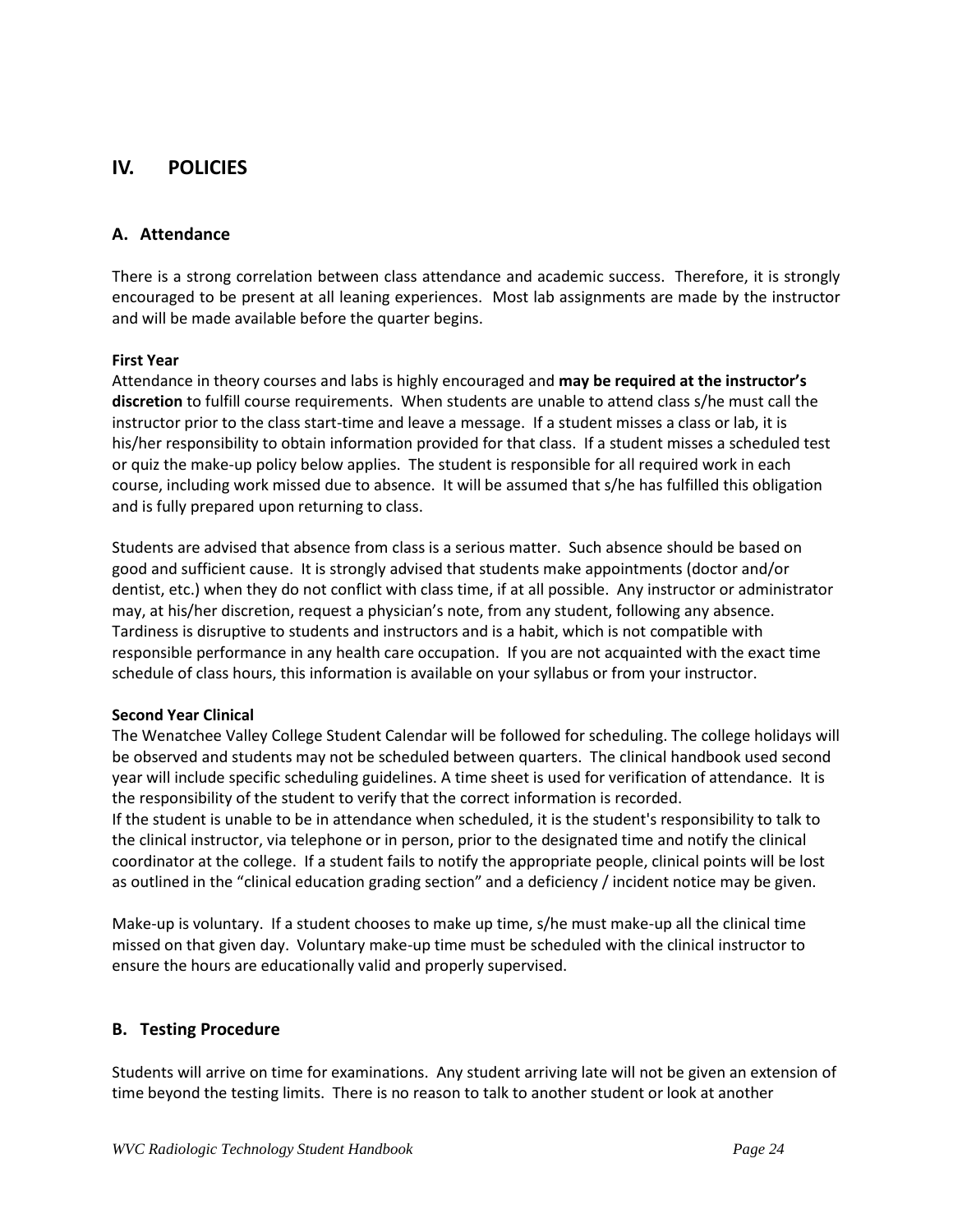student's test.During testing, notes, books or other communication devices may not be used unless specifically directed by the instructor. On-line testing requires that the student does not leave the testing site for any reason until the test is submitted. If any cheating occurs, the examination of the student(s) involved in this academic dishonesty will be removed at the time the infraction is noticed. This violation, with adequate cause, is required to be reported on the student's ARRT Certification Application and may be cause for immediate dismissal from the Program.

## **Make-Up Tests and Assignments**

Make-up of *scheduled* tests, quizzes and assignments will only be allowed if the student has contacted the instructor before class either by phone, e-mail or in person; any missed tests, quizzes and / or assignments that are *not scheduled* may not be made-up; unless the instructor's syllabus states there is no make-up. Supporting documentation from appropriate individuals that support the rationale for the absence may be requested. **All** make-up tests and assignments will automatically receive a ten percent (10%) reduction. Make-up tests and assignments not completed on the first returning day to the Program will result in an additional ten percent (10%) reduction per day. After three days a grade of zero will be given. Any requests to take a test or quiz early will also receive a 10% reduction per day for every day it is taken early.

## **C. Grading – First and Second Year**

Once a student has been accepted into the WVC Radiologic Technology Program and course work has begun, a minimum cumulative grade point average of 2.5 must be maintained*.* It is necessary to receive a 3.0 (B) or better or a pass in all required Radiologic Technology courses and a passing Professional Evaluation per quarter and a 2.0 (C) or better in support courses to remain in the Program. Any student not meeting the above requirement will be dismissed from the Program.

Students are responsible for monitoring their own test scores and class averages. Radiologic Technology classes will not be adjusted to accommodate support courses not taken in sequence as identified in the catalog.

The following scale of grading has been established for all Radiologic Technology courses except Clinical Education, Observation and Positioning Practicum which are graded as pass/no pass.

| $95 - 100$ A 4.0 |        | 77 - 79 B-       | 2.7 | 64-66 D+   | 1.3 |
|------------------|--------|------------------|-----|------------|-----|
| 90 - 94 A-       | $-3.7$ | 74 - 76 C+       | 2.3 | 63 - 60 D  | 1.0 |
| $85 - 89$ B+     | 3.3    | 70 - 73 C 2.0    |     | $0 - 59$ F | 0.0 |
| $80 - 84 B$ 3.0  |        | $67 - 69$ C- 1.7 |     |            |     |

In calculating the final grade the following procedure is utilized: Individual scores are recorded as they are awarded without any rounding; the final score average is rounded up to the next highest number for anything .5 or higher and rounded down to the next lowest number for anything .4 or lower. For example, a final score of 84.5 becomes 85; a final score of 84.4 becomes 84.

## **Clinical Education Grading**

Clinical Education courses earn a pass/no pass grade. The student must maintain a passing grade to continue in the Radiologic Technology Program. To receive a passing score, students must receive at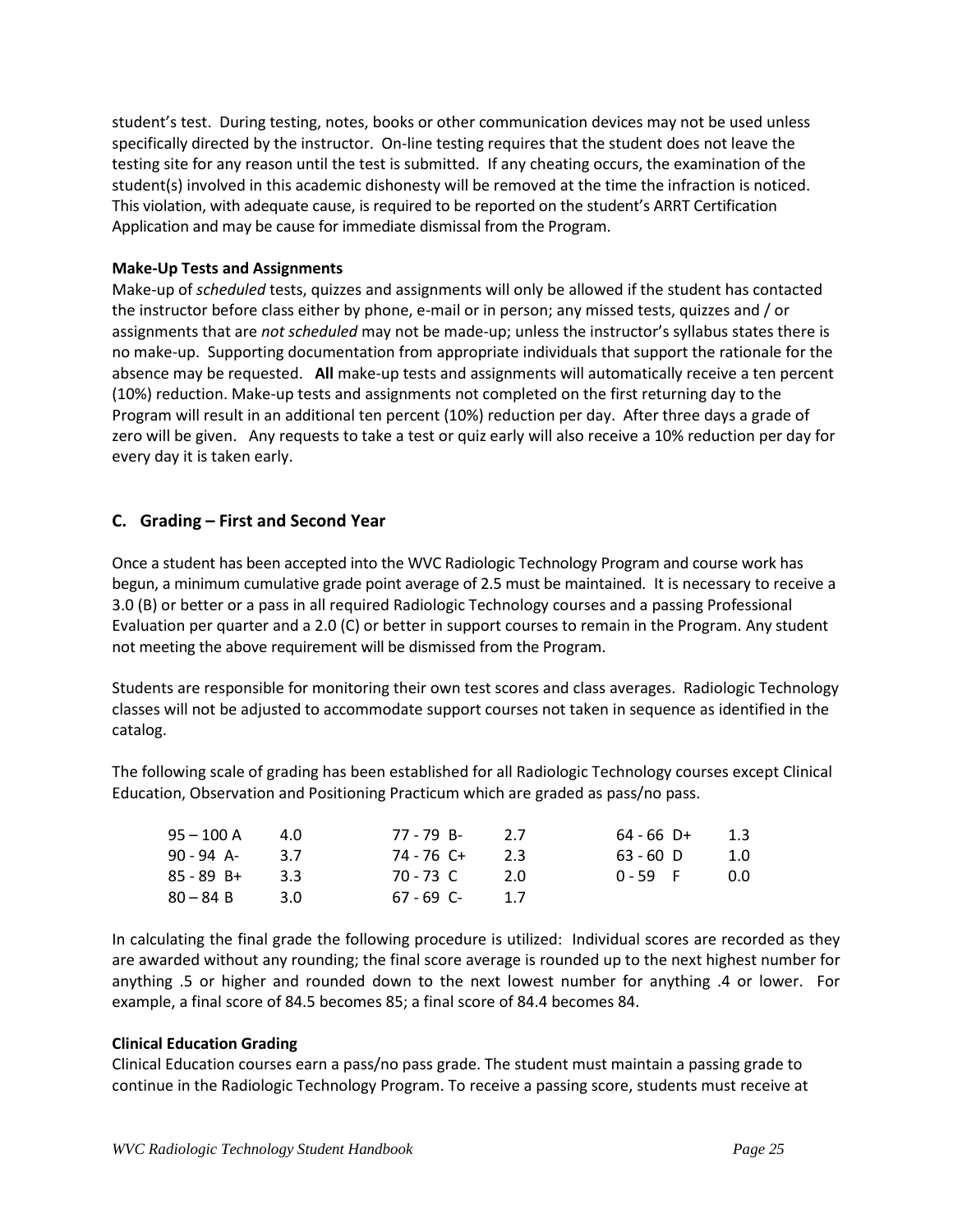least 80 percent of the total points possible and a satisfactory final professional evaluation. The pass/no pass clinical grade is determined as follows:

| <b>Final Professional Evaluation</b>           | Passing               |
|------------------------------------------------|-----------------------|
| <b>ARRT Competency Requirements</b>            | as designated/quarter |
| Competency Tests (3x20)                        | points<br>60          |
| <b>Quarterly Objectives</b>                    | as designated/quarter |
| Punctuality/Attendance (minus as stated below) | points                |
| Missed weekly emails (minus as stated below)   | points                |
| TOTAL                                          | Points                |

Punctuality and attendance point reductions are as follows:

- a. If a student does not notify the clinical instructor at their assigned clinical site and clinical coordinator at WVC to identify their absence there will be a six point reduction.
- b. If a student is tardy (up to ten minutes late) there will be a two point reduction.
- c. If a student is absent for more than ten minutes, there will be a ten point reduction.
- d. If a student is absent for a clinical site visit there will be a ten point reduction.
- E, For each weekly email not received by the clinical coordinator there will be a 1 point reduction that cannot be made up.

Eight of the ten attendance points can be earned back by following the make-up guidelines.

Make-up is voluntary. If a student chooses to make up time, s/he must make up all the clinical time missed on that given day to earn back eight of the ten point reduction. Points missed for being tardy cannot be made up. Points missed for not calling in properly cannot be made up. Voluntary make-up time must be scheduled with the clinical instructor to ensure the hours are educationally valid and properly supervised. A student can earn back eight of the ten point reduction for missing a site visit by scheduling an appointment at Wenatchee Valley College with the clinical coordinator during nonscheduled clinical hours.

In extreme circumstances a student who misses due to an emergency or illness may request an "incomplete grade". The request must be completed by the student via the "Incomplete Form" found in the registration office. Supporting documentation must be included and approved by the clinical coordinator before the end of the quarter. Otherwise the student may return on space available basis. See "Program Reentry Policy" in this handbook.

#### **Professional Evaluation**

Students will receive one mid-quarter and one final Personal and Professional Evaluation each quarter from their instructor. A passing final evaluation is required to continue to the next quarter. The evaluation is completed by the Clinical Instructor with input from the clinical staff in second year. The evaluation provides an opportunity for guidance and assistance. All evaluations will be discussed with the student and signed. The following categories are used in the evaluation process:

#### Attitude

a. Displays an interest in assignments, has positive and courteous attitude, is willing to learn, and complies voluntarily with department and program rules and policies.

b. Is receptive to suggestions or corrections without excuses, exercises self-control. Initiative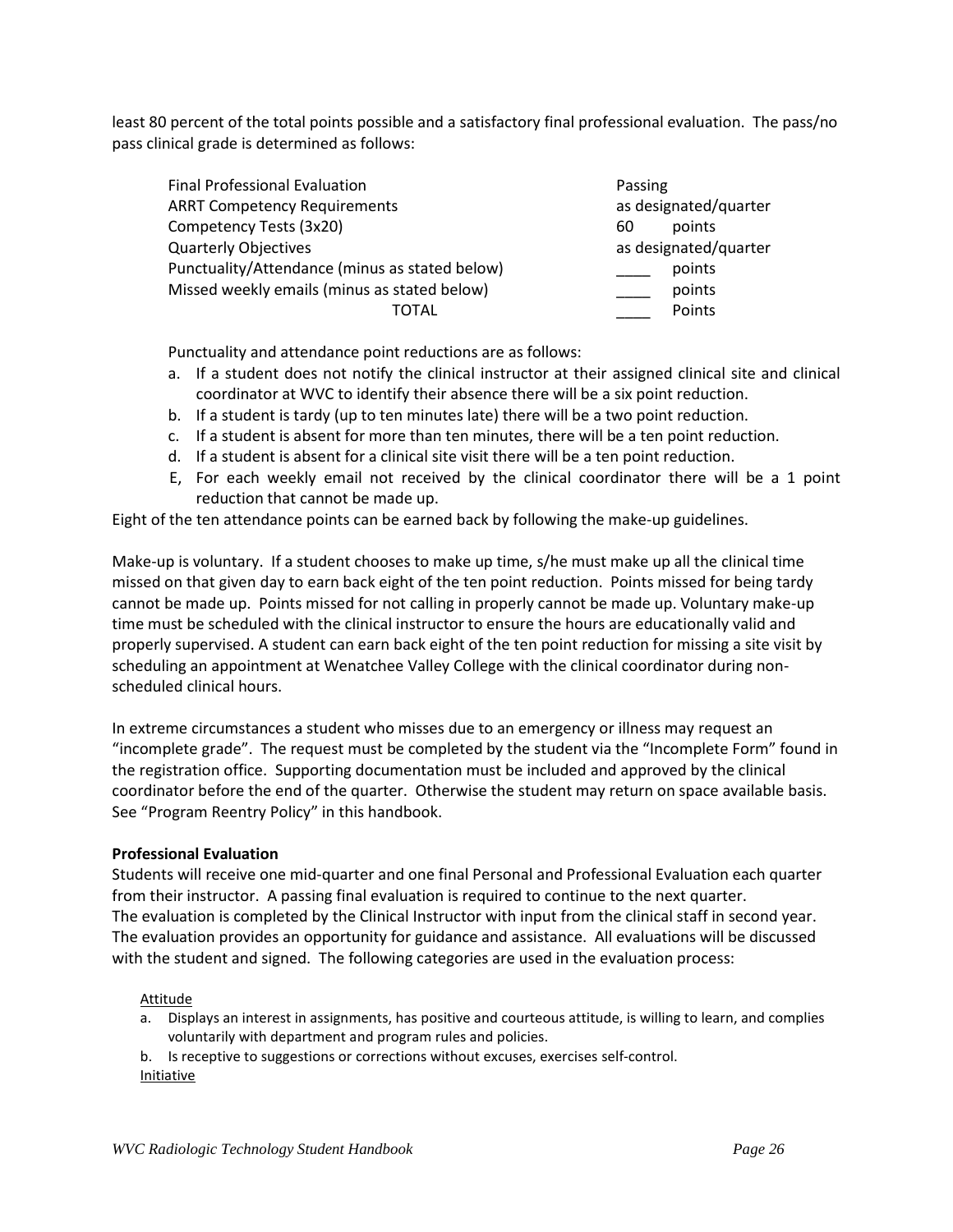- a. Actively seeks varied and challenging learning opportunities to expand the level of knowledge and/or experience which the student possesses (even if already checked off).
- b. Productive use of slow time (i.e. helps in cleaning, film control, patient transport, etc.).

c. Participates in exams whenever possible-even if checked off; is accessible, does more than just observe. Dependability

- a. Observes attendance rules, does not overstay breaks, gives prompt notification or absence or tardiness; does not ask to leave early.
- b. Completes assigned tasks from beginning to end and when needed seeks advice of staff; does not jump from exam to exam without fully completing prior exam.

#### Team Participation

- a. Accepts constructive criticism and applies the offered suggestions to improve performance without giving excuses.
- b. Provides constructive feedback when appropriate; in a positive, professional manner.
- c. Works together effectively and efficiently; is responsive and reliable.
- d. Displays a cooperative, courteous attitude toward others. No gossip!

#### Communication

- a. Uses appropriate, courteous and polite oral, written and non-verbal communication skills with faculty and staff. Gives appropriate information, speaks clearly and effectively. Challenges the topic or issue and not the person.
- b. Demonstrates effective communication skills- speaking clearly and effectively with sincere interest, respect, and care. When with patients communicates to the comprehension level of the patient.
- c. Demonstrates listening and observation skills; knows when to stop arguing and start helping.

#### Efficiency/Adaptability

- a. Evaluates needs of each procedure and adjusts normal routines to meet the needs of the patient and physician. In  $1<sup>st</sup>$  year adjusts to meet the needs of the exam, scenario or experiment presented.
- b. Accepts assignment changes with a positive attitude, objectively handles conflict with others.
- c. Adjusts to new rooms, radiographers, and radiologist in a timely fashion.
- d. Is able to perform examinations independently depending on the level of experience, with supervision to be direct or indirect.
- e. Demonstrates speed and accuracy in performance of duties.

## Professionalism and Ethical Judgment

- a. Presents and conducts oneself in a professional manner
- b. Exhibits critical thinking in making decisions and recommendations.
- c. Practices within scope of education, training, and personal capabilities, take responsibility for decisions and actions taken. Follows requirement of direct and indirect supervision – does not attempt exams without supervision if not signed off.
- d. Consistently follows standard precautions.
- e. Performs within established practice standards, demonstrates safe, ethical and legal practices, acknowledges and accepts responsibility for decisions made, action taken and oversights-notifies appropriate personnel and takes appropriate corrective action when needed.
- f. Integrates appropriate personal and professional values and behaviors into clinical practices.
- g. Adheres to national, institutional, college and clinical affiliate standards, policies and procedures.
- h. Delivers care free from bias or discrimination, respects patient dignity, age specific needs and culture. Professional Appearance
- a. Uniform meets college and clinical affiliate guidelines; neat and clean.
- b. Practices good personal hygiene; neat and clean.

## Patient Care (Clinical and as simulated in RADT and Nursing Lab)

- a. Establishes a professional rapport with patients.
- b. Shows concern for patient safety. Anticipates and responds to patient needs, provides appropriate care and comfort; protects the modesty of the patient at all times.
- c. Is able to accommodate changes in patient conditions; recognizes emergency conditions and initiates first-aid and basic life-support procedures.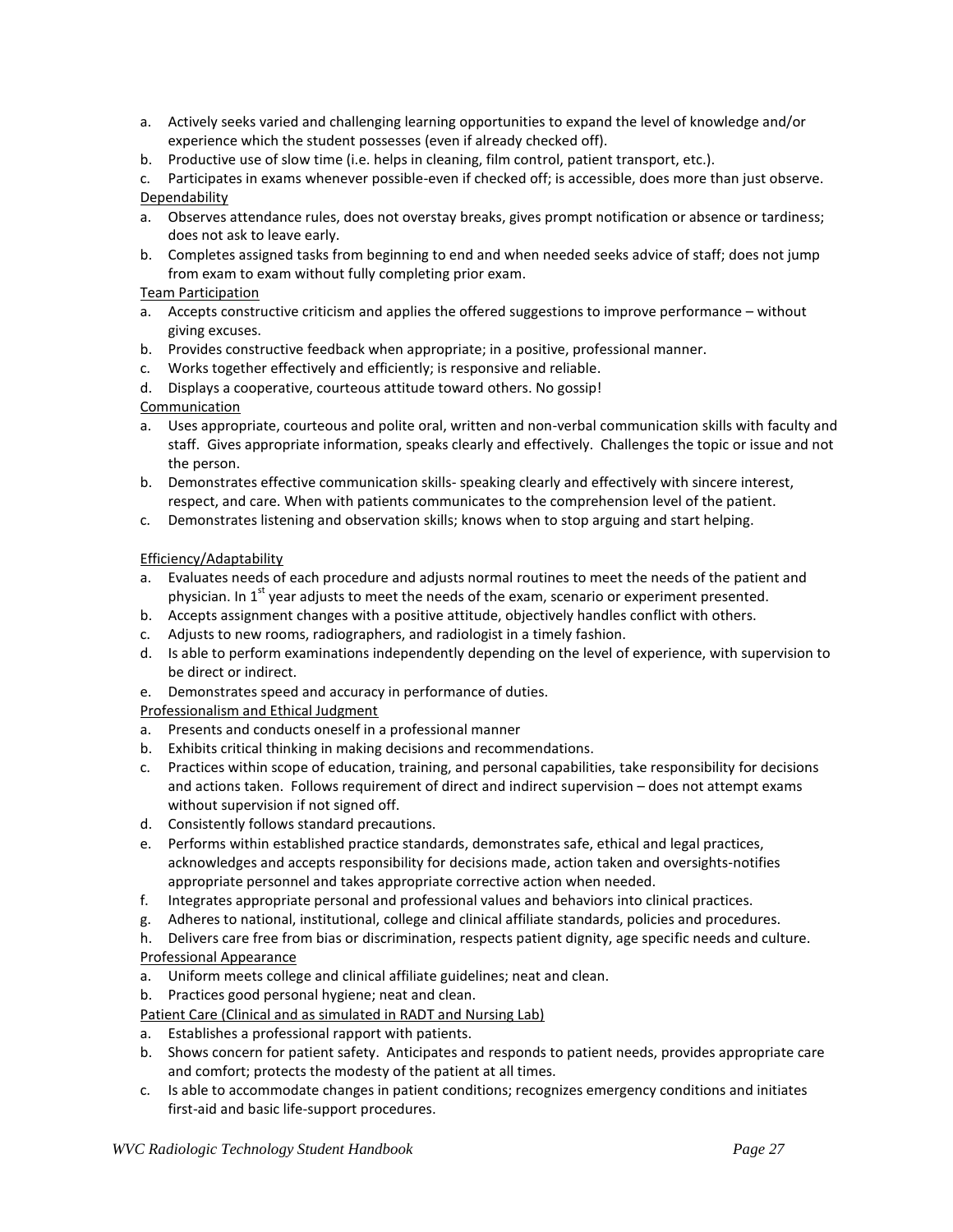- d. Applies principles of body mechanics to protect safety of patient, self and others, obtains help when appropriate.
- e. Applies radiation protection devices according to state and federal law and keeps repeat images to a minimum; has an acceptable repeat rate.
- f. Maintains patient confidentiality standards and meets HIPAA requirements.

g. Complies with departmental/institutional response to emergencies, disasters and accidents. Technical Application

- a. Operates radiographic and fluoroscopic imaging equipment and accessory devices correctly.
- b. Correctly positions the patient for radiographic exams and procedures.
- c. Properly uses markers.
- d. States and demonstrates part-film reference points for exams.
- e. Sets exposure factors on the x-ray control panel correctly.
- f. Recognizes positioning errors on images, demonstrates knowledge of human structure, function, and pathology in discussing patient exam needs and reviewing images.
- g. Recognizes the correct amount of compensation to be used if an image needs to be repeated for technique; follows WVC repeat policy and has radiographer present during all repeats.
- h. Adapts exposure factors for various conditions: i.e. patient, equipment, accessories, and contrast media to maintain appropriate image quality.
- i. Evaluates the performance of radiographic systems, knowing the safe limits of equipment operations, and reporting malfunctions to the proper authorities.
- j. Continues to be proficient in examinations after competency has been completed.
- k. Applies the principles of Total Quality Management or facility management philosophy.

#### Unsatisfactory Ratings

- 1. Failure of a student to function in a safe manner, or violation of the ASRT Code of Ethics or Honor Code, in the clinical facility is grounds for immediate dismissal from clinical and the Program.
- 2. A total of five (5) inadequate ratings on the final Personal and Professional Evaluation will result in a failed evaluation and a no-pass grade.

## **D. Dress Code/Appearance**

During the **first year** in positioning, patient care labs, the nursing simulation lab and any skills testing lab clean scrubs will be required along with clean, closed toed shoes and WVC Allied Health ID card visible. A \$20.00 fee will be charged for replacement of the WVC Allied Health ID card

- 1. The uniform must provide enough coverage that the student's skin does not show when they are on the imaging table or reaching overhead.
- 2. Any student reporting to lab in improper uniform or attire, or in a soiled or untidy uniform and/or with dirty shoes, will be dismissed from lab. The uniform should be washed daily to control cross infection and odors.
- 3. Picture ID provided by WVC is required and must be worn as designated by the lab instructor.
- 4. Hair should be worn well contained, i.e., does not fall forward into the student's or patient's face.
- 5. Body and oral hygiene is necessary. Careful attention should be given to these areas.
- 6. Fingernails should be short, neat, clean, and free of polish. Acrylic nails are not acceptable.
- 7. Scented perfumes and after shave lotions may be objectionable and/or unsafe and their use is discouraged.
- 8. Gum chewing and tobacco use is prohibited while caring for mock and real patients.
- 9. Accessories and adornments should be kept to a minimum as a safety measure. Pierced body parts are considered a hazardous risk to the student in the clinical setting and are unacceptable. All adornments to any body part or structure (whether pierced or otherwise attached) must be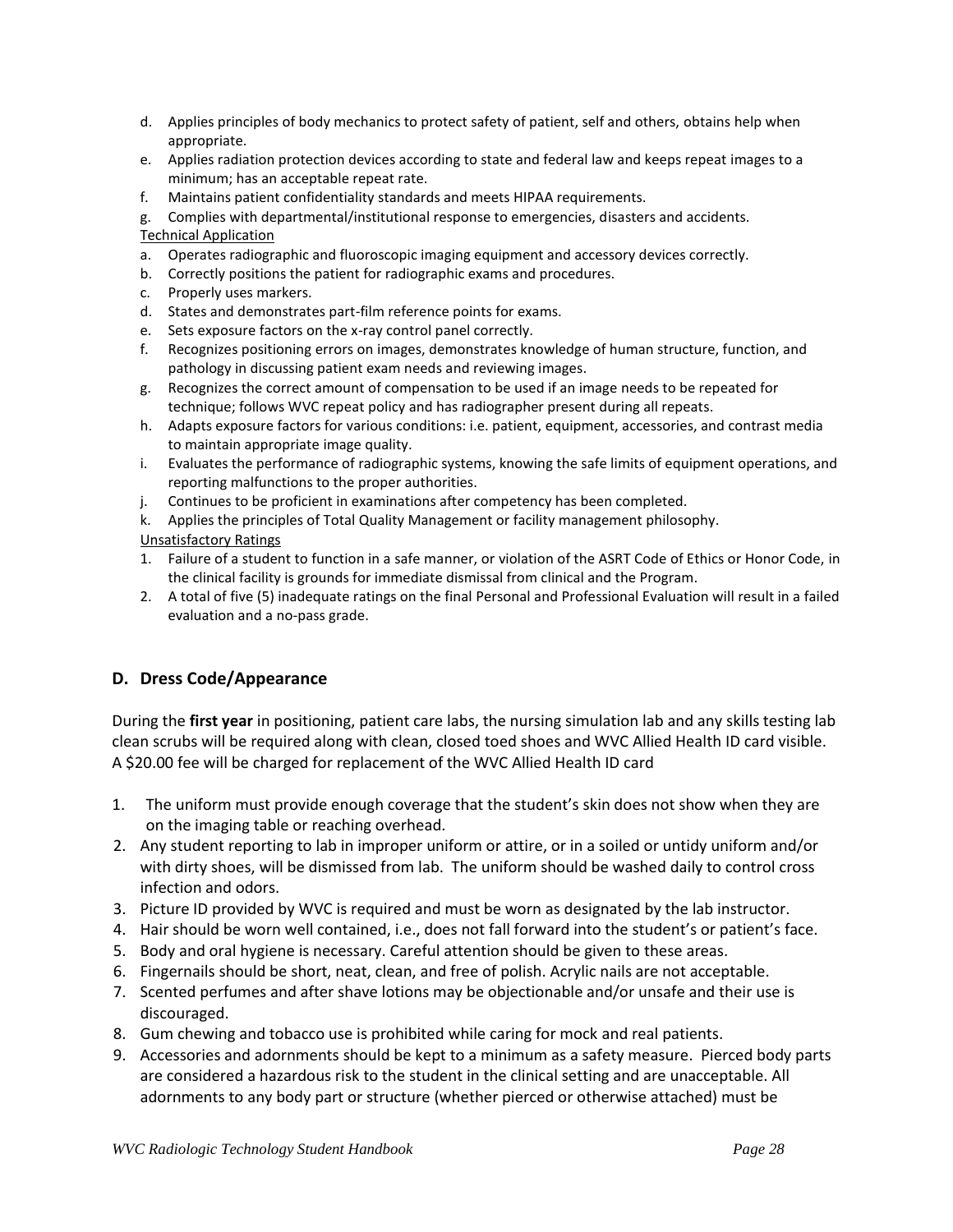removed for coursework. The only exceptions to this requirement are small stud-like earring on each ear.

- 10. Male facial hair should be neatly trimmed, short, and not interfere with Personal Protective equipment (PPE).
- 11. Visible tattoos may detract from a professional appearance and at the instructor's or clinical facility's discretion must be covered.
- 12. Athletic shoes are acceptable, open-toed shoes or sandals are unacceptable.

During the **second-year** clinical assignments, a dress code mutually agreed upon by Wenatchee Valley College and its clinical education centers will be observed. Unacceptable attire includes jeans, stretch pants, flip-flops, clogs, heavy (work- type) boots, shorts, high heels and any clothing article that is extremely short, tight or revealing.

- 1. Students must conform to the dress code of the assigned facility. Any student reporting to the clinical education center in improper uniform or attire, or in a soiled or untidy uniform and/or with dirty shoes, will be sent home by the department supervisor or clinical instructor. Time missed will be made up according to the attendance policy. The uniform should be washed daily to control cross infection and odors.
- 2. An ID badge is required and must be worn as designated by the clinical facility.
- 3. Hair should be well contained, i.e., does not fall forward into the student's or patient's face.
- 4. Body and oral hygiene is necessary. Careful attention should be given to these areas.
- 5. Fingernails should be short, neat, clean, and free of polish. Acrylic nails are not acceptable.
- 6. Scented perfumes and after shave lotions may be objectionable and/or unsafe to patients and their use is discouraged.
- *7.* Gum chewing and tobacco use is prohibited while caring for patients.
- 8. Jewelry should be kept to a minimum as a safety measure. Small stud-like earrings are acceptable. Jewelry or adornments on facial structures is not allowed in clinical areas; they are considered hazardous. Students will be asked to remove jewelry that places them or their clients at risk for injury.
- 9. Visible tattoos may detract from a professional appearance and at the facilities discretion must be covered.
- 10. Male facial hair should be neatly trimmed, short, not interfere with PPE and comply with the facility dress code.
- 11. Shoes are to be clean. Athletic shoes are acceptable, open-toed shoes or sandals are unacceptable.

## **E. Electronic Devices / Social Media Policy**

Recording of Class: audio or video recording of any class, lecture, or meeting is allowed only with the permission of the instructor.

Electronic devices (cell phones, smart phones, beepers, etc.): As a general rule, these must be turned off during class, labs, or clinical education. Cell phone conversations including texting must be conducted outside of the classrooms, labs, or clinical facilities. In the event that the instructor approves of use during the clinical experience, this device must be used for legitimate educational purposed only.

Emergency messages may be routed through the Secretary Senior in Wenatchee (682-6660) or the clinical facility switchboard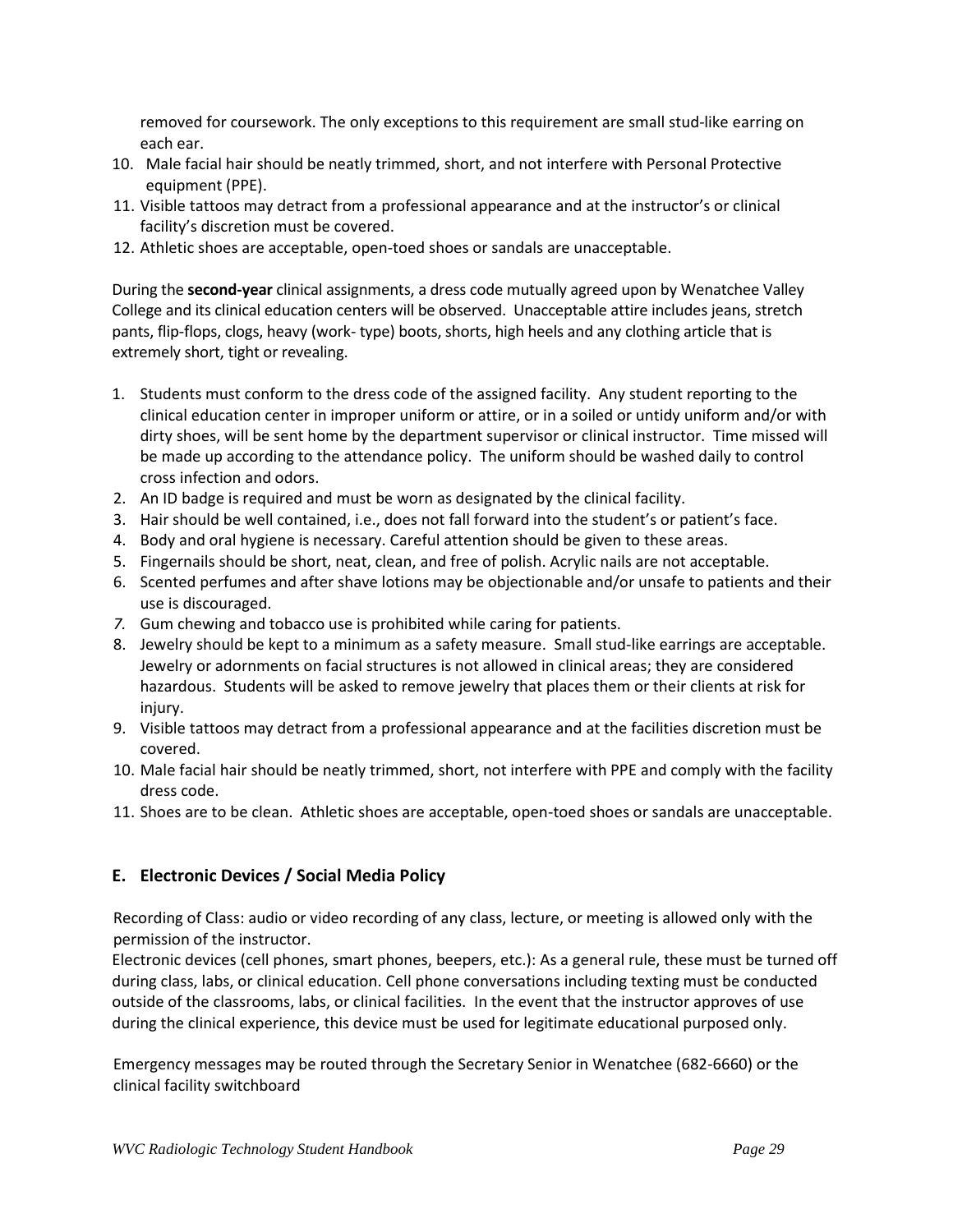The student shall not post or discuss any information about faculty, peers, patients, family members, or any clinical facility on any electronic venue (ie: my Space, Face book, Twitter, cell phones, etc). Postings on Canvas must be for legitimate educational purposes only.

## **F. Adverse Weather Conditions**

Adverse weather conditions may create a potential danger for students traveling to clinical sites. In this situation, the student will contact the clinical instructor at the clinical facility and clinical coordinator at the college regarding the weather conditions and absence.

## **G. Invasive Procedures**

No invasive procedures may be practiced on humans. This includes placing a urinary catheter, inserting an NG tube, injections, IV's, etc. 'Not practicing on humans' includes people *on* the WVC campus and *off* the WVC campuses. *Failure to adhere to this policy may result in dismissal from the Program.*

## **H. Latex Sensitivity/Allergies**

Students may be exposed to latex and other allergens when in the WVC classrooms or laboratories and in the clinical setting. It is recommended that, if a student has a known sensitivity or allergy to any element which may be found in the college or clinical environment, s/he should consult with his/her healthcare provider about risks and treatment. The student must also inform the RADT program coordinator and clinical instructor at the clinical facility, in writing, and his/her plan to handle any exposure and reaction. All healthcare costs incurred due to sensitivity or allergies are the responsibility of the student.

## **I. Deficiency Notice - Incident Form**

The deficiency notice is issued when a deficiency or incident has occurred in the RADT program. It is designed to provide documentation, if in the judgment of the instructor or clinical facility, the student:

- Is not prepared or is not suitably attired for the educational experience;
- Acts of omission or commission potentially or actually endanger the safety and/or welfare of others or self;
- Fails to follow through with instructions regarding safety and potentially or actually endanger the safety and/or welfare of others or self;
- Has unexcused absence/s from the class or clinical, orientation or a required meeting, or violates the attendance policy;
- Fails to demonstrate expected level of competency;
- Fails to maintain competence in performance;
- Demonstrates impaired function due to the use of drugs, alcohol or other chemical substances (prescribed [legend], over-the-counter or illegal);
- Demonstrates impaired function that, due to physical or mental exhaustion or illness, etc. that potentially or actually endanger the safety and/or welfare of others or self;
- Violates the ASRT Code of Ethics for Radiologic Technologists;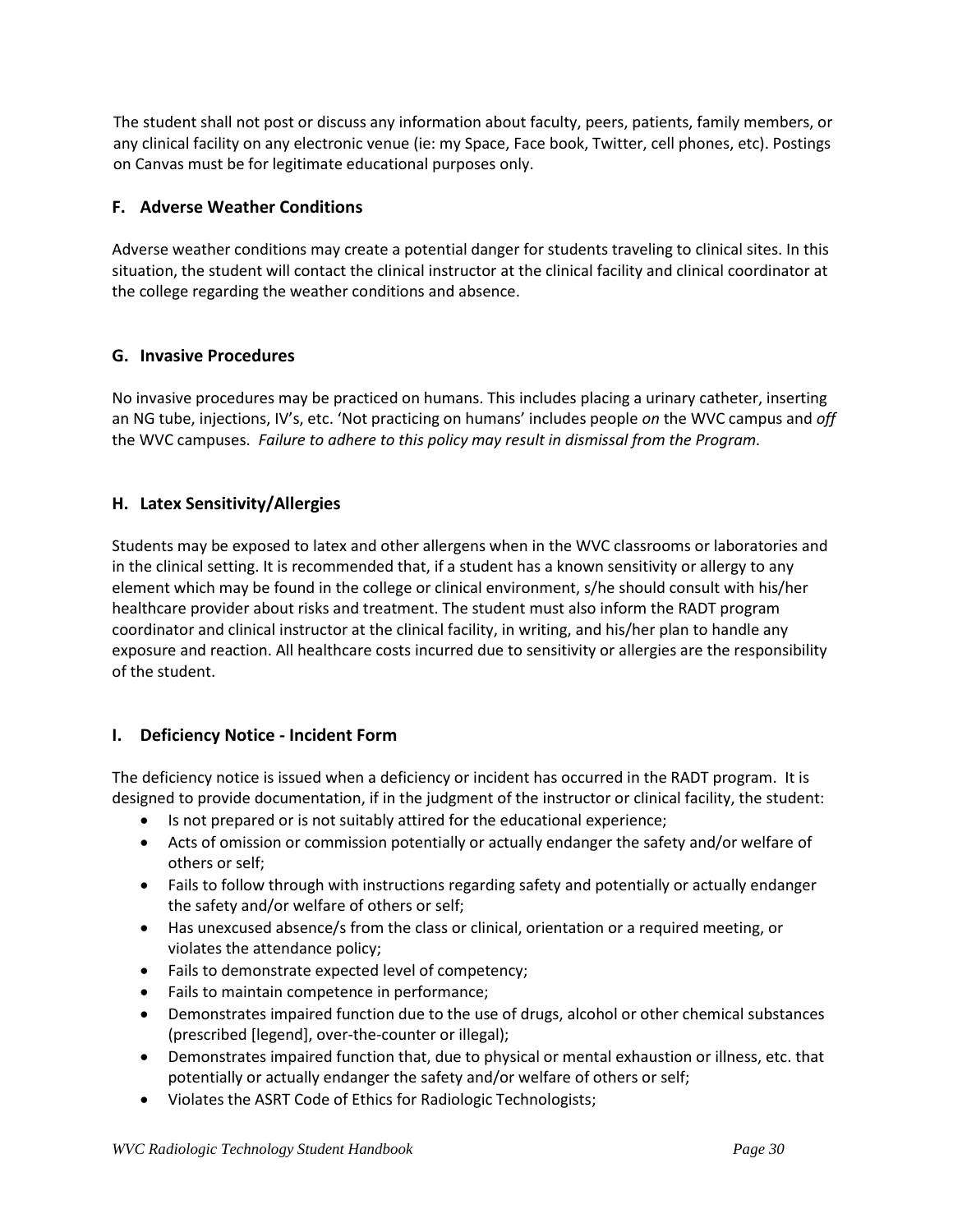- Violates the ARRT Honor Code or Practice Standards;
- Violates WVC or clinical affiliate policy

When a student demonstrates a deficiency or inadequate clinical performance the following will occur:

- 1. The student will receive written notice of performance deficit/s. This is via the Deficiency Notice form that is filled out by the WVC instructor or clinical instructor and radiographer involved.
- 2. An informal meeting will be scheduled in person or by phone with the student, instructor or clinical instructor and program coordinator. This is to allow the student the opportunity to discuss the deficiency notice and place behaviors into a reasonable context that meets the standards of performance expected by the Program.
- 3. If the student is dissatisfied with the outcome of the meeting, a review of the details may be requested with the Associate Dean of Allied Health who will render a decision or refer the case to the Vice President of Student Services, who will follow the appropriate WVC procedure, which may include referral to the Academic Regulations Committee for a recommendation (see the WVC Student Handbook).

\*\*Please note that this procedure is an informal process. The due process procedure will be utilized for all other issues of student appeals within the Radiologic Technology Program.

It is important to understand that failure of a student to function in a safe manner or the violation of the ASRT code of ethics or ARRT Honor Code or Practice Standards is grounds for immediate dismissal from the program and a reportable offense to ARRT upon application for Certification. The course of action that the clinical facility may take will depend upon their policies and the circumstances surrounding the incident.

\*A student may not re-enter the Radiologic Technology Program following prior clinical failure.

**This form is found in Section VI of this handbook**

## **J. Allied Health Admission Records**

Documentation of student immunization status is essential to ensure the health and safety of students and the patients/clients/residents in healthcare agencies that provide clinical learning experiences. It is the student's responsibility to ensure that adequate documentation of the requirements as stated in the Radiologic Technology new student information packet is provided for the student's file in the Allied Health office and with the electronic immunization tracker during each quarter of the program. The student should keep his/her original documents in his/her personal records. Any student who has not fully completed the electronic tracker requirements by the required date will not be a part of the clinical draw and will be assigned to clinical education centers that have not been filled. Lapses in renewal or updating of any required data (such as yearly PPD testing, CPR training and purchase of insurance) during the clinical portion of the Program and submission of the renewal to the electronic tracker will result in the student being excused from clinical education. The attendance policy will be followed and may jeopardize the student's enrollment in the Program. Lack of compliance with any of these requirements will also prevent a student from entering a clinical area for a clinical field trip or clinical observation assignment.

Some facilities may require annual drug screening or random drug screening. Any positive drug result may be reviewed by a certified Medical Review Officer (MRO). This review will require an additional fee. If the MRO deems that the positive drug result is due to the use of illegal drugs, the student will not be allowed in clinical and will be dismissed from the Program.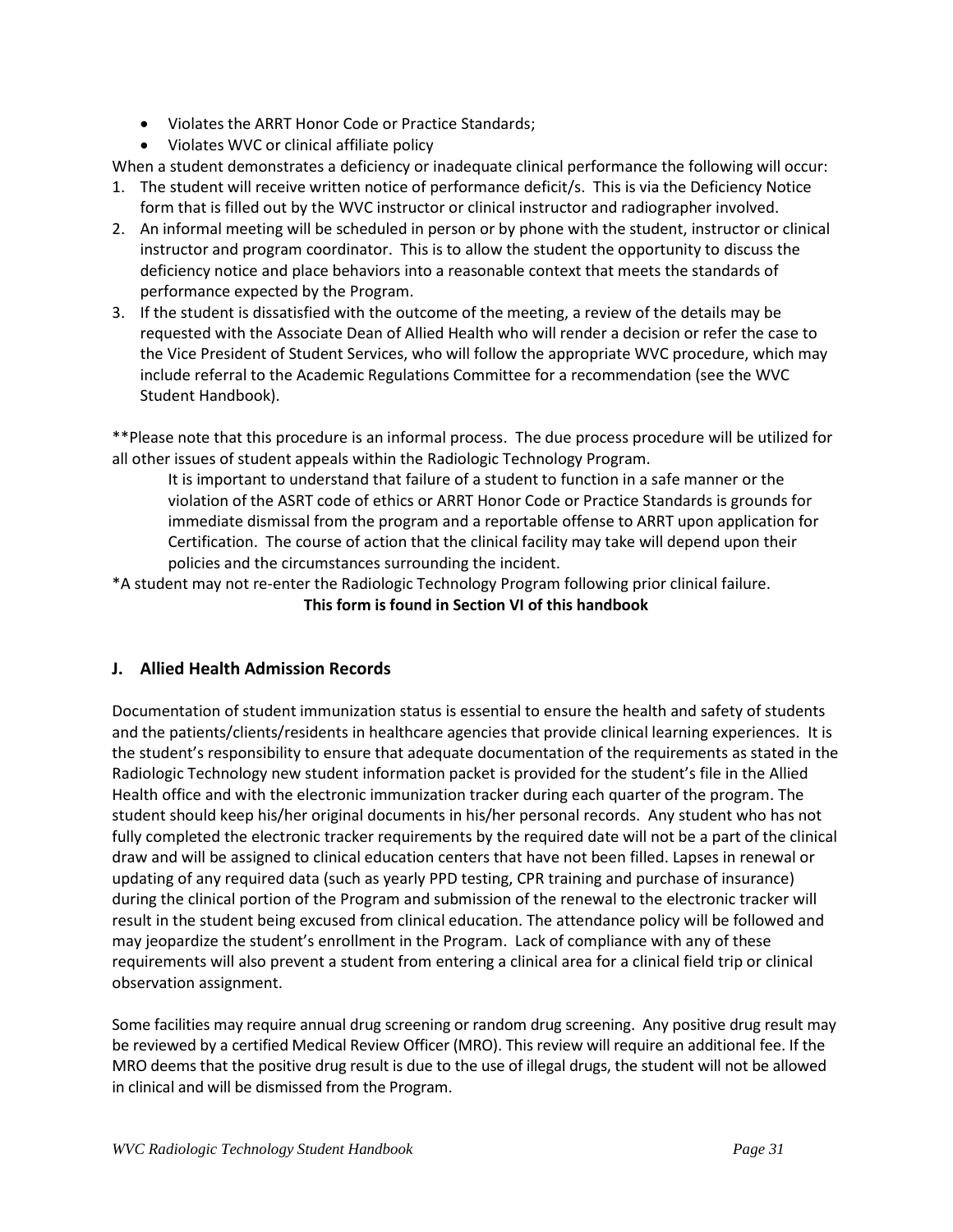WVC reserves the right to modify these requirements as needed.

## **The following student records, including all required documentation, must be on file in the Allied Health Office (see the Radiologic Technology application for details):**

- Criminal History Check: see section tilted *Application for Registry* (ARRT) in this handbook; conviction of certain crimes may prevent entrance into clinical observation or clinical education coursework and may also prevent future licensing or employment in the health field. (see II. M.);
- Negative drug screen 10 panel;
- Immunization records:
	- 2 step PPD (tuberculin Skin Test) and yearly one step renewal
		- Renewal placed and read within 1 year of initial 2-step PPD
	- Hepatitis B Vaccines series of three (3) injections or titer
	- Measles, Mumps, Rubella (MMR) Vaccines or titer
	- Tetanus / Diphtheria /Pertussis Immunization (Tdap) within last 10 years
	- Chickenpox (Varicella) Immunization or positive titer
	- Flu vaccine by the announced date
- Medical Accident Insurance or enrollment in the Student Injury and Sickness Insurance plan for students of Washington State Community Colleges www.summitamerica-ins.com
- CPR Certification for Health Care Providers
- AIDS Certificate 7 hours as required by the WA State WAC 246-12-260, 270, and 280
- Proof of Liability Insurance purchased at WVC each fall quarter with tuition indicated as "Il" on tuition receipt and used as proof of purchase.

## \**Clinical Education centers may have additional requirements, at the cost of the student.*

## **K. Student Insurance**

## **Liability Insurance**

Wenatchee Valley College is required by contract with the clinical education centers providing clinical experiences to assure professional liability coverage for students. During registration fall quarter of the first and second year, malpractice liability insurance is automatically billed to the student. The student's registration receipt provides documentation of payment for liability insurance. The original registration receipt should be retained by the student and a copy loaded onto the Immunization Tracker. The coverage is for one academic year. No student may attend a clinical field trip or a clinical assignment without proof of current liability insurance.

## **Accident Insurance (Health/Medical Insurance)**

Clinical education centers associated with the Radiologic Technology Program of Wenatchee Valley College require that students be covered by accident insurance during their clinical experience. Some private insurance companies may deny a student claim for an accident or injury that occurred in a class or clinical environment. It is the student's responsibility to prove that they are covered by accident insurance prior to entering a clinical education center for observation or clinical experience. A "Student Injury and Sickness Insurance Plan" designed especially for the students of Washington State Community Colleges is available and is the carrier approved by the Washington State Board of Community and Technical Colleges. Enrollment forms are available at the Cashier's station for the State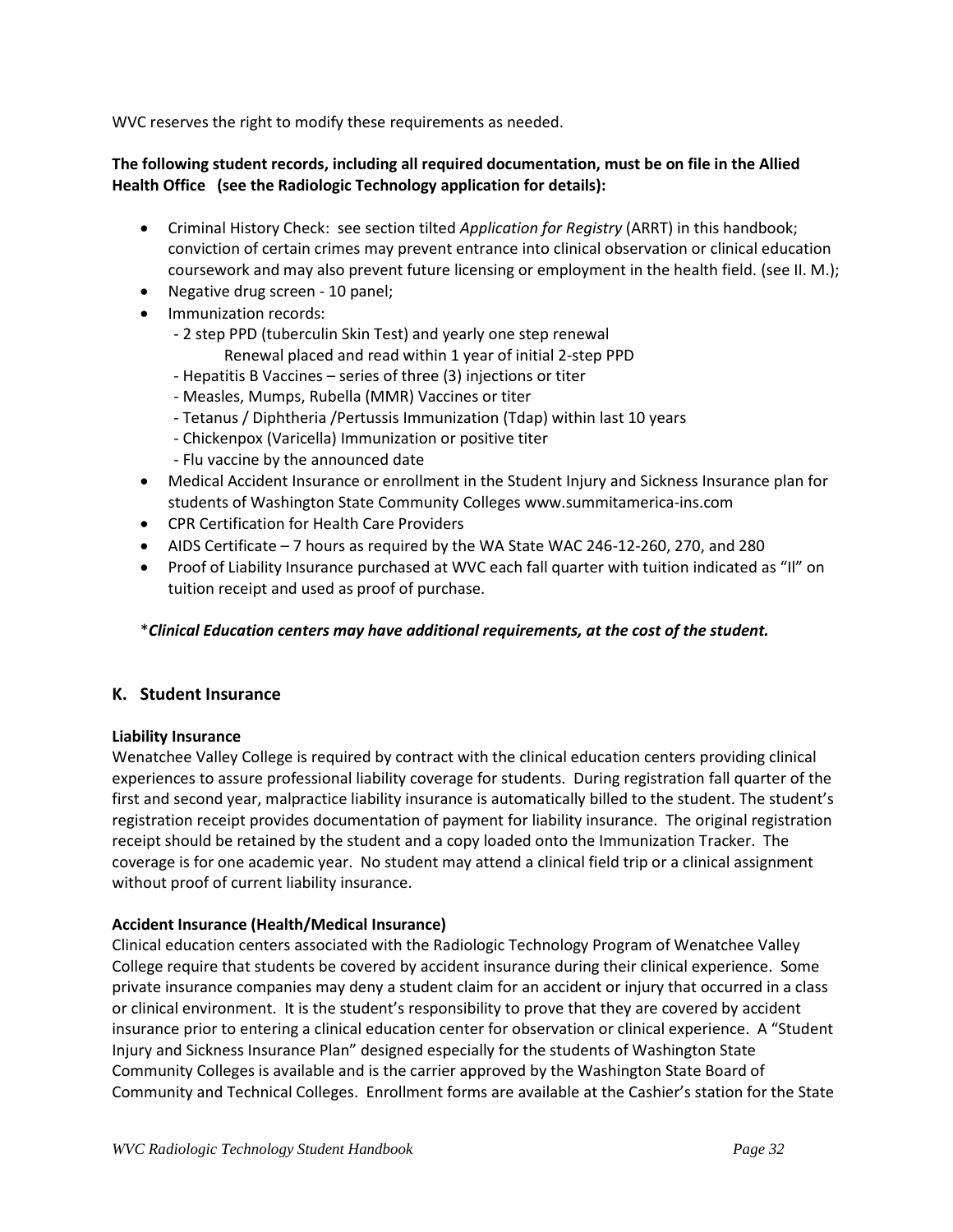Board approved insurance plan. Students are responsible for acquiring accident insurance, completing the forms, and providing proof of insurance to the Allied Health Office, via the immunization tracker. No student may attend a clinical field trip or a clinical assignment without proof of current accident insurance.

It is the student's responsibility to pay for any medical or dental expenses incurred while in the Radiologic Technology Program. It is not the responsibility of any of the clinical education centers or Wenatchee Valley College to provide this service. Dental services are not covered by the plan made available by the Washington State Community Colleges.

## **L. Program Withdrawal or Dismissal / Program Re-Entry**

## **Program Withdrawal or Dismissal**

If a student, for any reason, exits the program before completion of the program, written notification must be made to the RADT Program Director via the Student Withdrawal/Dismissal form in Section VI.

## **Program Re-entry**

Any student who exits the Program for any reason and wishes to be readmitted may 1) return to the Radiologic Technology Program during the first quarter and retake every course or 2) return to the quarter previously exited on a space available basis.

A student may re-enter the Radiologic Technology Program one time only. If the student fails a radiologic technology course a second time, the student will be dismissed from the Program with no opportunity for readmission into the Program. A student may not re-enter the Radiologic Technology Program following a clinical failure incident.

- 1. A student wishing to re-enter the Program in the first quarter will follow the procedure of a new student applicant. It will be expected that, if accepted, this student will reenter and retake all RADT courses.
- 2. Readmission on a space available basis must be initiated within a year of exiting the program. Space available includes classroom space and availability of clinical space. This students seeking readmission must meet the above requirements and send a letter of intent to the Radiologic Technology Program Director, which includes:
	- Dates of program attendance;
	- Reason(s) for leaving program;
	- Outline of course content completed (WVC unofficial transcript);
	- Appraisal of theory and clinical performance, and prediction for success after return;
	- a. The returning student must also submit a **new** Wenatchee Valley College Application for Admissions and meet with the Allied Health Educational Planner. A new supplemental application (available on the WVC website) must be completed and program entry requirements must be met to secure an available slot.
	- b. All documentation and immunization records must be current and loaded on the Immunization Tracker (refer to the WVC web site and the supplemental application form for specific information).
	- c. Obtain a current Radiologic Technology Student Handbook.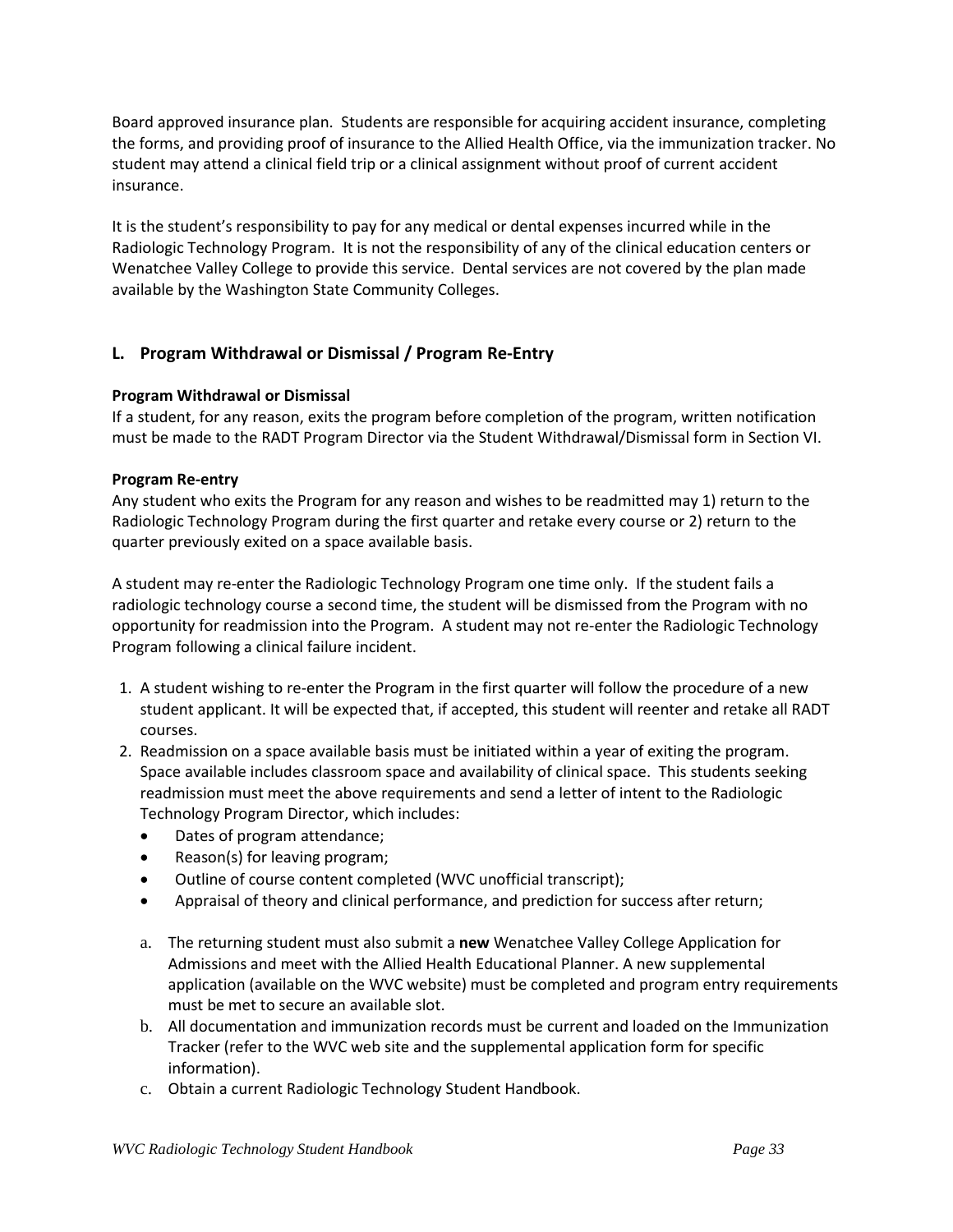3. A student who left the Program due to chemical dependency and/or substance abuse may apply for readmission after one year of absence from the Program, according to WVC readmission guidelines, as outlined above. In addition to the readmission criteria, this student must provide evidence of rehabilitation related to the alcohol/drug illness, which includes the following:

- Documentation of a completed treatment program from a recognized facility.
- Evidence of after-care attendance upon completion of the treatment program.
- Acknowledgement of continued attendance in a 12 Step Anonymous Program.
- Letter/documentation from treatment facility and therapist stating that the student would be able to function effectively and provide safe and therapeutic care for patients in a clinical setting.
- Repeat drug screen for alcohol/drugs immediately prior to readmission and random testing for the duration of the Program.

## **M. Pregnancy Policy**

The student has the right to choose whether or not she would like to declare her pregnancy. If pregnancy is not declared no accommodations will be made. If a student becomes pregnant and plans on continuing in the Radiologic Technology Program, the following must occur if she chooses to declare her pregnancy:

- 1. The student will voluntarily declare the pregnancy to the program director. This must be in writing, dated and should include the estimated delivery date. The student will then be counseled by the Radiologic Technology Program Medical Director, using the NRC Regulatory Guide 8.13, or current policy, as to precautions to be taken.
- 2. The student will sign a statement indicating her knowledge and understanding of the potential hazards. The original will be placed in the student's file and a copy will be given to the student.
- 3. After a written declaration of pregnancy, a second radiation-monitoring device will be ordered for monitoring the fetal exposure. During the gestation period, if the dose equivalent to the embryofetus exceeds the NRC recommendation, the student will withdraw from labs with ionizing radiation and from clinical assignments. It is recommended that fetal dose be limited to an equivalent dose limit of 5.0 mSv (0.5 rem) for the entire pregnancy.
- 4. The student shall wear two (2) radiation-monitoring devices as follows:
	- a. One above the outside of the apron.
	- b. One underneath the apron, at waist level.
- 5. If the gestation period ends prior to graduation, and the student would like to continue in the Program, the student will follow the WVC academic policy regarding "incomplete" in the WVC college catalog.
- 6. All clinical competencies must be met prior to graduation.
- 7. The student with written declaration of pregnancy who does not follow these procedures must withdraw from the Program.
- 8. The student has the right to revoke her declaration at any time

A sample copy of the "Pregnancy Counseling Form" is available in the "Forms" section of this handbook.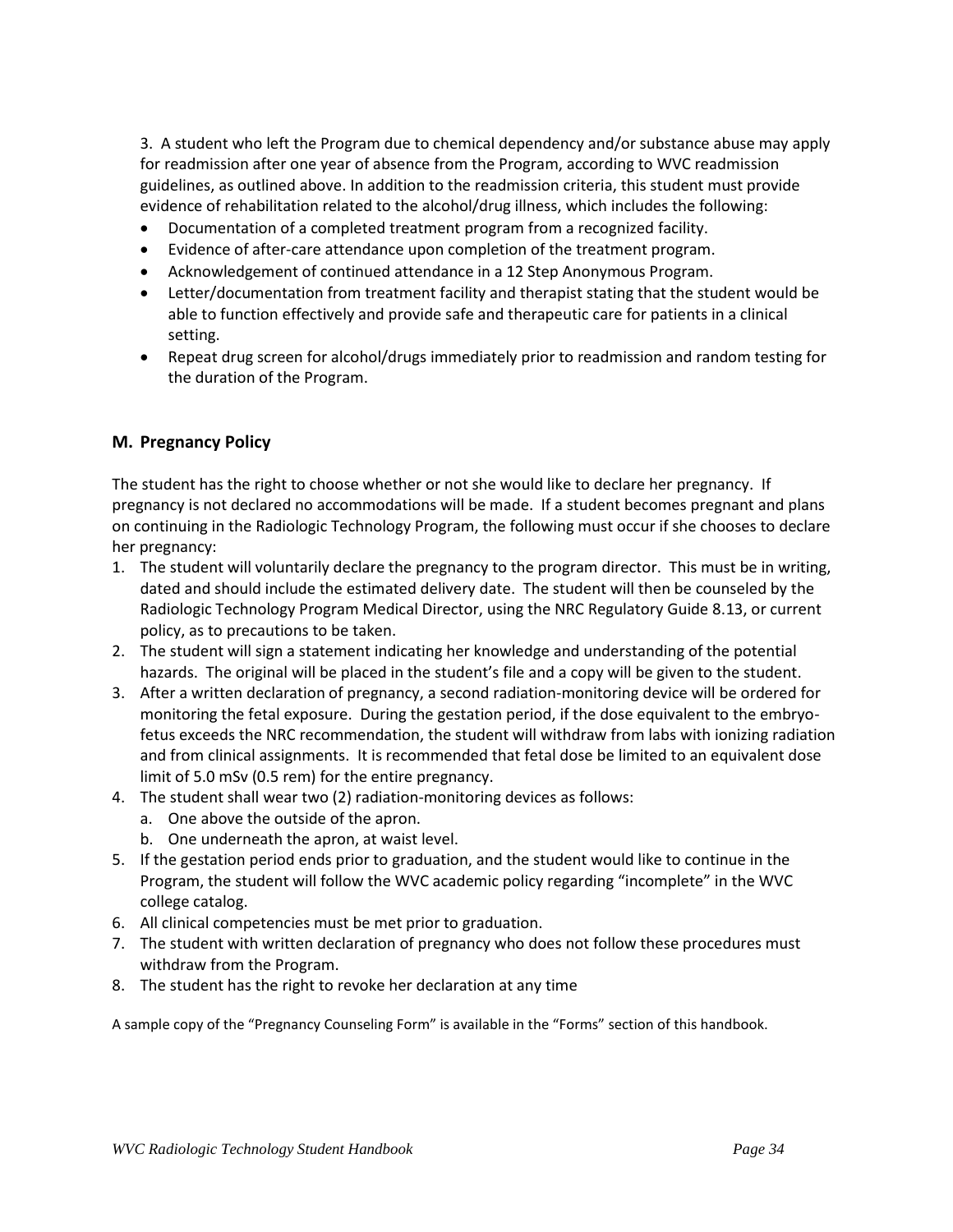## **N. Provision of Care Policy**

Students must be able to engage in patient care delivery in various settings and be able to deliver care to all patient populations including, but not limited to, infants, children and adults, developmentally disabled, medically compromised, and vulnerable adults.

## **O. Communicable Disease Policy**

Students may not discriminate in their provision of care by refusing to be assigned to a client who has been diagnosed with a communicable disease, including HIV infection with or without symptoms. OSHA and clinical facility guidelines must be followed.

Any communicable disease contracted by the student is to be reported through the student's physician to the clinical instructor and clinical coordinator. Clinical assignments will be adjusted or restricted until cleared by the attending physician. The cost of medical care is the responsibility of the student.

## **P. Clinical Infectious Control Policy**

Students may be exposed to, and risk infection by, infectious diseases. Infectious diseases include, but are not limited to, HIV, meningitis and hepatitis. Students are to follow the infection control policy of the clinical education center to which they are assigned. It is the student's responsibility to be aware of the procedures at each clinical assignment and take precautions as required for the safety of the patient, personnel and others. The cost of personal medical care is the responsibility of the student.

## **Q. Workplace Hazards Policy/Exposures/Injuries**

Radiologic Technology students risk harm from a variety of sources and may accidently become injured or exposed to unsafe pathogens, fluids, radiation or other materials. As students are not employees of clinical facilities to which they have been assigned, students are required to carry appropriate insurance in order to cover medical care.

#### **First Year**

Policies and procedures regarding workplace hazards are identified in the "Wenatchee Valley College Safety Manual" available in the x-ray lab. Students are informed of workplace hazards in the first two weeks of the quarter and it is the student's responsibility to become familiar with the SDS sheets posted in the x-ray darkroom (Room 2150) and have the ability to provide urgent care with proper use of Personal Protective Equipment available. If chemical exposure, students must follow SDS recommendations. Any exposures or injuries must be reported to the instructor present and a WVC Incident report completed within twenty-four (24) hours of the incident.

## **Exposures/Injuries on Clinical Education Rotation**

Students are expected to adhere to the following protocol upon accidental injury or exposure during a clinical experience. The student will:

Access emergent care; i.e., flush eyes, stop bleeding, CPR;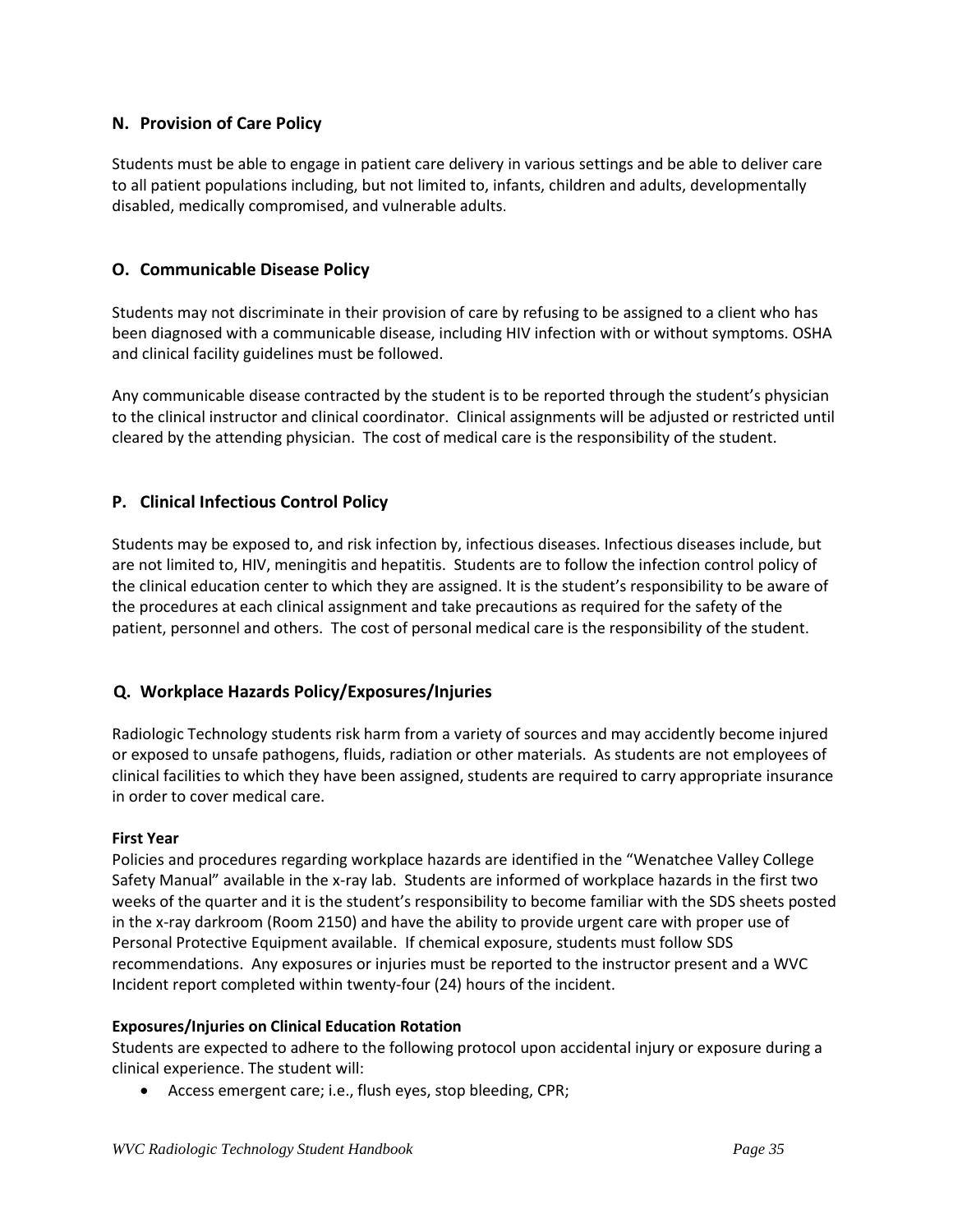- Notify clinical instructor, who will assist in following clinical policy of facility. If chemical exposure, follow the Material Safety Data Sheet (Global Harmony) recommendation; Notify Employee Health in a facility that offers that service; or, if there is no Employee Health, follow facility protocol or notify the Chief Nursing Officer. After hours in an acute care facility, notify the House Supervisor. This contact assures that an attempt will be made, in the case of blood borne pathogens (HIV, Hep B and Hep C), to contact the source patient, who, if contacted, can then be tested. Results of testing can then be made available to the treating provider;
- If urgent care is required, seek evaluation and medical care at the emergency department of the closest hospital or urgent care facility;
- If urgent care is not required, seek evaluation and medical care at Primary Care Provider's office.
- Complete a facility specific event report and route to the designated person;
- Fill out a WVC Accident Report Form and submit it to the Radiologic Technology Program Coordinator within twenty-four (24) hours.

The clinical instructor will call the Radiologic Technology Program Coordinator on the day of the incident and will provide written documentation, in narrative form, to the Radiologic Technology Program Coordinator within twenty-four (24) hours. The Radiologic Technology Program Coordinator will attach written documentation, in narrative form, and the WVC Accident Report Form and submit originals to WVC Business Office within twenty-four (24) hours. The clinical instructor and Radiologic Technology Program Coordinator will follow up with student.

## **R. Harassment Policy**

It is the policy of Wenatchee Valley College to maintain an academic and work environment free of sexual and discriminatory harassment. Harassment of faculty, staff or students is against the law and will not be tolerated. Wenatchee Valley College policies regarding harassment can be found in the Wenatchee Valley College Student Handbook and Academic Planner.

## **S. Substance Abuse/Impaired Practice Policy**

The Alcohol and Other Drug Abuse Policy as outlined in the Wenatchee Valley College Student Handbook and Academic Planner will be followed. This Policy refers to the use/misuse of or being under the influence of alcoholic beverages, illegal drugs, or drugs which impair judgment while on duty in any health care facility, school, institution, or other facility location or school activity on or off campus. All entering and continuing WVC Rad Tech students are required to submit to a urine based or oral swab drug screen and must comply with all the Clinical Affiliate Standards in order to successfully complete clinical courses. Per policy, random drug screen may be performed. If the instructor or staff at the college or facility where the student is assigned, has reasonable cause to suspect that the student is mentally or physically impaired due to use or misuse of alcohol or other drugs, then the student will be given the opportunity to refute the allegation by producing a negative blood or urine sample, or the sample may be required. This expense is the responsibility of the student. If the student refuses to submit to a urine or oral swab drug screen, the student will be removed from the setting pending further investigation. The student will be transported home and will remain out of the lab and/or clinical area until the investigation is complete and a decision is finalized.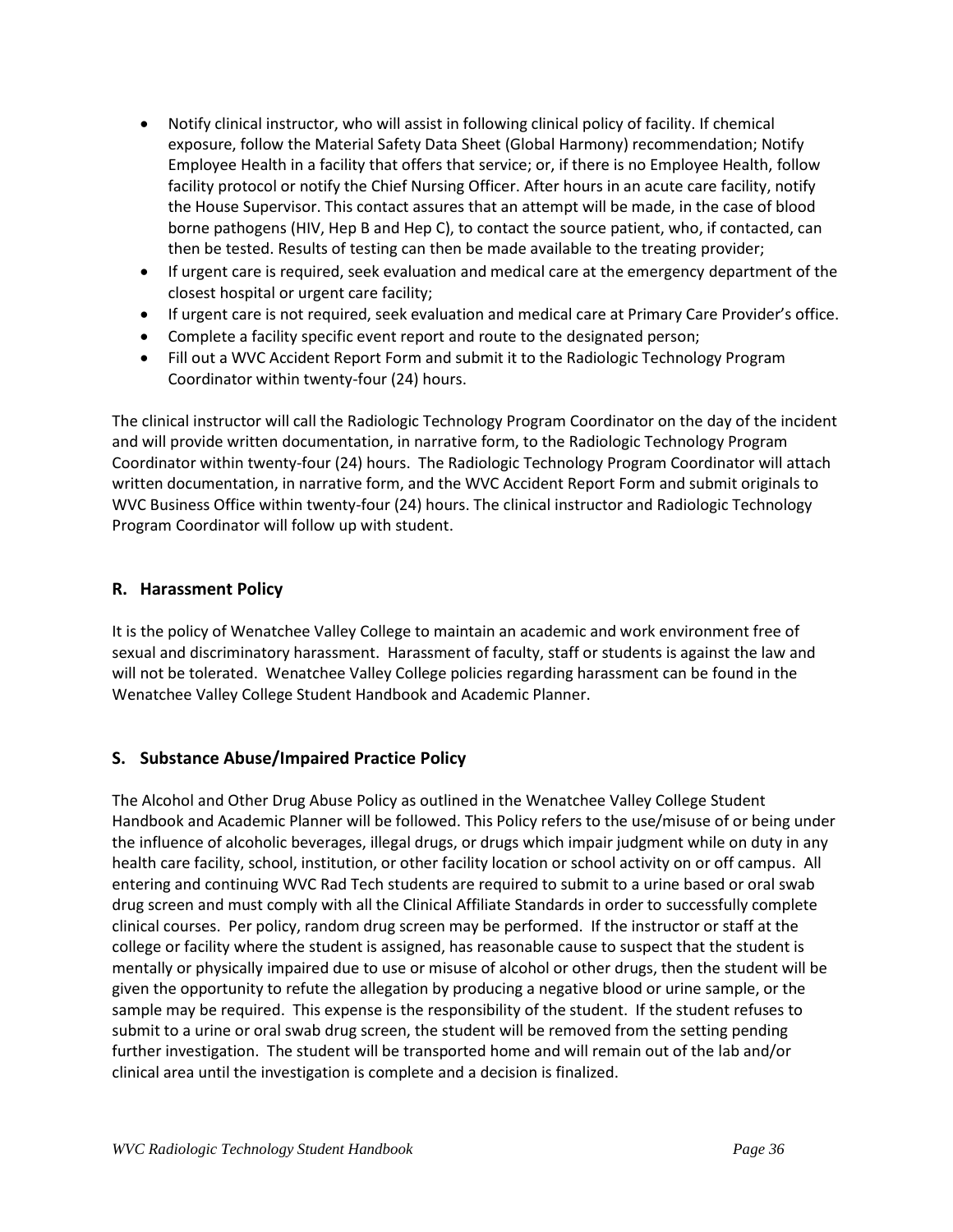If the results of the test are positive, the Associate Dean of Allied Health may recommend to the Vice President of Student Development or designee that the student be dismissed from the Program. If the results of these tests indicate a negative drug screen for alcohol or other illegal substances or for nonprescribed legal substances, the student shall meet with the Associate Dean of Allied Health within twenty-four (24) hours of the test results to discuss the circumstances surrounding the impaired clinical behavior. If the indicator was the odor of alcohol, the student will be mandated to discontinue the use of whatever may have caused the alcohol-like odor before being allowed to return to the clinical setting. If the indicator was behavioral, consideration must be given to a possible medical condition being responsible for the symptoms. A medical referral for evaluation may be indicated.

Being under the influence of drugs, including alcohol is not tolerated at school functions or in the clinical education centers and is grounds for dismissal from the Program. The Washington State Legislature under RCW 198.130.180 identifies the above (the misuse of alcohol, controlled substances, or legend drugs) as unprofessional conduct and may deny an application for licensure or grant with conditions of the applicant.

If a student, after being readmitted to the RADT Program (after leaving due to chemical dependency and/or substance abuse), has positive results on an alcohol/drug screen a second time, s/he will be permanently dismissed from the Program.

## **T. Radiation Protection Policy**

Students will observe the following radiation protection rules at all times.

- 1. Students must wear a radiation-monitoring device on their collar while working around radiation. Badges are to be placed above the lead apron.
- 2. A lost radiation monitoring device is to be reported immediately to the instructor.
- 3. Protect the patient from unnecessary radiation by following ALARA:
	- a. Collimating to the area of interest as close as possible.
	- b. Using shielding for reproductive and radiosensitive organs whenever necessary.
	- c. Using appropriate technical factors with the lowest possible mAs to minimize radiation exposure.
	- d. Minimizing repeat exposures.
	- e. Seeking assistance when needed.
- 4. Protect yourself and others by:
	- a. Wearing the minimum of a lead apron and thyroid shield when assisting with fluoroscopy.
	- b. Standing behind a mobile barrier when possible during fluoroscopy.
	- c. Shutting the door to the x-ray room before making an exposure.
	- d. Checking to make sure all persons possible are standing behind appropriate lead protection before making an exposure.
- 5. When it is necessary for someone to hold a patient during an examination the following rules should be observed:
	- a. No person in the radiology department is obligated to hold a patient during an x-ray examination.
	- b. Holding a patient during an x-ray is a matter of personal decision about the urgency and expediency of the situation.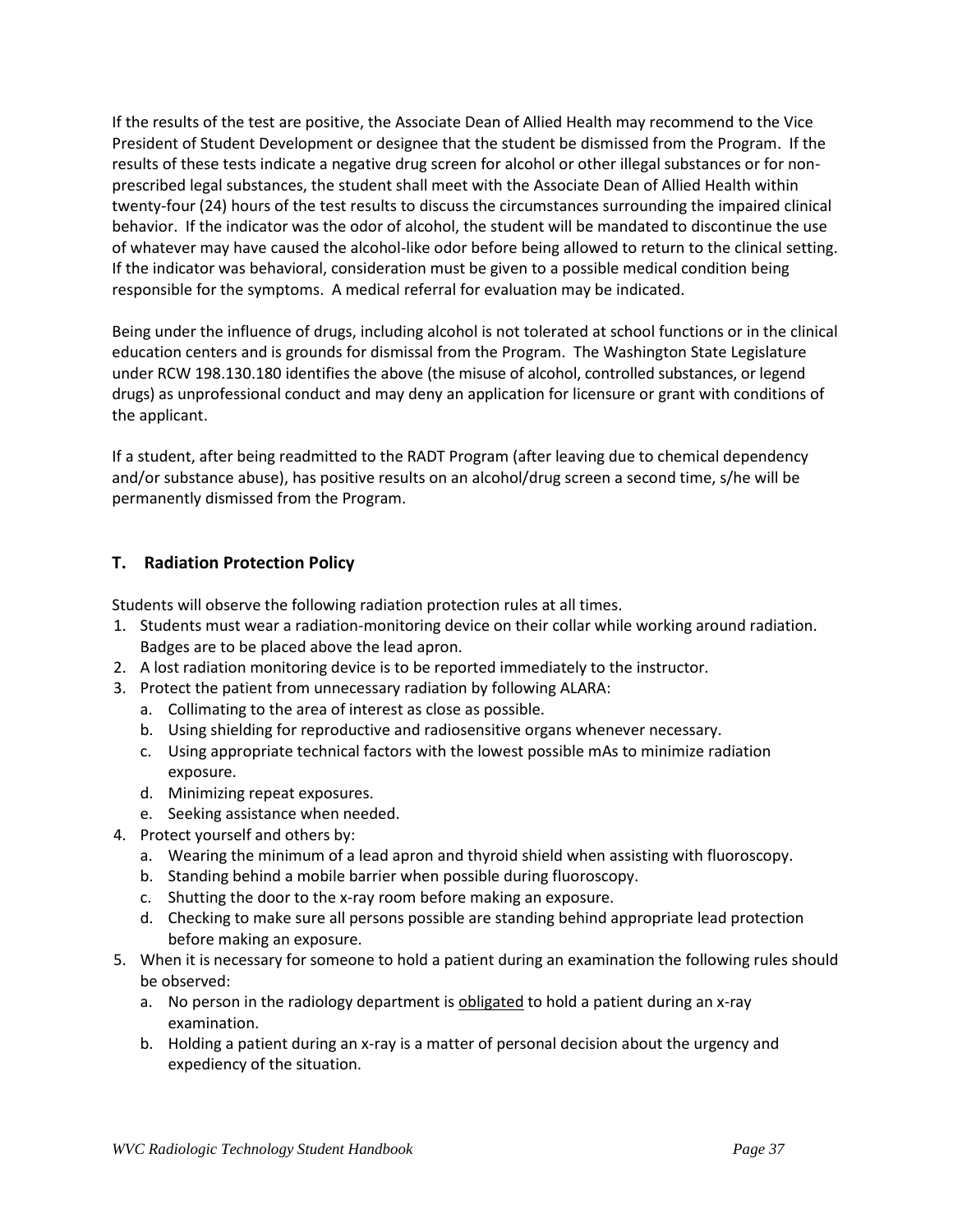- c. An individual making the decision to hold a patient during an x-ray must be adequately protected by proper collimation, wearing lead apron and thyroid shield and lead gloves, and not placing themselves in the direct line of the central ray.
- d. An individual who holds a patient during an x-ray must never be ordered to do so or be expected to do so on a repeat basis.

Radiation reports for R.T. students are reviewed by the clinical instructor and shared with the student. A radiation overdose shall be considered any dose that exceeds 5 rem per calendar year. In the event of a radiation overdose the following procedure will be followed within 24 hours:

- 1. Upon receipt of the monitoring contractor's report, the clinical instructor shall:
	- a. Notify the student involved.
	- b. Notify the clinical coordinator.
	- c. Notify the State Department of Health, Office of Radiation Protection at (206)682-5327 and follow with a confirming letter.
- 2. Upon notification from the clinical instructor, the student will:
	- a. Withdraw from the clinical area pending further investigation.
	- b. Outline in writing his/her activities for the period in question to include:
		- 1) Where the radiation monitoring device has been stored.
		- 2) Where the radiation monitoring device was worn.
		- 3) Was the radiation monitoring device left in the x-ray room.
		- 4) Where was the student scheduled during this period, i.e., fluoroscopy, etc.
		- 5) Any other reason for a high exposure.
- 3. The student may return to the clinical area when the investigation is complete and final exposure results are obtained.

## **U. X-Ray Lab Usage**

Radiographic equipment in the x-ray lab may only be used when students are directly supervised by Radiography Program faculty. Exposures may only be made using phantoms or other inanimate objects. Humans may not be imaged in the x-ray lab. Any student found x-raying a human in the lab will be immediately dismissed.

Students are to follow the radiation protection policy when assigned to the x-ray lab (see above "Radiation Protection Policy" in this handbook).

All students and faculty are expected to maintain a set of standards in the lab. These rules and standards are listed in Section III of this handbook "*Radiologic Technology and Nursing Simulation Lab Facilities.* 

## **Lab Accidents**

Any accident involving any student or equipment in the x-ray lab must be reported to the instructor immediately. Any radiation exposure in the x-ray lab involving a student must be reported immediately to the instructor.

## **Lab Uniform**

See the dress code policy in this handbook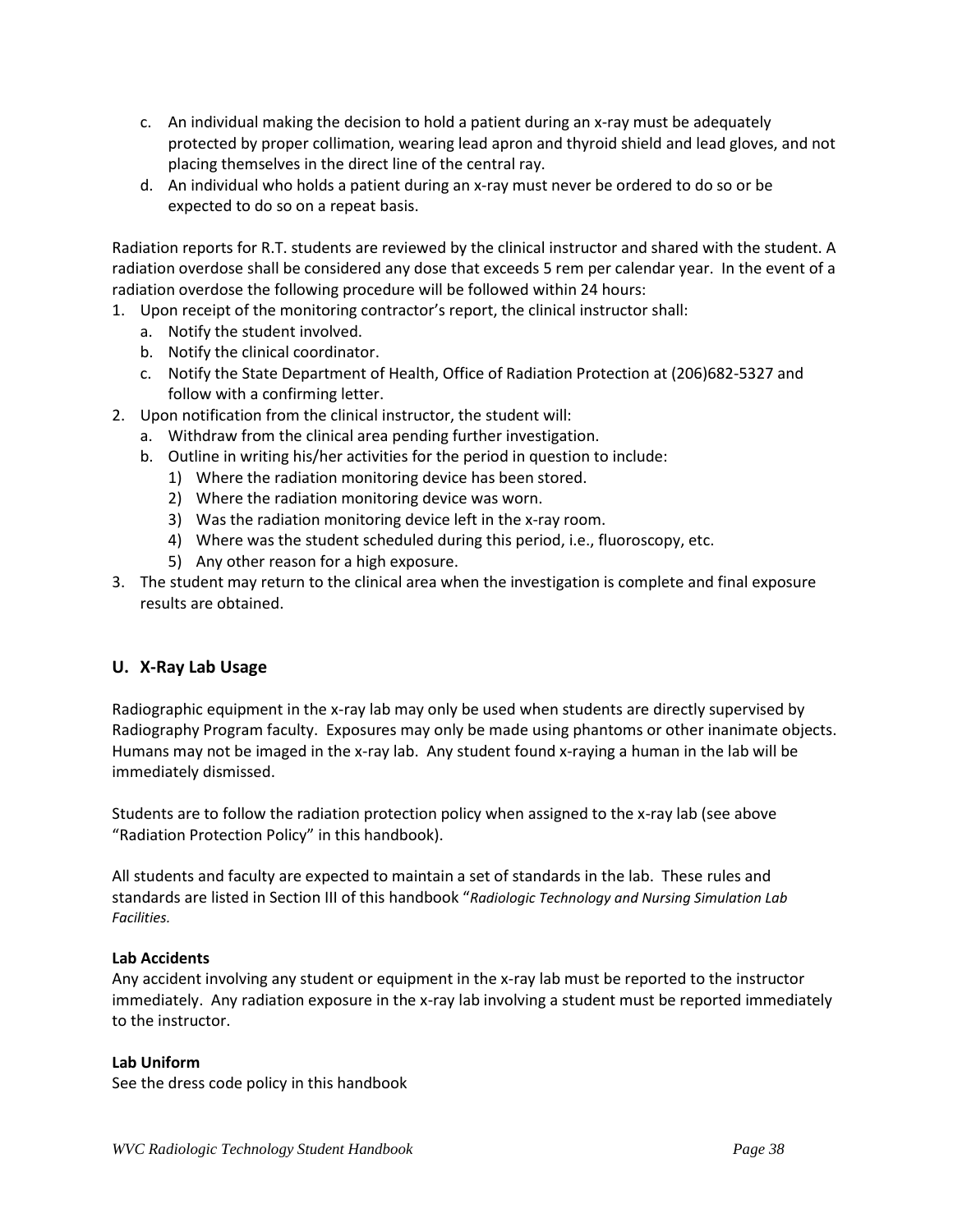## **V. Due Process Procedures**

Students may initiate due process if they wish to challenge a decision or action. This process must be initiated within ten (10) school days after the incident has occurred and follow the procedure described in the Wenatchee Valley College Student Handbook and Academic Planner. Following is an organizational chart detailing the flow of the due process procedure:



## **W. Plagiarism/Academic Dishonesty/Honesty and Integrity**

Plagiarism is defined in the WVC Student Handbook as "The deliberate adoption or reproduction of ideas or words or statements of another person as one's own without acknowledgement."

Academic dishonesty and plagiarism are unacceptable. In order to avoid plagiarism, all sources must be fully and clearly acknowledged in student work. Sources from which students might plagiarize are patient records, agency brochures, other students' papers, lecture notes, personal communication with faculty or staff, preceptor, physician, journals, textbooks and / or student presentations. If proper citation is not included in the work, it is considered plagiarism and will be handled as such. Refer to the college plagiarism policy in the Wenatchee Valley College Student Handbook and Academic Planner. Plagiarism may be cause for immediate dismissal from the Program.

## **Honesty/Integrity**

All students and faculty are expected to uphold the highest standards of professional honesty and integrity. This includes expecting students to act on their honor. Students and faculty must accept responsibility for acting in an ethical manner. Together they create an atmosphere conducive to professional integrity.

Students and faculty are expected to report to the RADT Program Coordinator within twenty-four (24) hours, if possible, any proscribed conduct that violates the standards of professional safety, honesty, and integrity.

Students are required to abide by the ASRT Code of Ethics, ARRT Honor Code and Practice Standards, the college policies and procedures as well as the policies in this handbook and the facilities assigned to for clinical education. Breaches of / or violations of these professional behaviors, with adequate cause,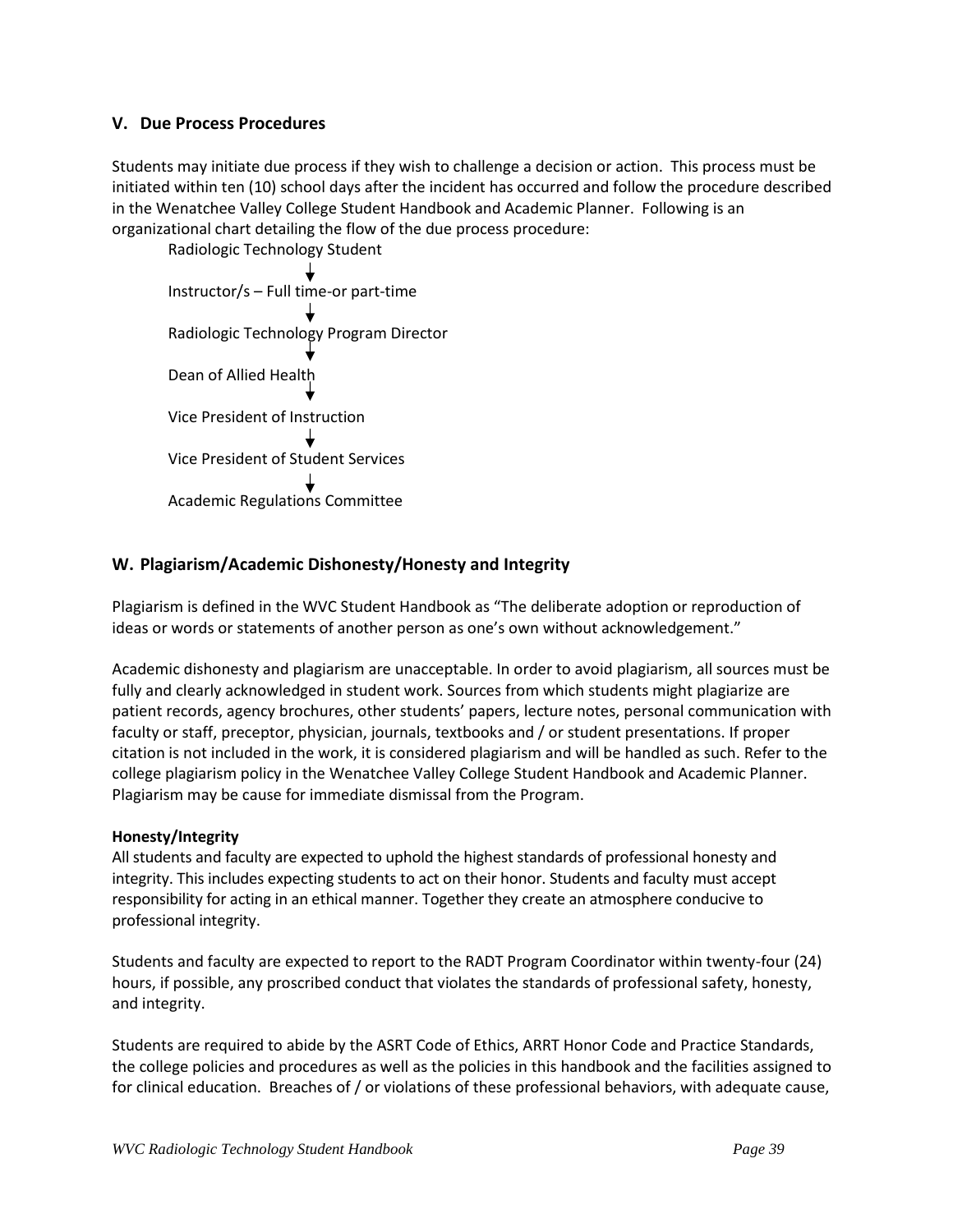are required to be reported on the student's ARRT Certification Application and may be cause for immediate dismissal from the Program.

## **V. STUDENT AFFAIRS**

## **A. Radiant Knights**

The Radiant Knights club is open to all interested Radiologic Technology Program students. A student representative and officers are elected. The Radiant Knights encourages fellowship and professional unity. Students take an active role in school-sponsored activities and help earn money to help send its members to educational functions, meetings and / or seminars. Officers are elected annually.

- 1. Representative: attends the weekly ASWVC council meetings on campus and is the liaison between the student council and the Radiant Knights club.
- 2. President: responsible for conducting weekly Radiant Knights' meetings.
- 3. Vice-president: responsible for assisting the president and organizing fund raising projects and student representative to the Radiologic Technology Advisory Committee.
- 4. Secretary: responsible for the minutes of the meetings and keeping track of points earned.
- 5. Treasurer: responsible for the paperwork and delivery of the money earned in fund-raising activities.

The club Constitution and By-Laws are available in the student services office and club advisor office. Meetings are held, at a minimum, bimonthly at a time agreed upon each quarter.

## **B. Student Finances**

Financial assistance and scholarship information is available at the Financial Aid office in Wells Hall.

## **C. Washington State Certification**

The State of Washington requires certification thru the Radiologic Technologist Program or registration thru the X-Ray Technicians Program for persons applying ionizing radiation at the direction of a licensed practitioner. Information and the application may be obtained online at http://www.doh.wa.gov. Students employed in Washington State after clinical hours must be registered with the state of Washington. It is the employee's responsibility to be familiar with the licensure law governing the profession. If employed in another state, please check their laws governing radiation workers.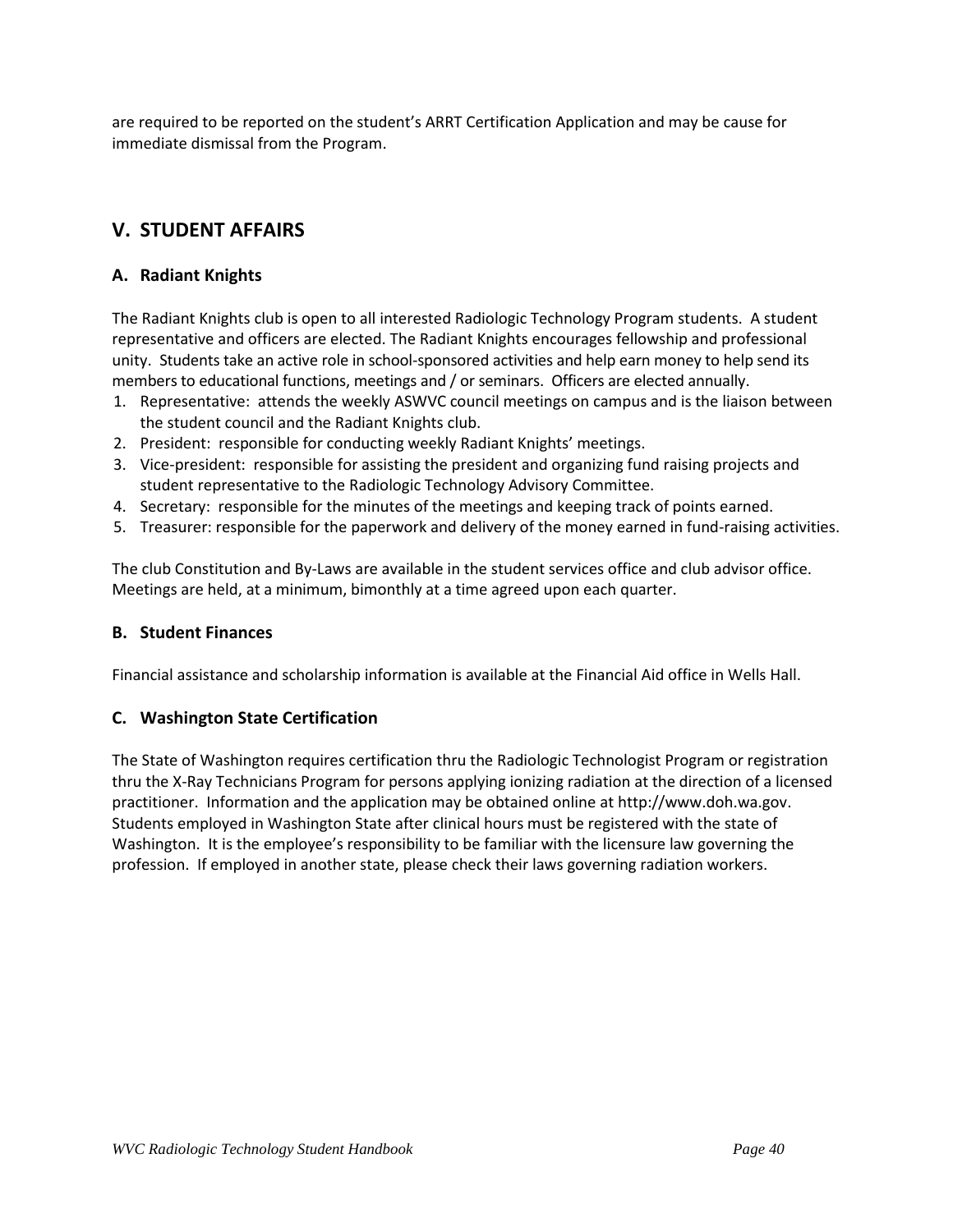## **VI. Student Forms / Agreements**

When finished reading the Wenatchee Valley College Radiologic Technology Program Student Handbook, please sign the statements on the following pages and return them to the RADT program coordinator before mid-spring quarter of the first year. Your signature acknowledges you agree to abide by the policies as stated. The forms will be kept in your file in the RADT program coordinator's Office until Program completion, and then archived with the student's file in the Allied Health office.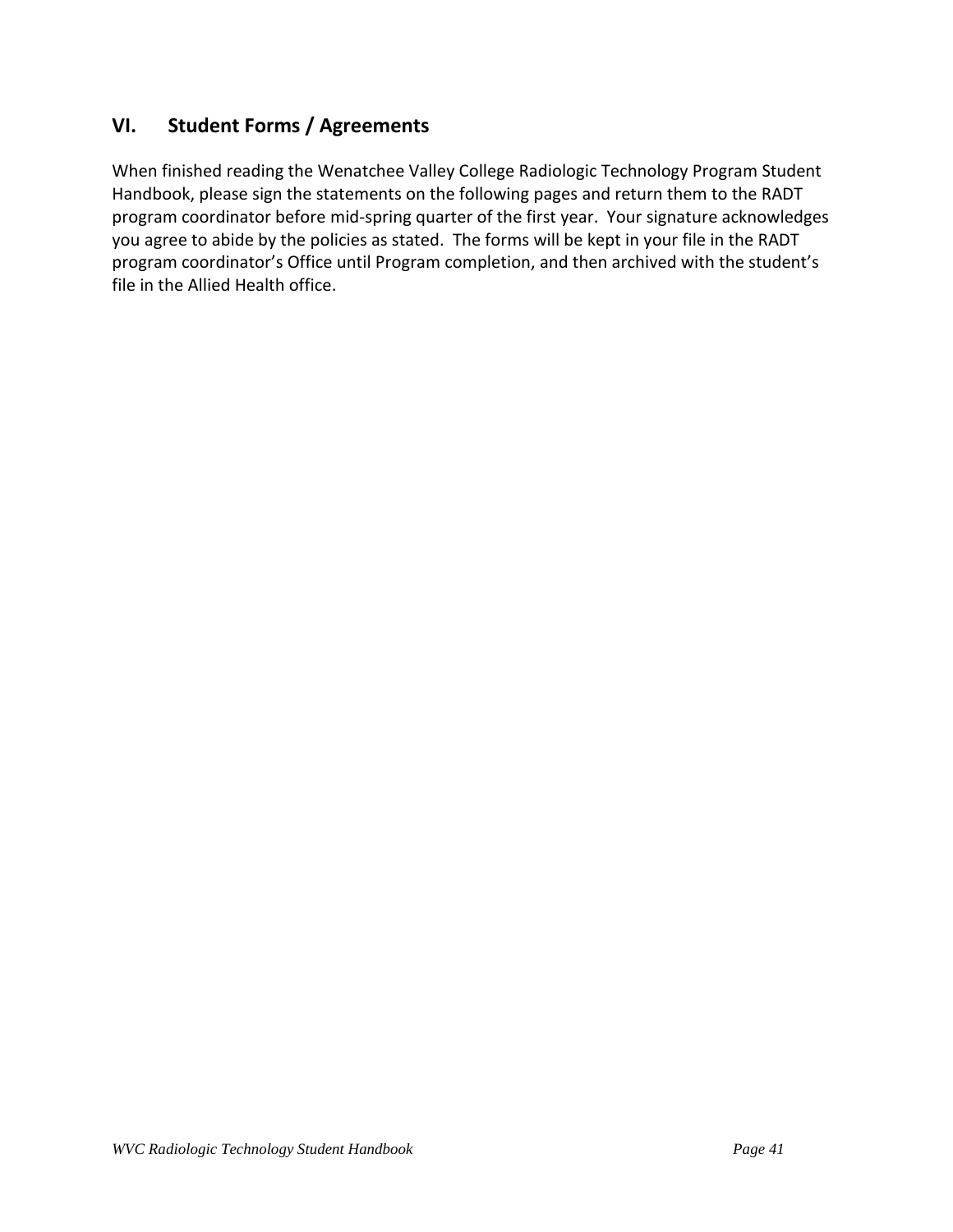

Date: March 9, 2016

To whom it may concern,

The Radiologic Technology program at Wenatchee Valley College is a two year program. The first year is the didactic classroom/lab portion and the second year is full-time clinical education. We require our students to attend two clinical education centers. Each assignment is two quarters in length; being spring and summer quarters or fall and winter quarters.

We allow our students to make inquiries at clinical facilities to find out if they may be interested in partnering with Wenatchee Valley College to provide part of the student's clinical education. We always have sufficient clinical affiliates to place our students; however, we also recognize the value of creating new partners and locating a student at a clinical site closer to an area with significance to them.

If you are interested and would like more information please call me at 509-682-6677 or send an email to szimmerman@wvc.edu. I look forward to talking to you about the details of our program and finding out about what your facility and department has to offer.

Sincerely,

Shelly Zimmerman M. A., R.T. (R) ARRT Radiologic Technology Program Director Wenatchee Valley College 1300 Fifth Street Wenatchee, WA 98801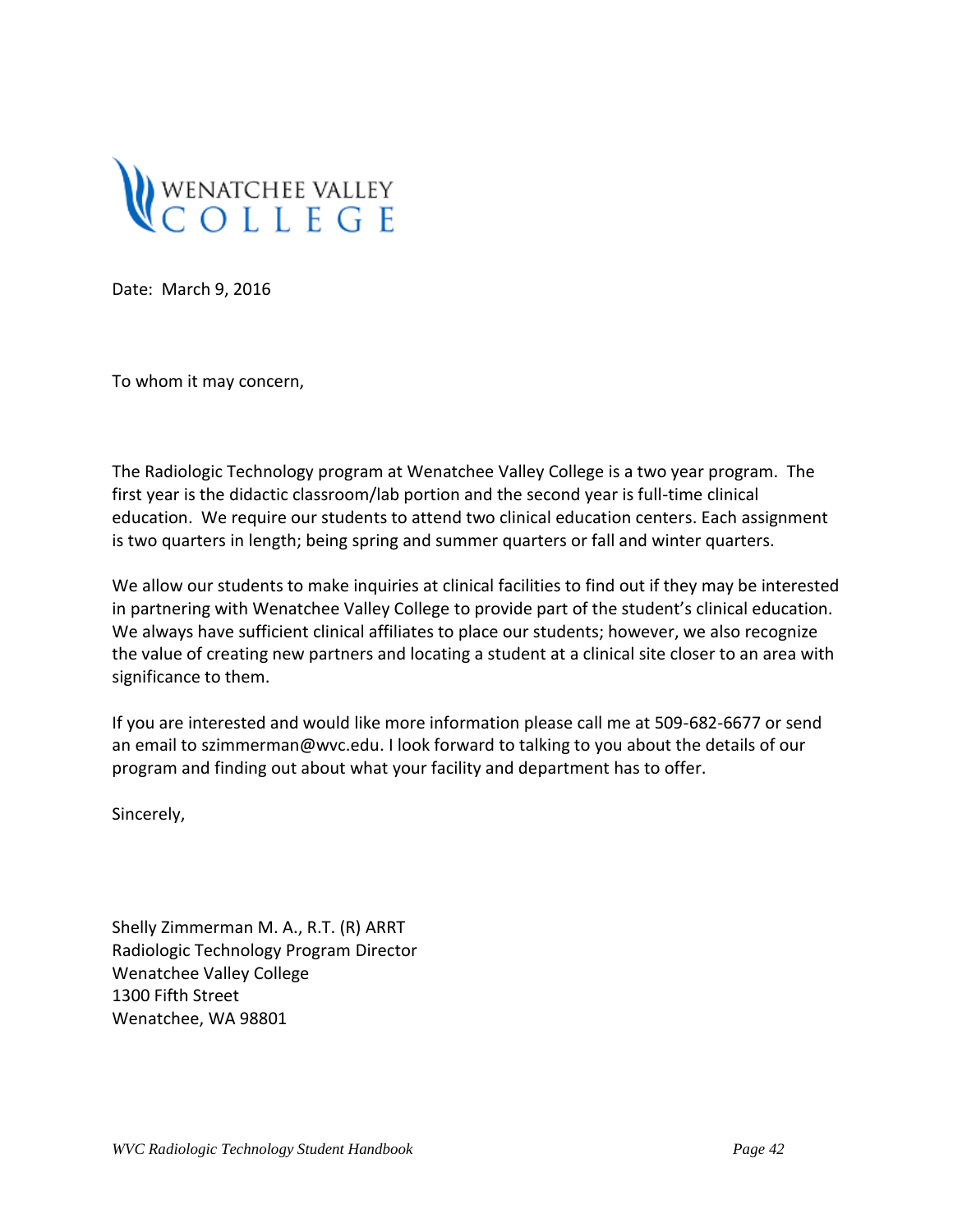This page left blank intentionally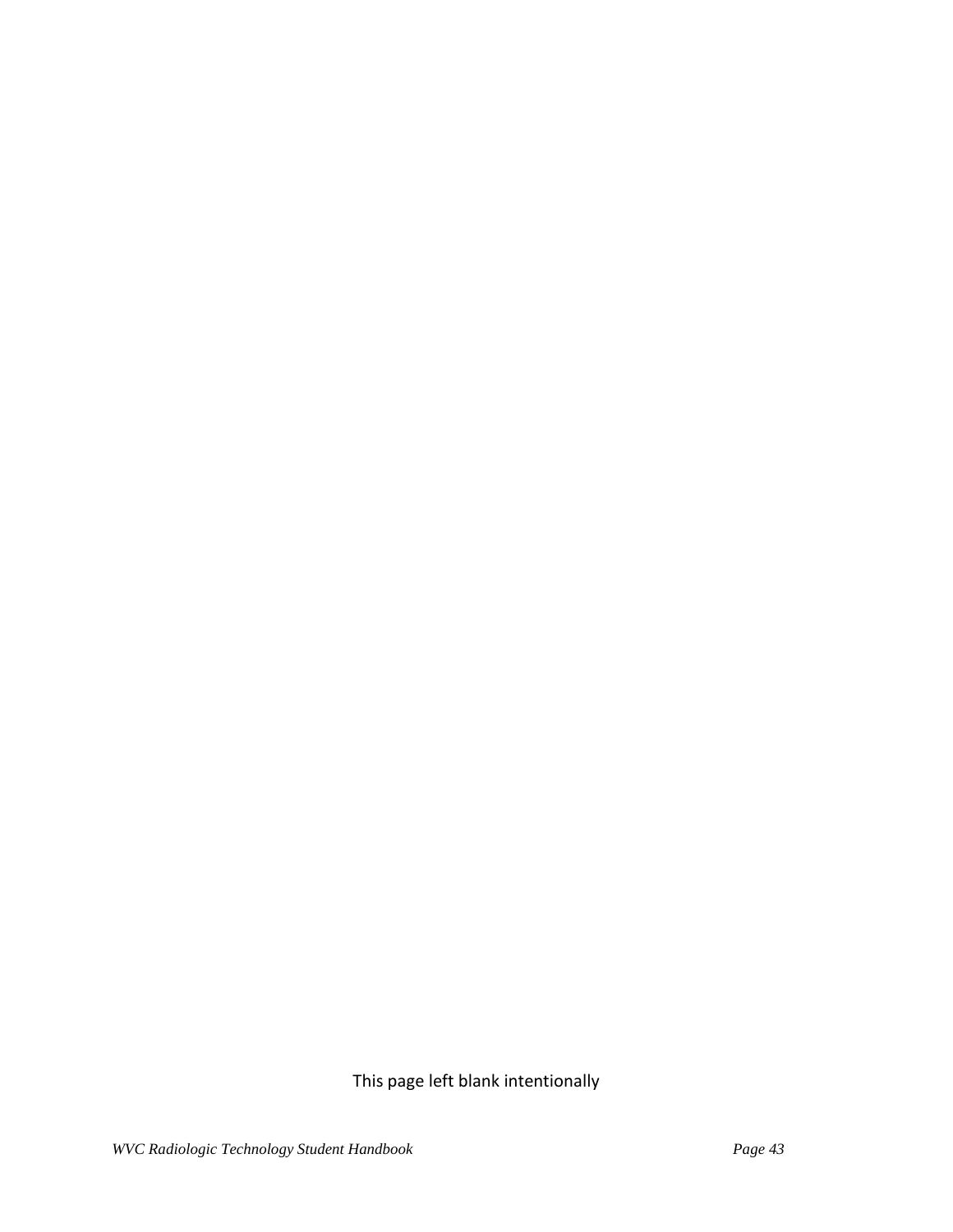# WVC Radiologic Technology Program: Deficiency Notice / Incident Form

| Student:                                                                            | Date:            |
|-------------------------------------------------------------------------------------|------------------|
|                                                                                     |                  |
| Course ID and Name                                                                  | Academic Quarter |
| WHO RAISED THE CONCERN: (CHECK ONE)<br><b>STUDENT</b><br>INSTRUCTOR                 | OTHER:           |
| <b>COUNSELING DUE TO: (CHECK ONE)</b><br>ACADEMIC   ATTITUDE/BEHAVIOR<br>ATTENDANCE | OTHER:           |

**The deficiency / incident described below has resulted in the issuance of this Deficiency / Incident Form (see Deficiency Notice – Incident Form Policy in the WVC RADT Student Handbook)**

**Concern/s (Please be specific, indicate dates, identified behaviors expected to change, etc.)**

**Remediation Plan (Response to be identified and written by student or accurate note of student's response)**

#### **Consequence/s that will result if student does not comply with this agreement**

*I* have received a copy and been given an explanation for the "deficiency notice" above. I understand this will *be placed in my record at Wenatchee Valley College and could result in failure of the program.* 

| <b>Student Signature:</b>                                                 | Date: |
|---------------------------------------------------------------------------|-------|
| Clinical Instructor Signature:                                            | Date: |
| Radiologic Technology Program Director / Dean of Allied Health Signature: | Date: |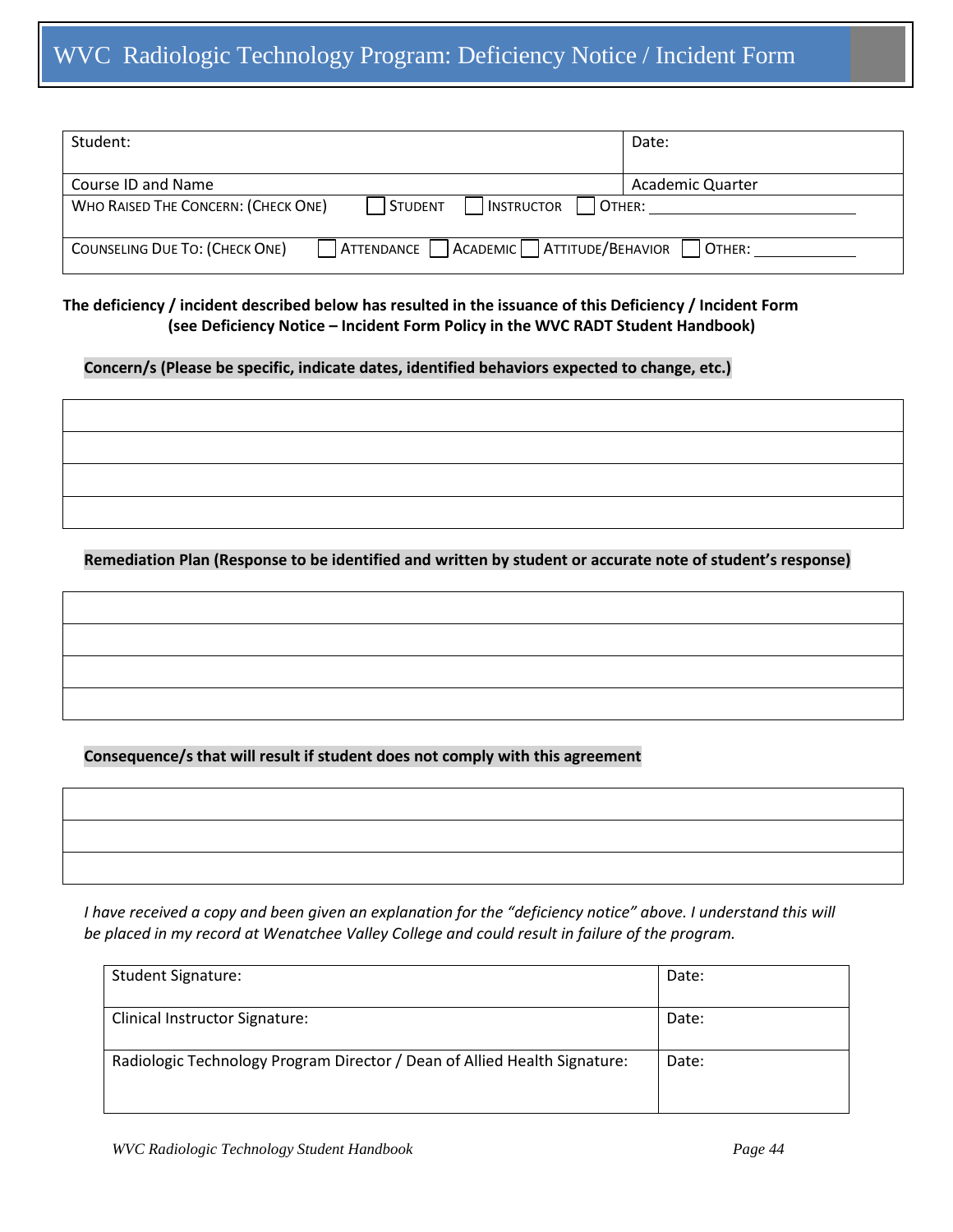This page intentionally left blank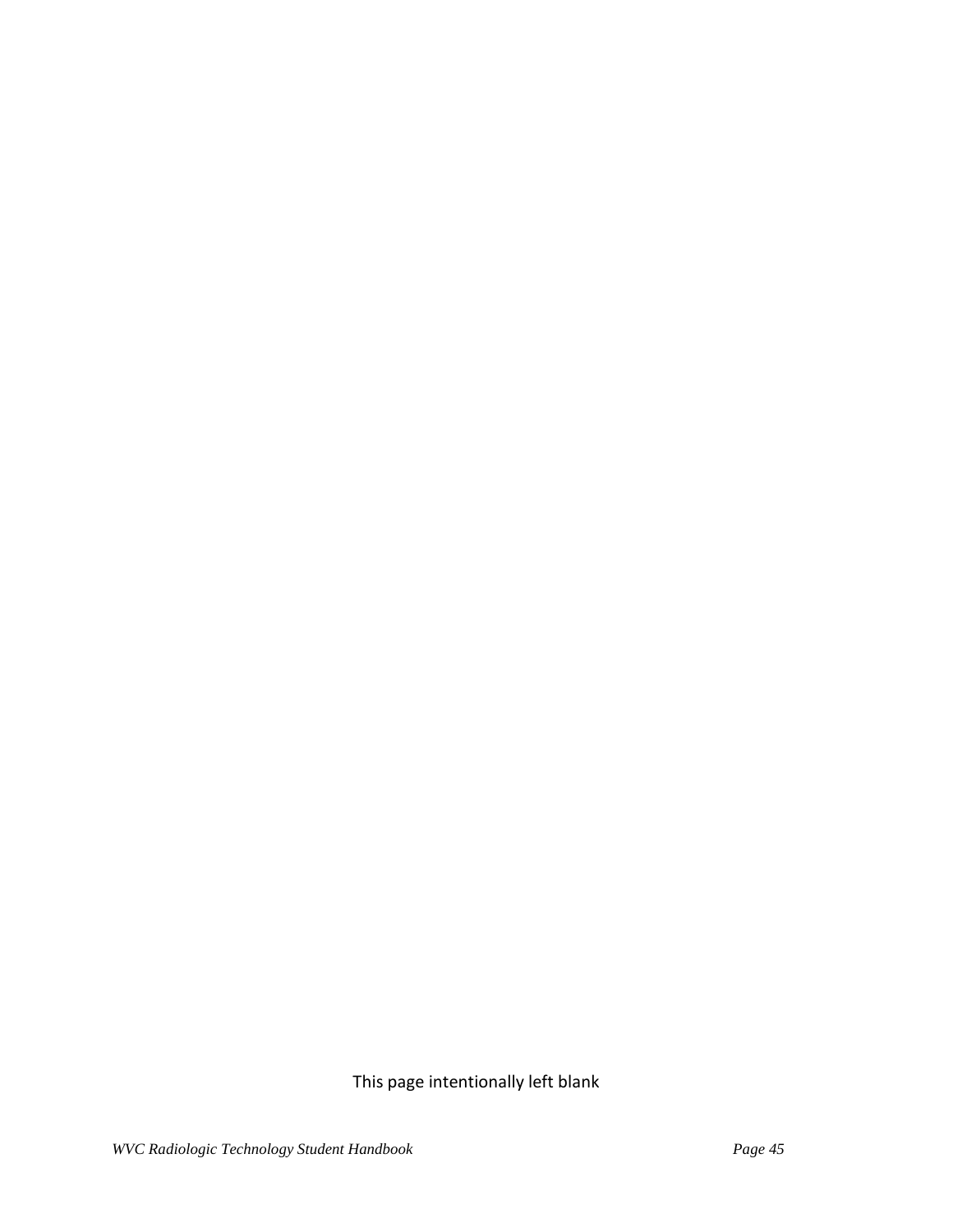## **Program Withdrawal / Dismissal WVC Radiologic Technology Program Exit Interview**



|             | <b>Student Name</b>      |                                                                                         | Exit Date <u>___________________</u> |                                |                          |
|-------------|--------------------------|-----------------------------------------------------------------------------------------|--------------------------------------|--------------------------------|--------------------------|
| Student ID# |                          |                                                                                         | Eligible for Re-entry [ ] Yes [ ] No |                                |                          |
|             |                          | Contact Number & Email ______________                                                   |                                      |                                |                          |
|             |                          | Reason for Exit: [ ] Personal Reasons                                                   | [ ] Relocation                       |                                | [ ] Academic Performance |
|             |                          | [ ] Violation of Program Policy [ ] Other _____________                                 |                                      |                                |                          |
|             |                          | Return: 1) Mail box Key 2) Clinical affiliate name tag                                  |                                      | 3) radiation monitoring device |                          |
|             | Questionnaire            |                                                                                         |                                      |                                |                          |
|             |                          | 1. What are your primary reasons for leaving the Wenatchee Valley College RADT Program? |                                      |                                |                          |
|             |                          |                                                                                         |                                      |                                |                          |
| 2.          |                          | What did you find most rewarding about your participation in the program?               |                                      |                                |                          |
|             |                          |                                                                                         |                                      |                                |                          |
| 3.          |                          | What did you find most frustrating about the program?                                   |                                      |                                |                          |
|             |                          |                                                                                         |                                      |                                |                          |
|             |                          |                                                                                         |                                      |                                |                          |
|             | <b>Student Comments:</b> |                                                                                         |                                      |                                |                          |
|             |                          |                                                                                         |                                      |                                |                          |
|             |                          |                                                                                         |                                      |                                |                          |
|             |                          | <b>Administrator /Faculty Comments:</b>                                                 |                                      |                                |                          |
|             |                          |                                                                                         |                                      |                                |                          |
|             |                          |                                                                                         |                                      |                                |                          |
|             |                          |                                                                                         |                                      |                                |                          |
|             | <b>Student Signature</b> |                                                                                         |                                      |                                |                          |
|             |                          |                                                                                         |                                      |                                | <b>Date Date</b>         |
|             |                          |                                                                                         |                                      |                                |                          |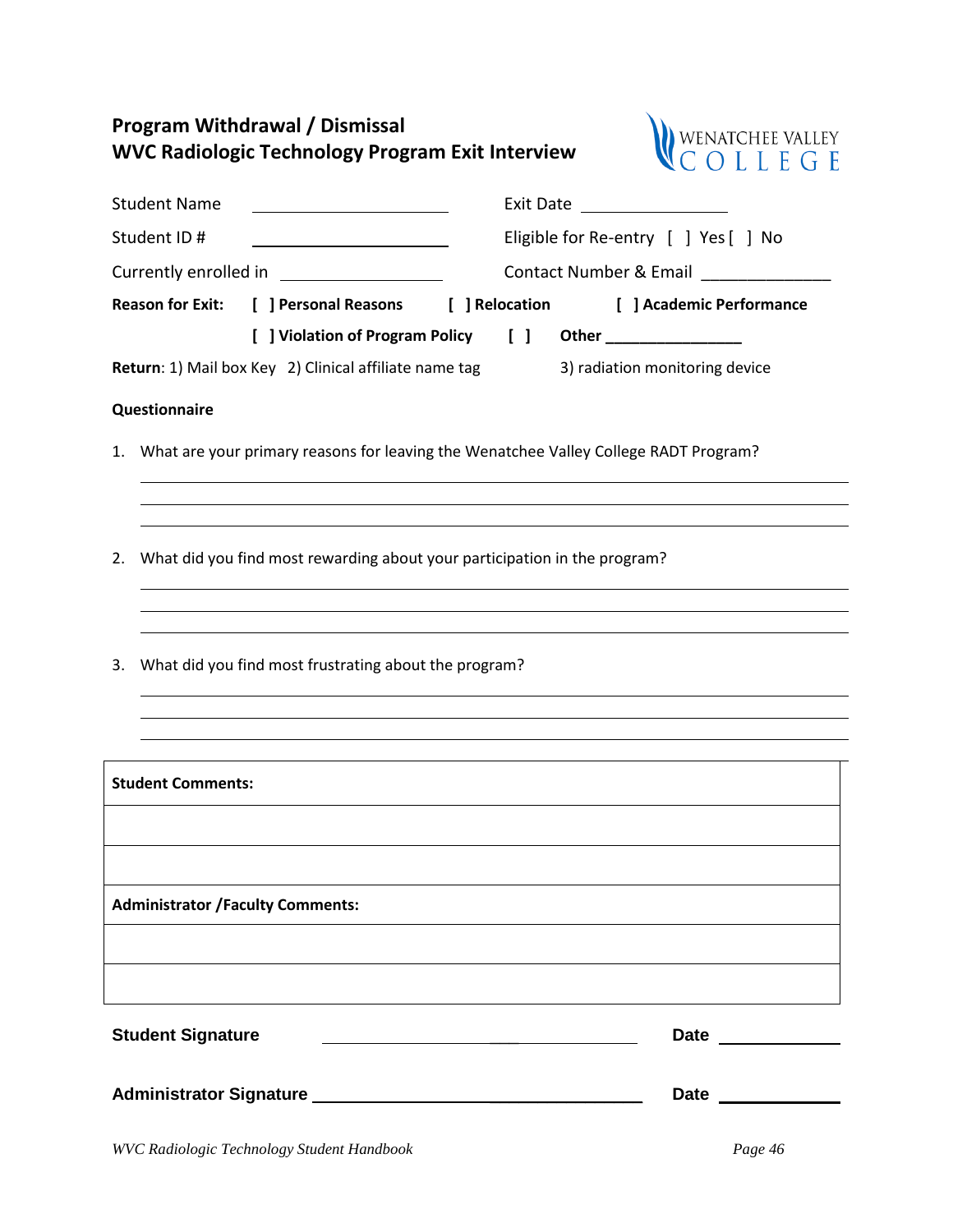This page intentionally left blank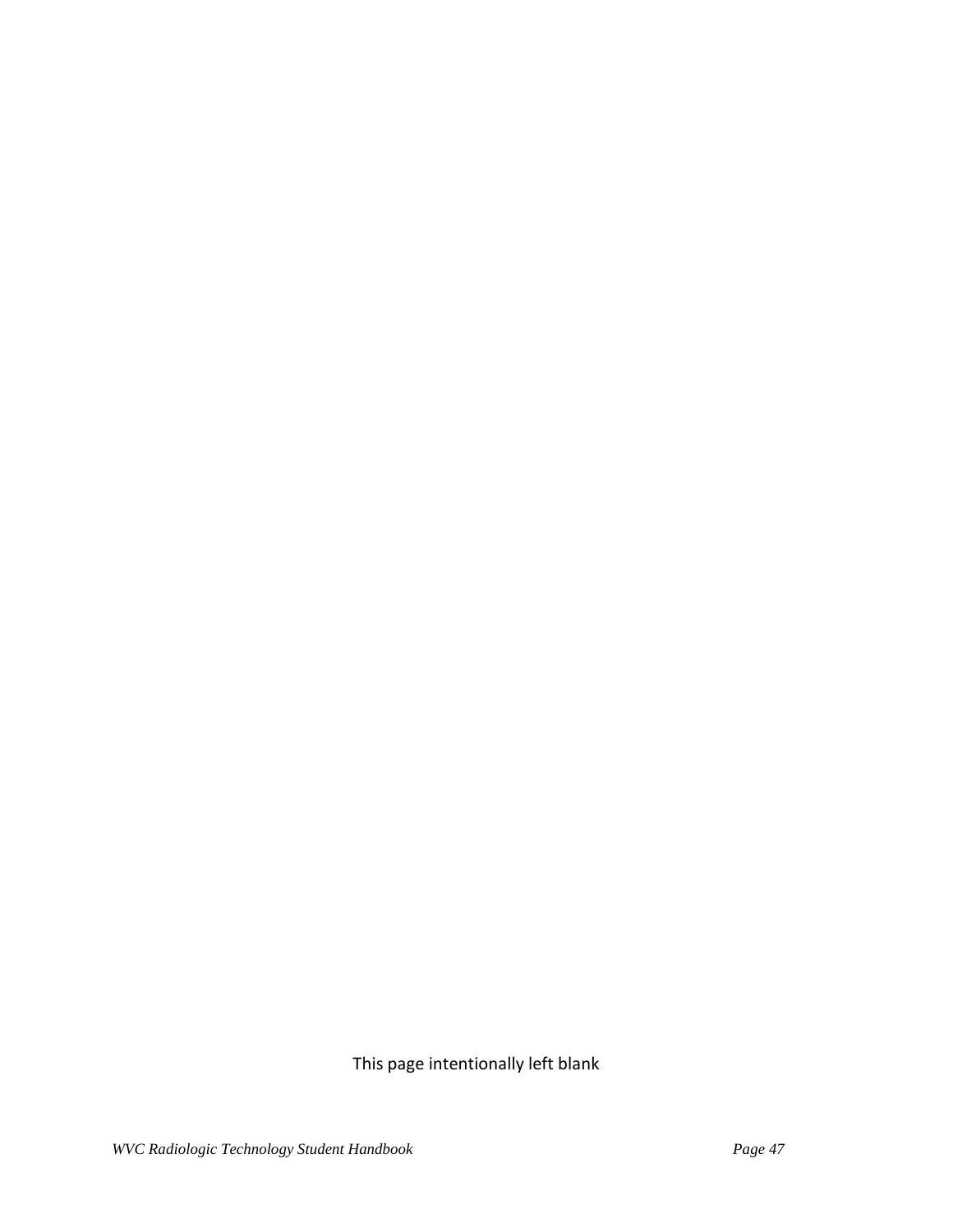## *Sample*

## PREGNANCY COUNSELING FORM WENATCHEE VALLEY COLLEGE RADIOLOGIC TECHNOLOGY PROGRAM

After written declaration of pregnancy to the Program director, the student will be counseled as to precautions to be taken. A second radiation-monitoring device will be ordered to begin monitoring radiation exposure to the fetus. During the gestation period, if the embryo-fetus dose-equivalent exceeds 5.0 mSV (0.5 rem), the student will be asked to withdraw from the labs with ionizing radiation and clinical. It is recommended that fetal dose be restricted to an equivalent dose limit of 0.5 mSv (0.05 rem) per month.

The pregnant student will wear two radiation-monitoring devices as follows:

- a. One device above and outside the apron at neck level
- b. One device underneath the apron at waist level

The college, clinical facility and student will monitor the radiation exposure report.

Items to consider are:

- a. The unborn child is most sensitive to radiation exposure during the first three months of pregnancy.
- b. You could reduce your exposure, where possible, by decreasing the amount of time you spend in fluoroscopy, portable, and surgical procedures.
- c. Universal precautions and good hand washing must be followed.
- d. The non-immune student should not care for patients with Rubella, Rubeola, Tuberculosis, Chicken Pox, Herpes, radioactive implants, or administered radiopharmaceuticals.
- e. There is not yet sufficient data to establish the safety of Magnetic Resonance field exposure to the fetus.

I have read the Pregnancy Policy and NRC Regulatory Guide 8.13, or current policy, and discussed any questions with the Program Director and Medical Advisor.

| <b>Student Signature:</b>     | Date |
|-------------------------------|------|
| Radiography Program Director: | Date |
| Radiography Medical Advisor:  | Date |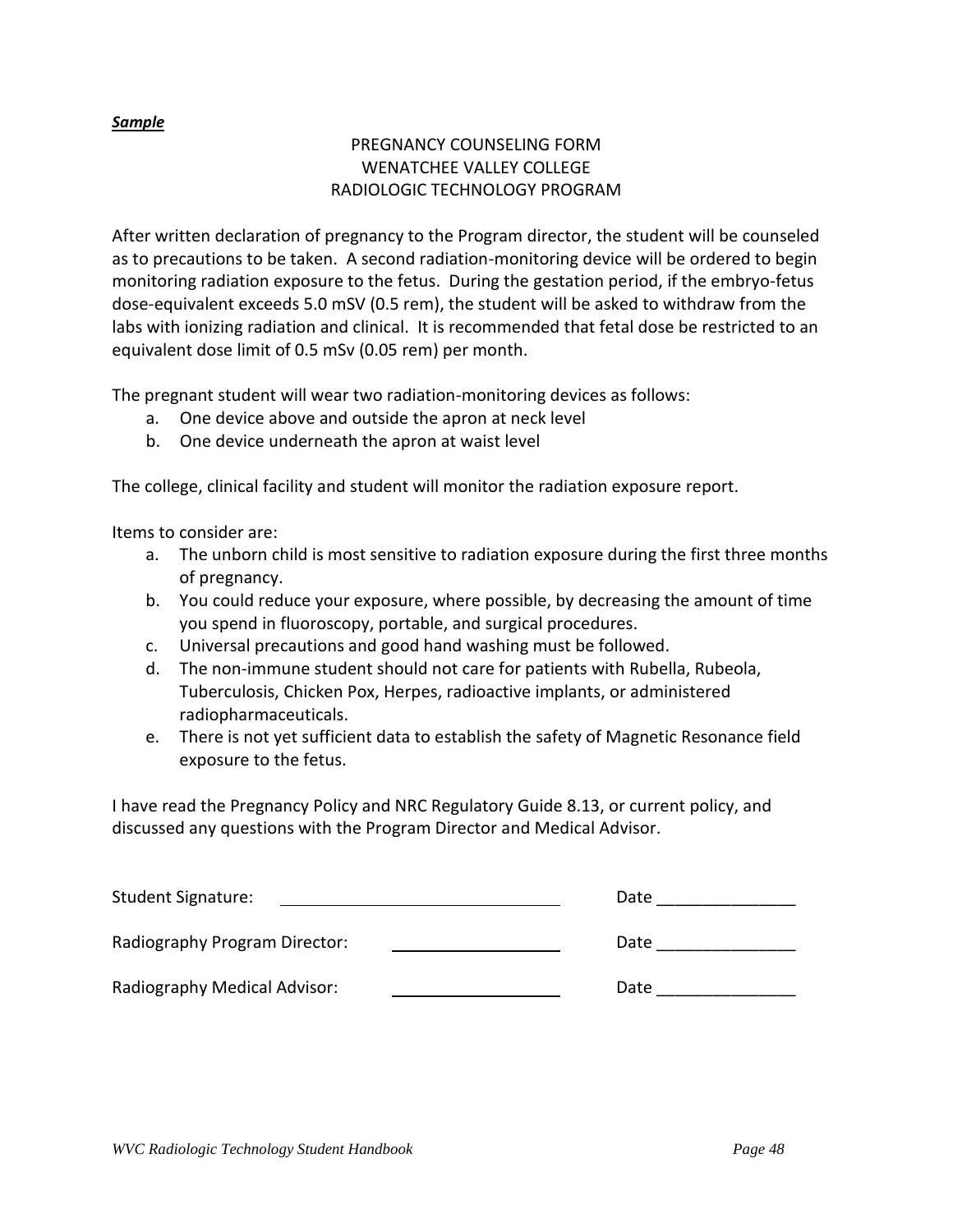This page intentionally left blank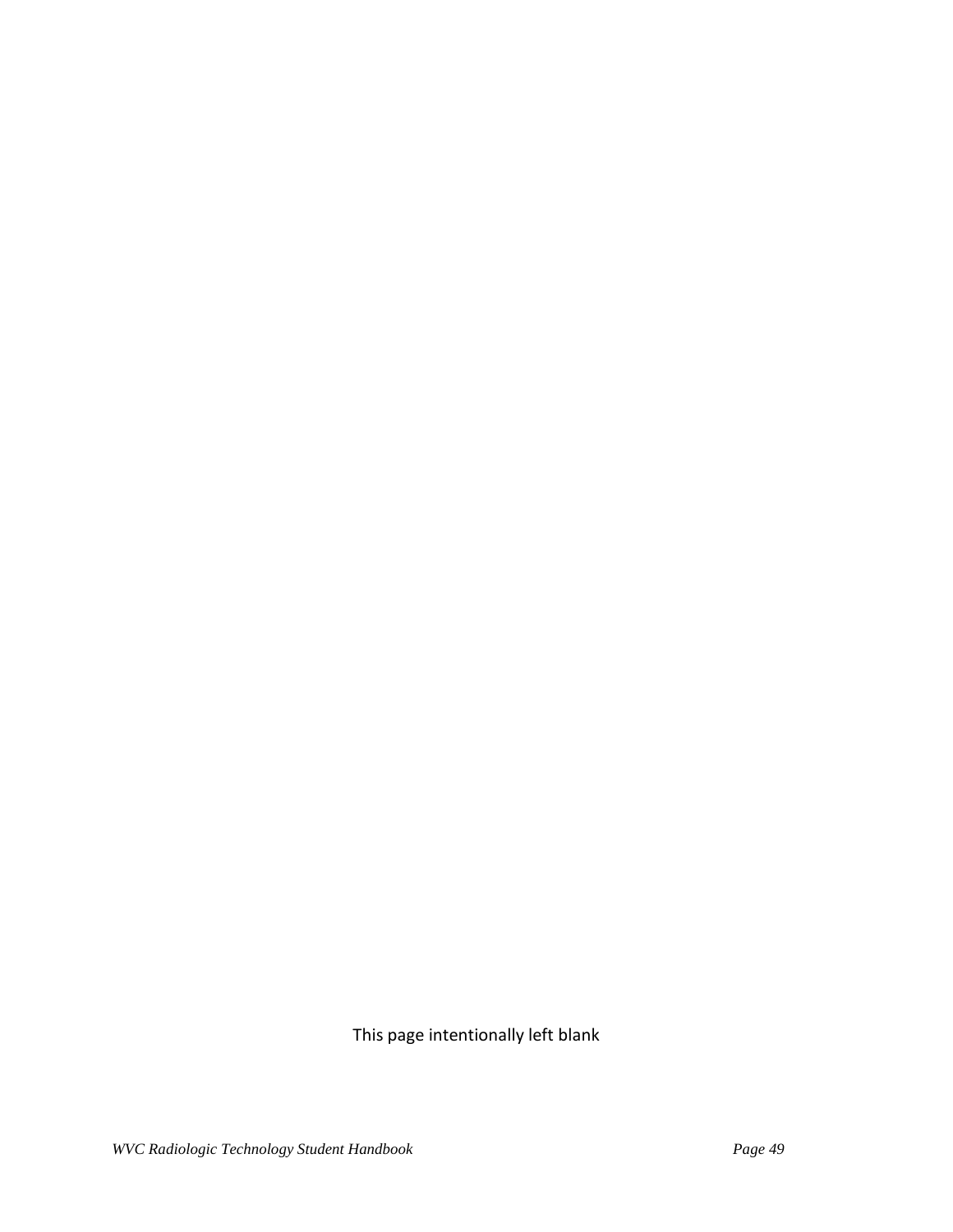## **Wenatchee Valley College Student Reference Request and FERPA Release**

In accordance with FERPA (Family Educational Rights and Privacy Act) regulations, any student wishing a recommendation from radiologic technology faculty/clinical instructor will provide the following information.

Student name (please print):  $\Box$ 

I request (please print RADT faculty name) and the state of the state of the state of the state of to serve as a reference for me and to provide requested reference in written form.

The purpose of the reference is (check all applicable spaces):

 $\square$  Application for employment  $\square$  All forms of scholarship or honorary award  $\square$  Admission to another education institution

I authorize the above person to release information and provide an evaluation about any and all information from my education records at WVC, including information pertaining to my education at other institutions I have previously attended which is a part of my education records at WVC, to the following (please print):

| 1                  |  |
|--------------------|--|
| (Name and Address) |  |
| 2.                 |  |
| (Name and Address) |  |
| 3.                 |  |
| (Name and Address) |  |
| 4.                 |  |
| (Name and Address) |  |

I understand that I have the right not to consent to the release of my education records; I have a right to receive a copy of any written reference upon request; and that this consent shall remain in effect until revoked by me, in writing, and delivered to the above faculty member, but that any such revocation shall not affect disclosures previously made by said faculty member prior to the faculty member's receipt of any such written revocation.

Student Signature Date Date

This **Student Reference Request and FERPA Release** will be attached to a copy of each reference sent on behalf of the requesting student and will be maintained in the student's allied health file.

\_\_\_\_\_\_\_\_\_\_\_\_\_\_\_\_\_\_\_\_\_\_\_\_\_\_\_\_\_\_\_\_\_\_\_\_\_\_\_\_\_ \_\_\_\_\_\_\_\_\_\_\_\_\_\_\_\_\_\_\_\_\_\_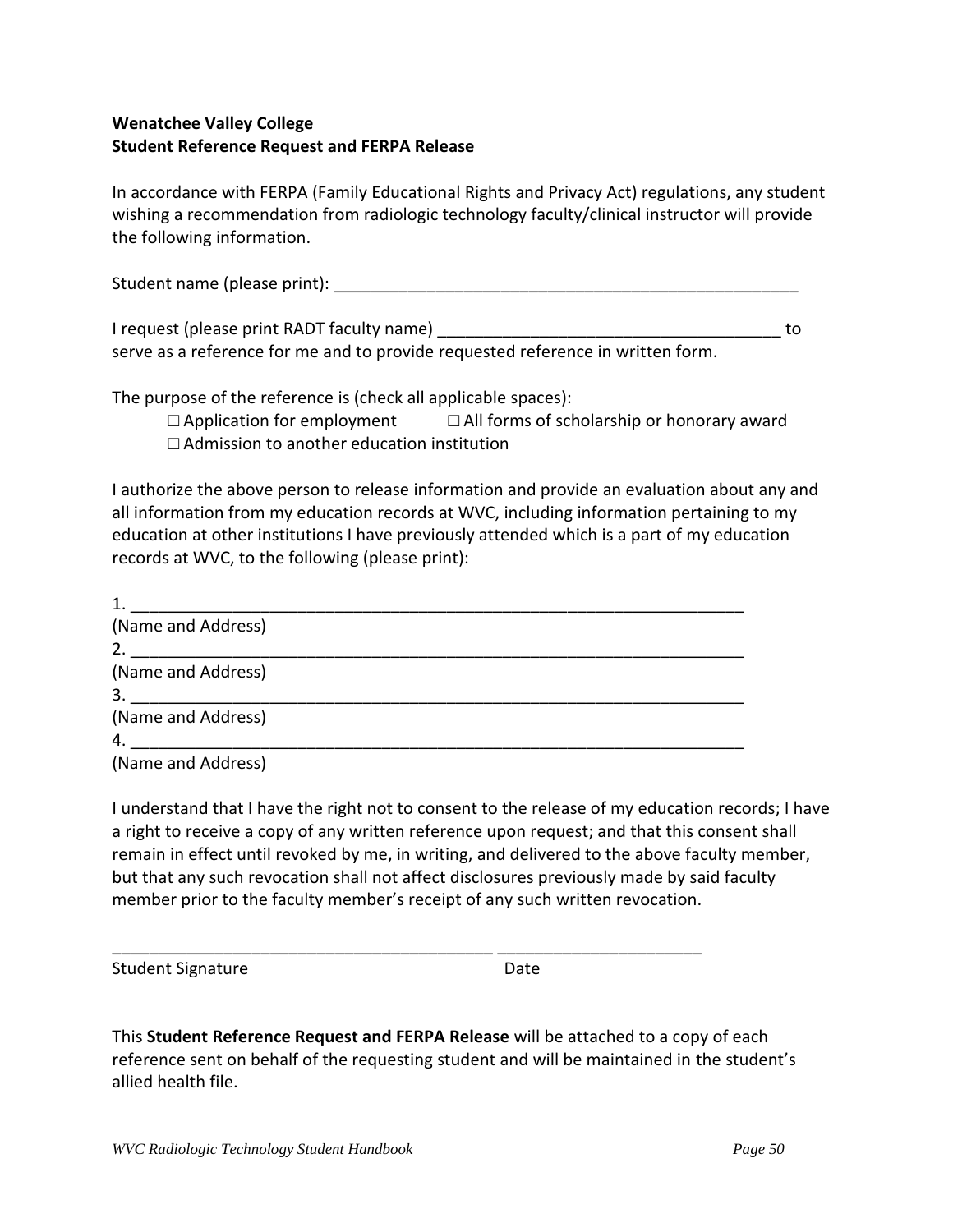This page intentionally left blank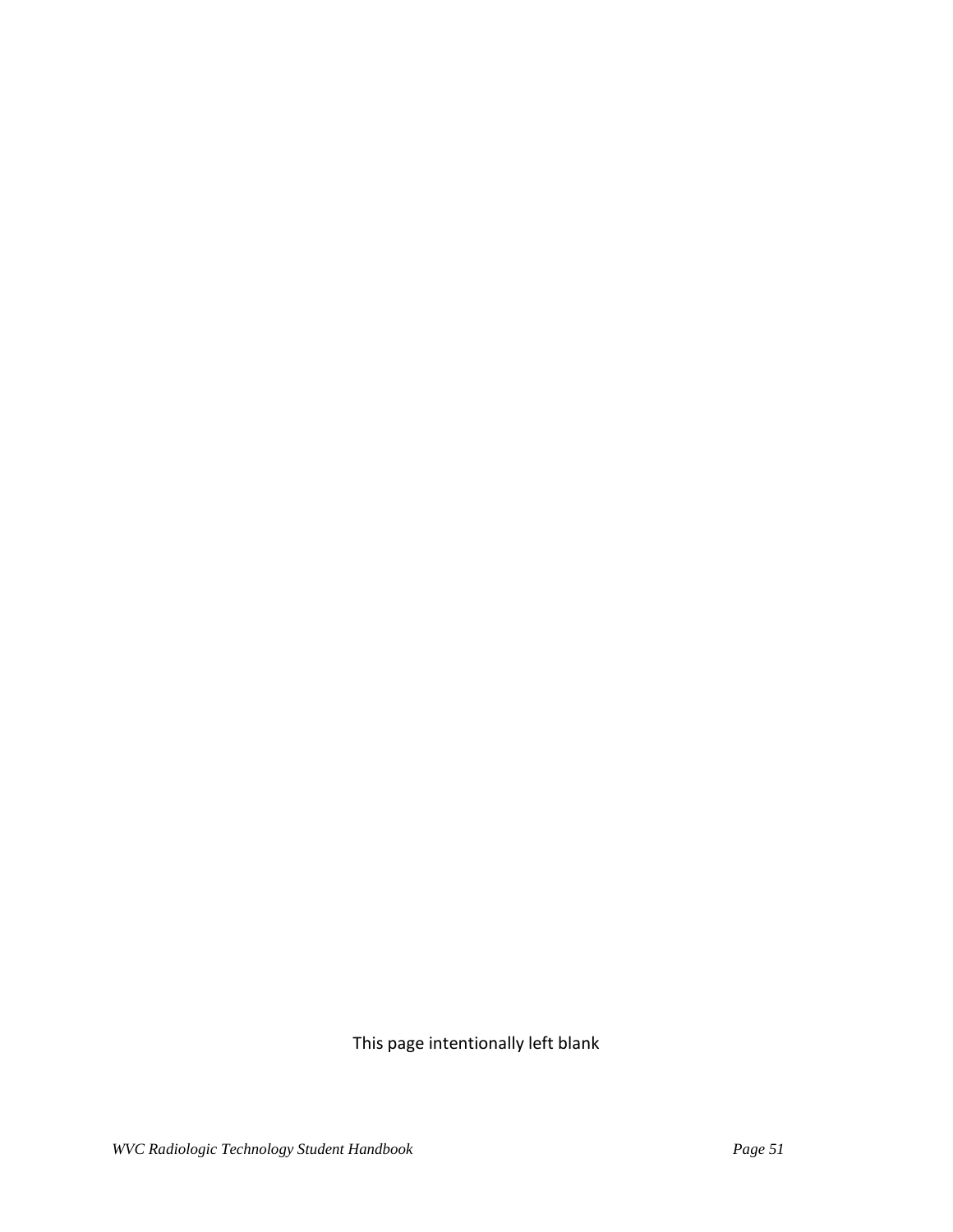## **Wenatchee Valley College Student Reference Request and FERPA Release**

In accordance with FERPA (Family Educational Rights and Privacy Act) regulations, any student wishing a recommendation from radiologic technology faculty/clinical instructor will provide the following information.

Student name (please print):  $\Box$ 

I request (please print RADT faculty name) and the state of the state of the state of the state of the state o serve as a reference for me and to provide requested reference in written form.

The purpose of the reference is (check all applicable spaces):

 $\square$  Application for employment  $\square$  All forms of scholarship or honorary award  $\square$  Admission to another education institution

I authorize the above person to release information and provide an evaluation about any and all information from my education records at WVC, including information pertaining to my education at other institutions I have previously attended which is a part of my education records at WVC, to the following (please print):

| $\mathbf{1}$       |  |
|--------------------|--|
| (Name and Address) |  |
| 2.                 |  |
| (Name and Address) |  |
| 3.                 |  |
| (Name and Address) |  |
| 4.                 |  |
| (Name and Address) |  |

I understand that I have the right not to consent to the release of my education records; I have a right to receive a copy of any written reference upon request; and that this consent shall remain in effect until revoked by me, in writing, and delivered to the above faculty member, but that any such revocation shall not affect disclosures previously made by said faculty member prior to the faculty member's receipt of any such written revocation.

Student Signature Date Date

This **Student Reference Request and FERPA Release** will be attached to a copy of each reference sent on behalf of the requesting student and will be maintained in the student's allied health file.

\_\_\_\_\_\_\_\_\_\_\_\_\_\_\_\_\_\_\_\_\_\_\_\_\_\_\_\_\_\_\_\_\_\_\_\_\_\_\_\_\_ \_\_\_\_\_\_\_\_\_\_\_\_\_\_\_\_\_\_\_\_\_\_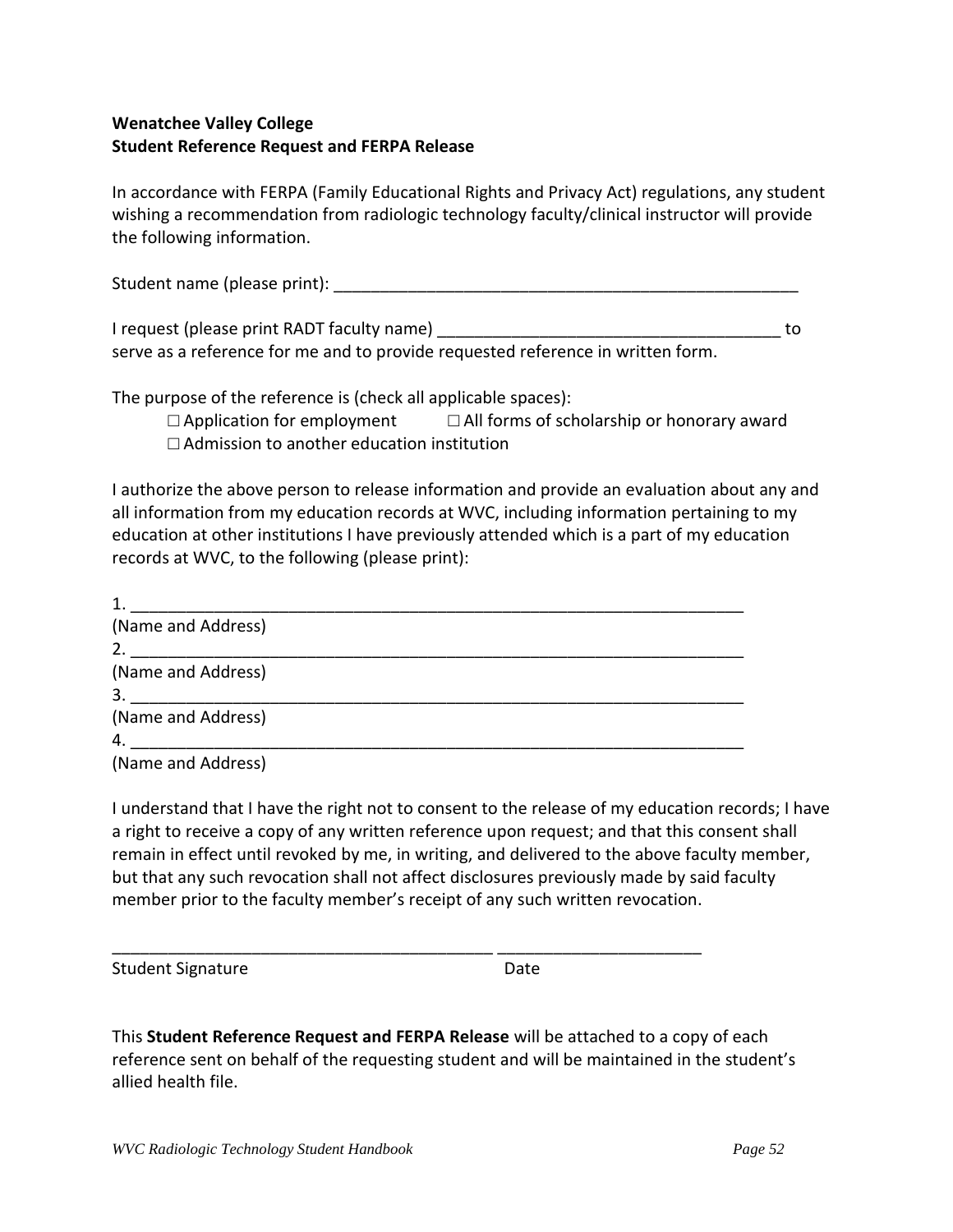This page intentionally left blank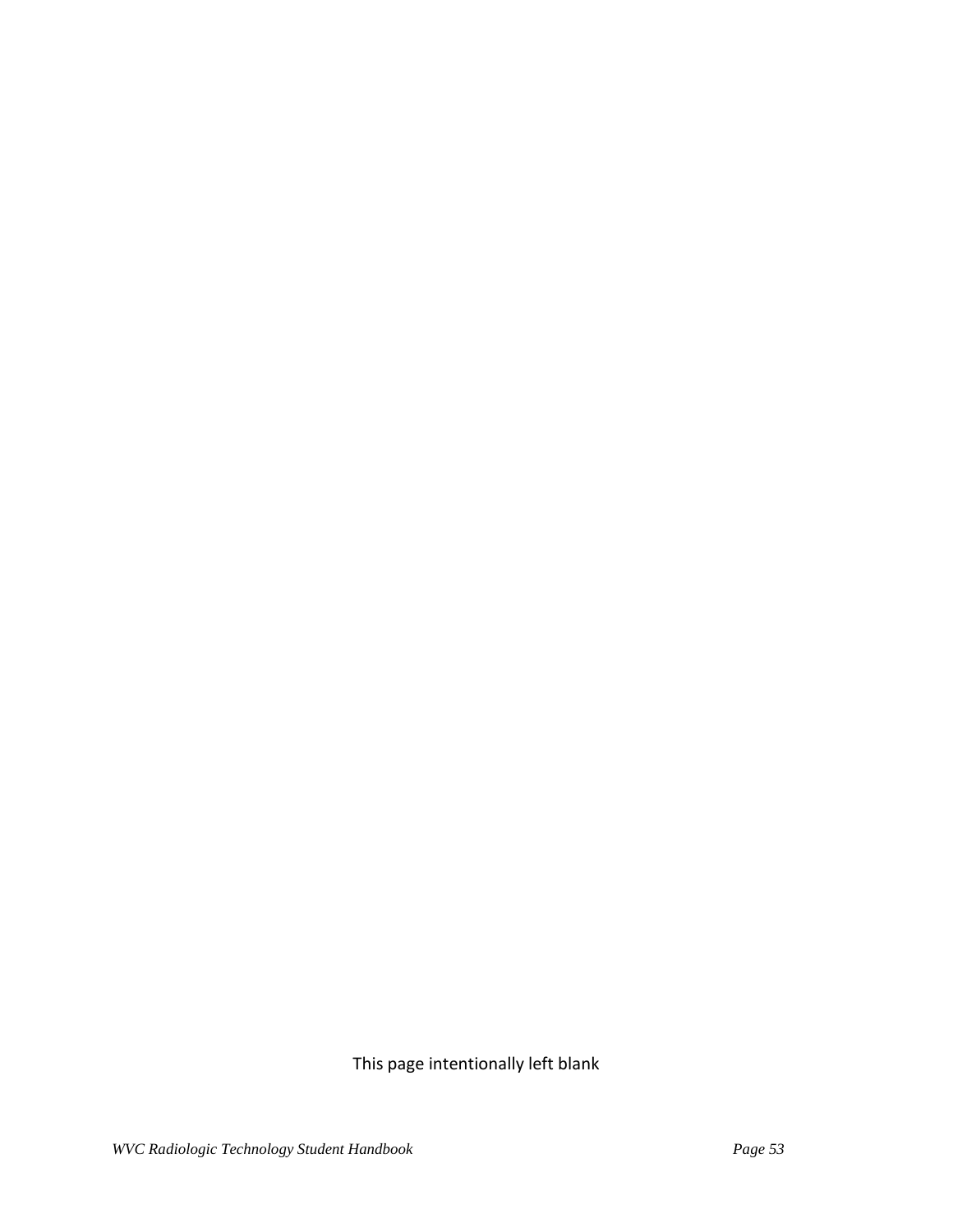## **WENATCHEE VALLEY COLLEGE RADIOLOGIC TECHNOLOGY PROGRAM CLINICAL AFFILIATE RECORDS RELEASE FORM for RADIATION MONITORING DEVICE INFORMATION LEGAL NAME AND PERMANENT ADDRESS**

The clinical facilities you will be scheduled in require the following information. I give my permission for release of the following information to my assigned clinical education center.

Legal Name (Please print: first, middle, last)

\_\_\_\_\_\_\_\_\_\_\_\_\_\_\_\_\_\_\_\_\_\_\_\_\_\_\_\_\_\_\_\_\_\_\_\_\_\_\_\_

\_\_\_\_\_\_\_\_\_\_\_\_\_\_\_\_\_\_\_\_\_\_\_\_\_\_\_\_\_\_\_\_\_\_\_\_\_\_\_\_

\_\_\_\_\_\_\_\_\_\_\_\_\_\_\_\_\_\_\_\_\_\_\_\_\_\_\_\_\_\_\_\_\_\_\_\_\_\_\_

SSN or ID number used for lifetime radiation monitoring

Birth date

\_\_\_\_\_\_\_\_\_\_\_\_\_\_\_\_\_\_\_\_\_\_\_\_\_\_\_\_\_\_\_\_\_\_\_\_\_\_\_\_\_\_ Permanent Address (street, city, state, zip code)

\_\_\_\_\_\_\_\_\_\_\_\_\_\_\_\_\_\_\_\_\_\_\_\_\_\_\_\_\_\_\_\_\_\_\_\_\_\_\_\_

\_\_\_\_\_\_\_\_\_\_\_\_\_\_\_\_\_\_\_\_\_\_\_\_\_\_\_\_\_\_\_\_\_\_\_\_

\_\_\_\_\_\_\_\_\_\_\_\_\_\_\_\_\_\_\_\_\_\_\_\_\_\_\_\_\_\_\_\_\_\_\_\_\_\_\_\_

College email address

Signature Date

**(Please sign and return to Radiologic Technology Program Coordinator)**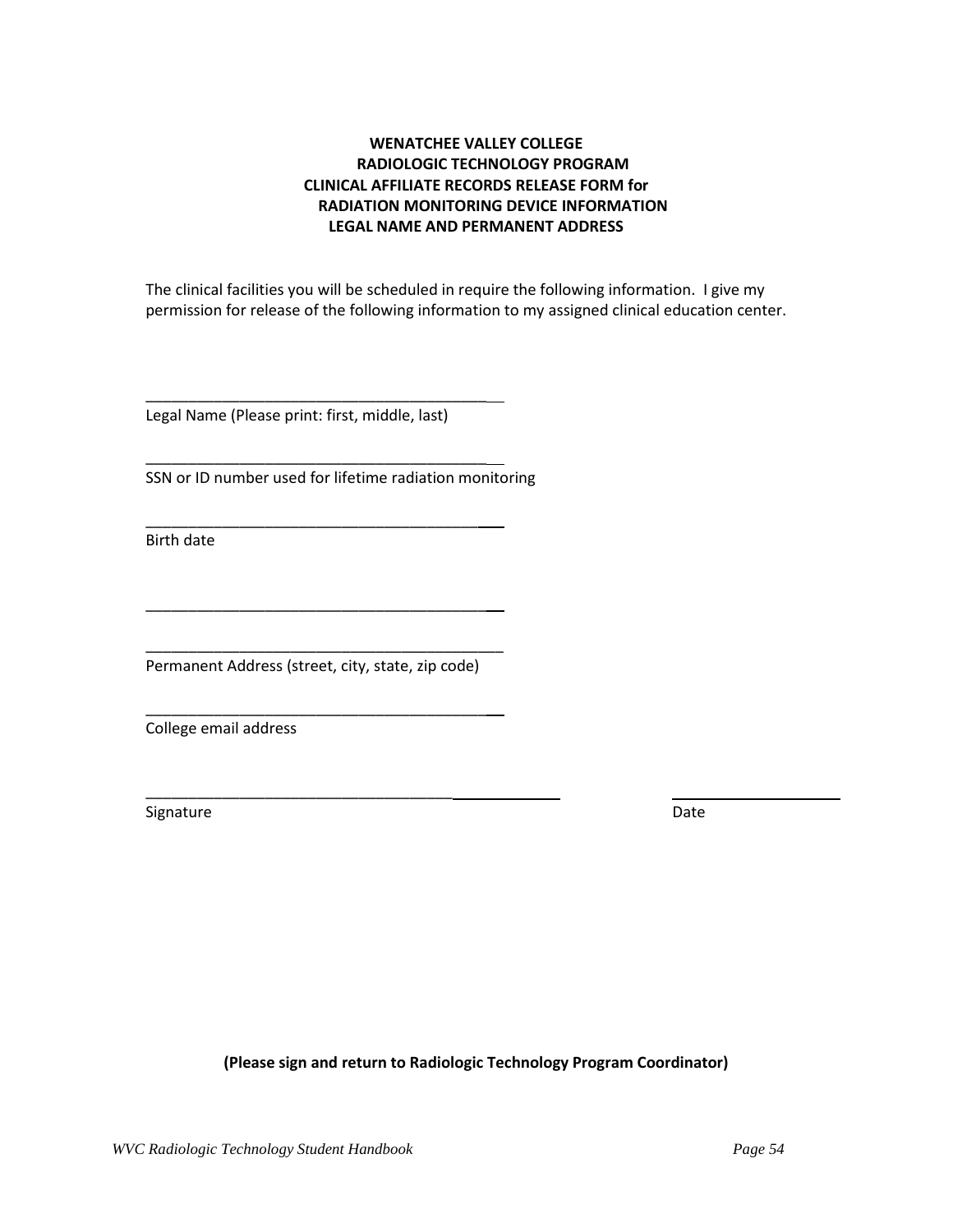This page intentionally left blank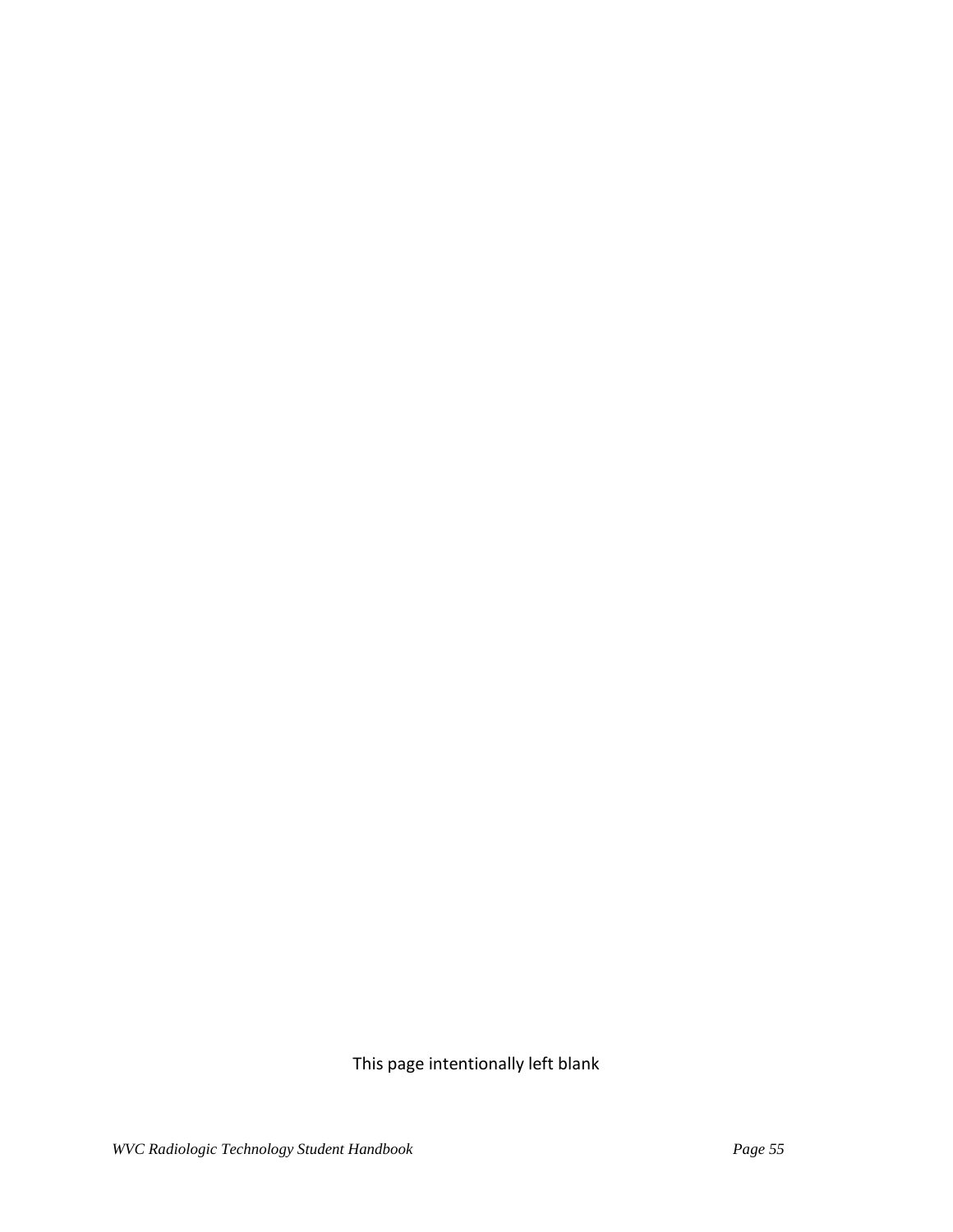## **WENATCHEE VALLEY COLLEGE RADIOLOGIC TECHNOLOGY PROGRAM CLINICAL AFFILIATE RECORDS RELEASE FORM for RADIATION MONITORING DEVICE INFORMATION LEGAL NAME AND PERMANENT ADDRESS**

The clinical facilities you will be scheduled in require the following information. I give my permission for release of the following information to my assigned clinical education center.

Legal Name (Please print: first, middle, last)

\_\_\_\_\_\_\_\_\_\_\_\_\_\_\_\_\_\_\_\_\_\_\_\_\_\_\_\_\_\_\_\_\_\_\_\_\_\_\_\_

\_\_\_\_\_\_\_\_\_\_\_\_\_\_\_\_\_\_\_\_\_\_\_\_\_\_\_\_\_\_\_\_\_\_\_\_\_\_\_\_

\_\_\_\_\_\_\_\_\_\_\_\_\_\_\_\_\_\_\_\_\_\_\_\_\_\_\_\_\_\_\_\_\_\_\_\_\_\_\_

SSN or ID number used for lifetime radiation monitoring

Birth date

\_\_\_\_\_\_\_\_\_\_\_\_\_\_\_\_\_\_\_\_\_\_\_\_\_\_\_\_\_\_\_\_\_\_\_\_\_\_\_\_\_\_ Permanent Address (street, city, state, zip code)

\_\_\_\_\_\_\_\_\_\_\_\_\_\_\_\_\_\_\_\_\_\_\_\_\_\_\_\_\_\_\_\_\_\_\_\_\_\_\_\_

\_\_\_\_\_\_\_\_\_\_\_\_\_\_\_\_\_\_\_\_\_\_\_\_\_\_\_\_\_\_\_\_\_\_\_\_

\_\_\_\_\_\_\_\_\_\_\_\_\_\_\_\_\_\_\_\_\_\_\_\_\_\_\_\_\_\_\_\_\_\_\_\_\_\_\_\_

College email address

Signature Date

*Student Copy*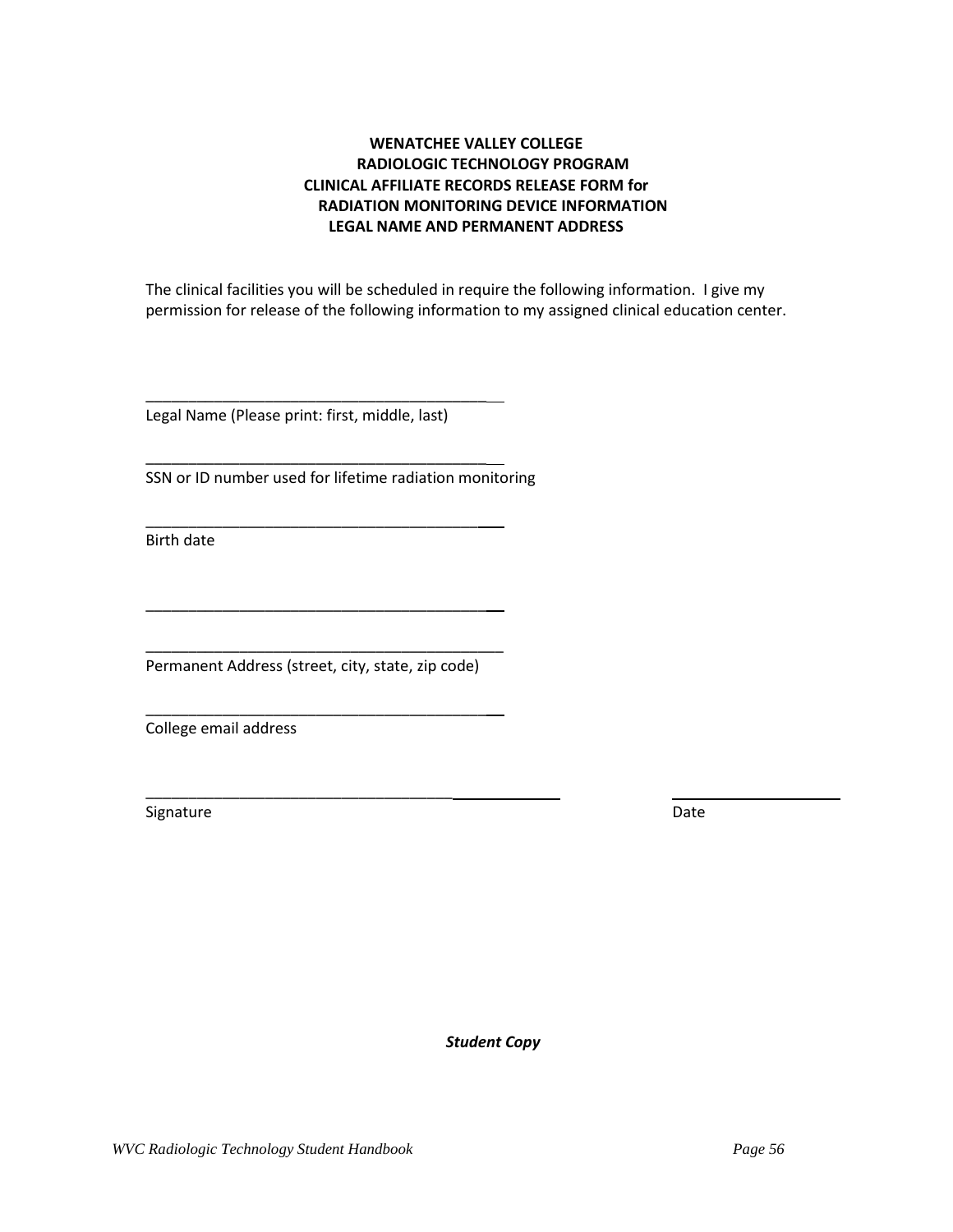This page intentionally left blank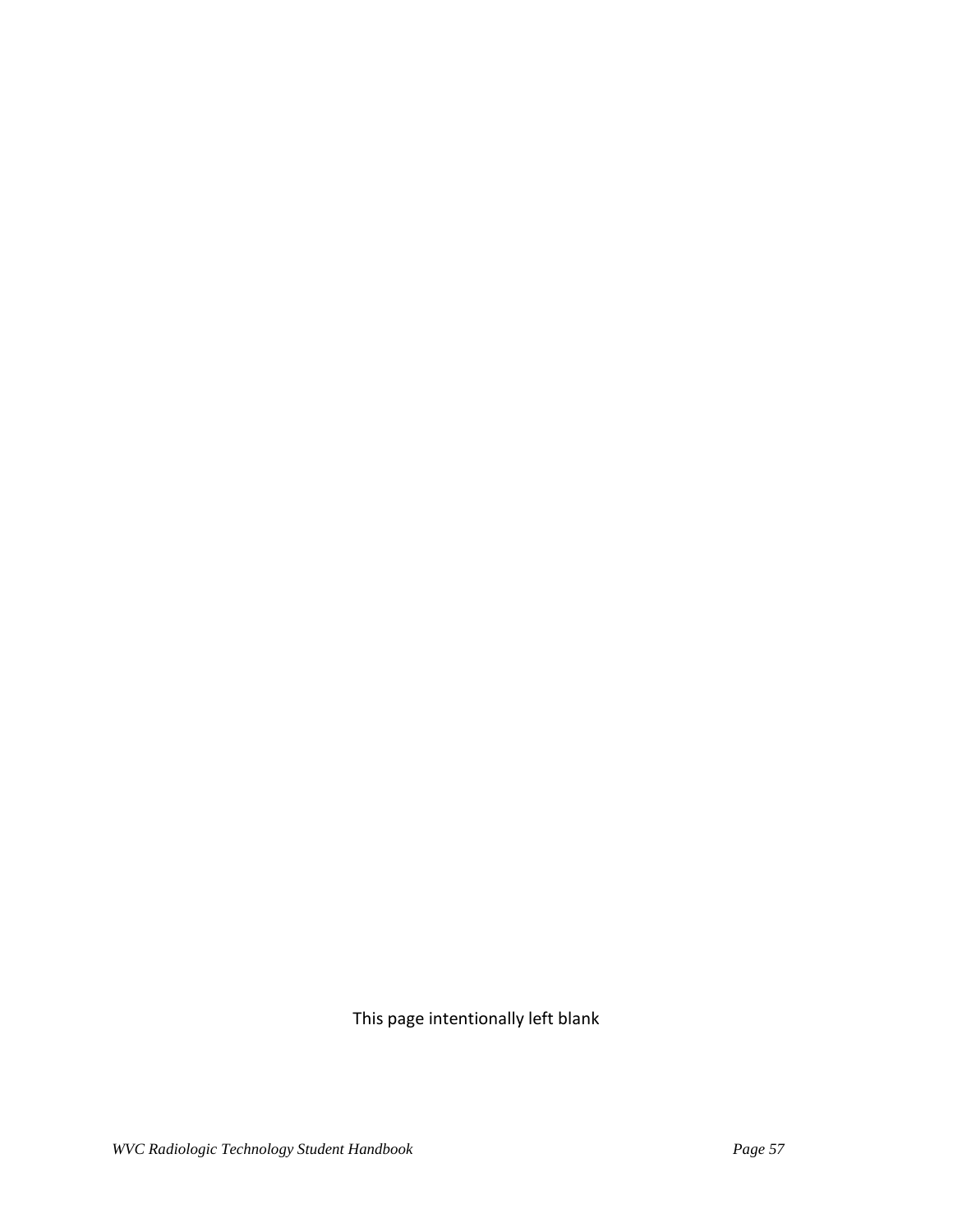#### **RADIATION WORK EXPERIENCE**

Prior to my acceptance into the Radiologic Technology Program:

I have not had any previous work experience around radiation.

I have had previous work experience around radiation.

Give dates and place(s) of employer(s) that provided radiation monitoring. \*Please obtain your prior radiation exposure records and provide a copy to the Radiologic Technology Program Coordinator

Date **Date** Place

\_\_\_\_\_\_\_\_\_\_\_\_\_\_\_\_\_\_\_\_ \_\_\_\_\_\_\_\_\_\_\_\_\_\_\_\_\_\_\_\_\_\_\_\_\_\_\_\_\_\_\_\_\_\_\_\_

\_\_\_\_\_\_\_\_\_\_\_\_\_\_\_\_\_\_\_\_ \_\_\_\_\_\_\_\_\_\_\_\_\_\_\_\_\_\_\_\_\_\_\_\_\_\_\_\_\_\_\_\_\_\_\_\_

Date **Date** Place

Name (Please print)

\_\_\_\_\_\_\_\_\_\_\_\_\_\_\_\_\_\_\_\_\_\_\_\_\_\_\_\_\_\_\_\_\_\_\_\_\_\_\_\_

\_\_\_\_\_\_\_\_\_\_\_\_\_\_\_\_\_\_\_\_\_\_\_\_\_\_\_\_\_\_\_\_\_\_\_\_

Signature Date Date Communications and the Date Date Date

**(Please sign and return to Radiologic Technology Program Coordinator)**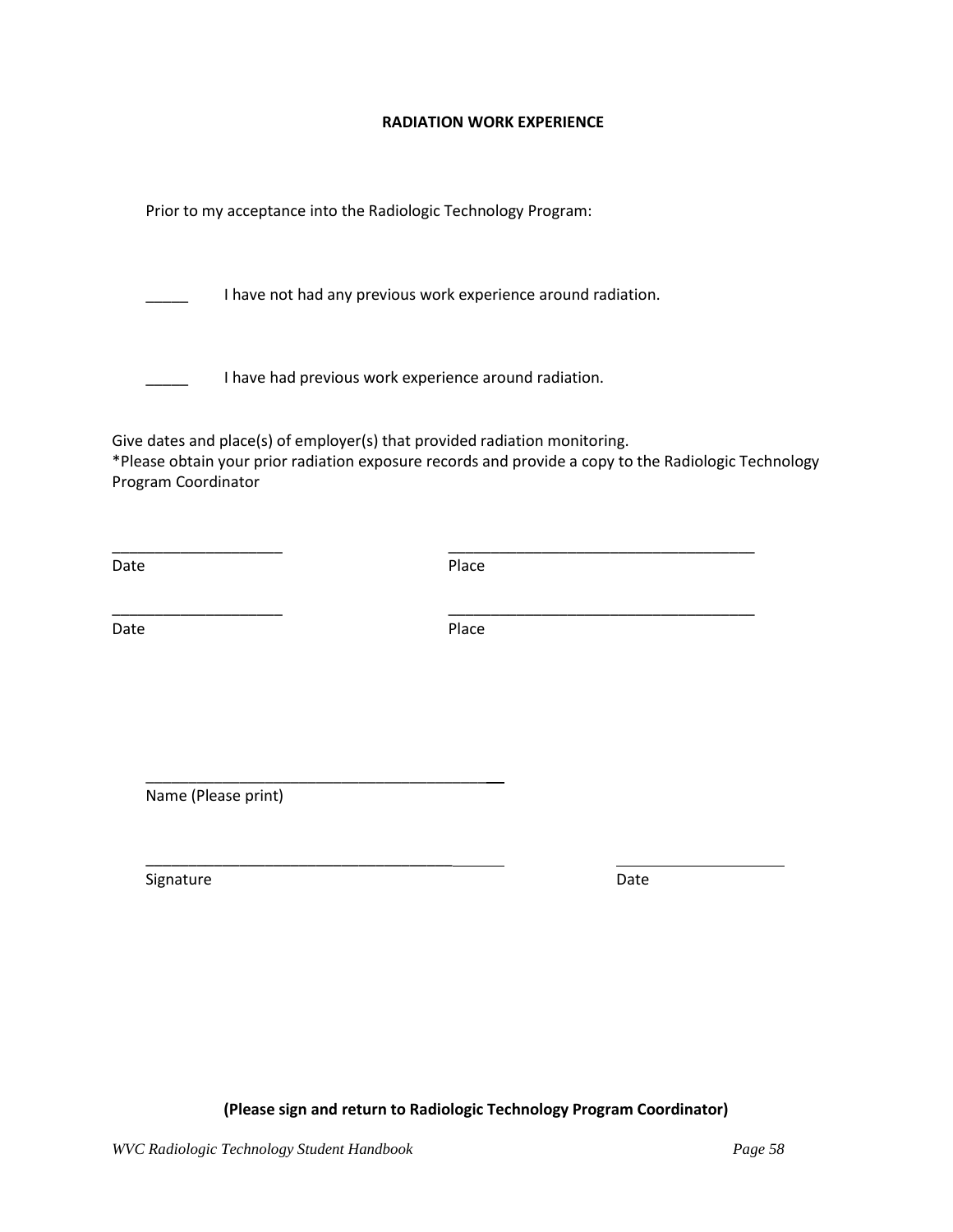This page intentionally left blank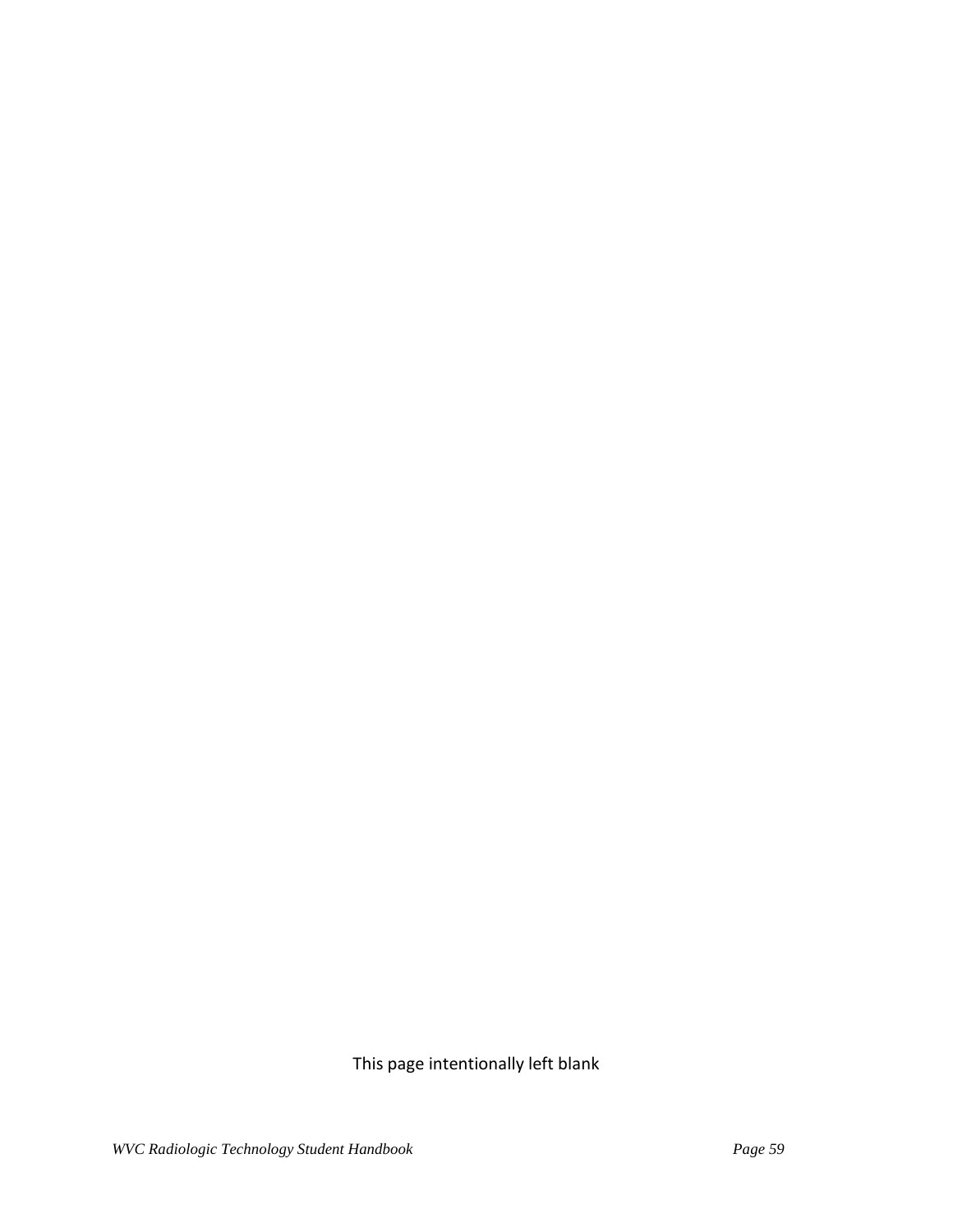## I have not had any previous work experience around radiation.

**RADIATION WORK EXPERIENCE**

I have had previous work experience around radiation.

Prior to my acceptance into the Radiologic Technology Program:

Give dates and place(s) of employer(s) that provided radiation monitoring. \*Please obtain your prior radiation exposure records and provide a copy to the Radiologic Technology Program Coordinator

Date **Date** Place

\_\_\_\_\_\_\_\_\_\_\_\_\_\_\_\_\_\_\_\_ \_\_\_\_\_\_\_\_\_\_\_\_\_\_\_\_\_\_\_\_\_\_\_\_\_\_\_\_\_\_\_\_\_\_\_\_

\_\_\_\_\_\_\_\_\_\_\_\_\_\_\_\_\_\_\_\_ \_\_\_\_\_\_\_\_\_\_\_\_\_\_\_\_\_\_\_\_\_\_\_\_\_\_\_\_\_\_\_\_\_\_\_\_

Date **Date** Place

Name (Please print)

\_\_\_\_\_\_\_\_\_\_\_\_\_\_\_\_\_\_\_\_\_\_\_\_\_\_\_\_\_\_\_\_\_\_\_\_\_\_\_\_

\_\_\_\_\_\_\_\_\_\_\_\_\_\_\_\_\_\_\_\_\_\_\_\_\_\_\_\_\_\_\_\_\_\_\_\_

Signature Date

*Student Copy*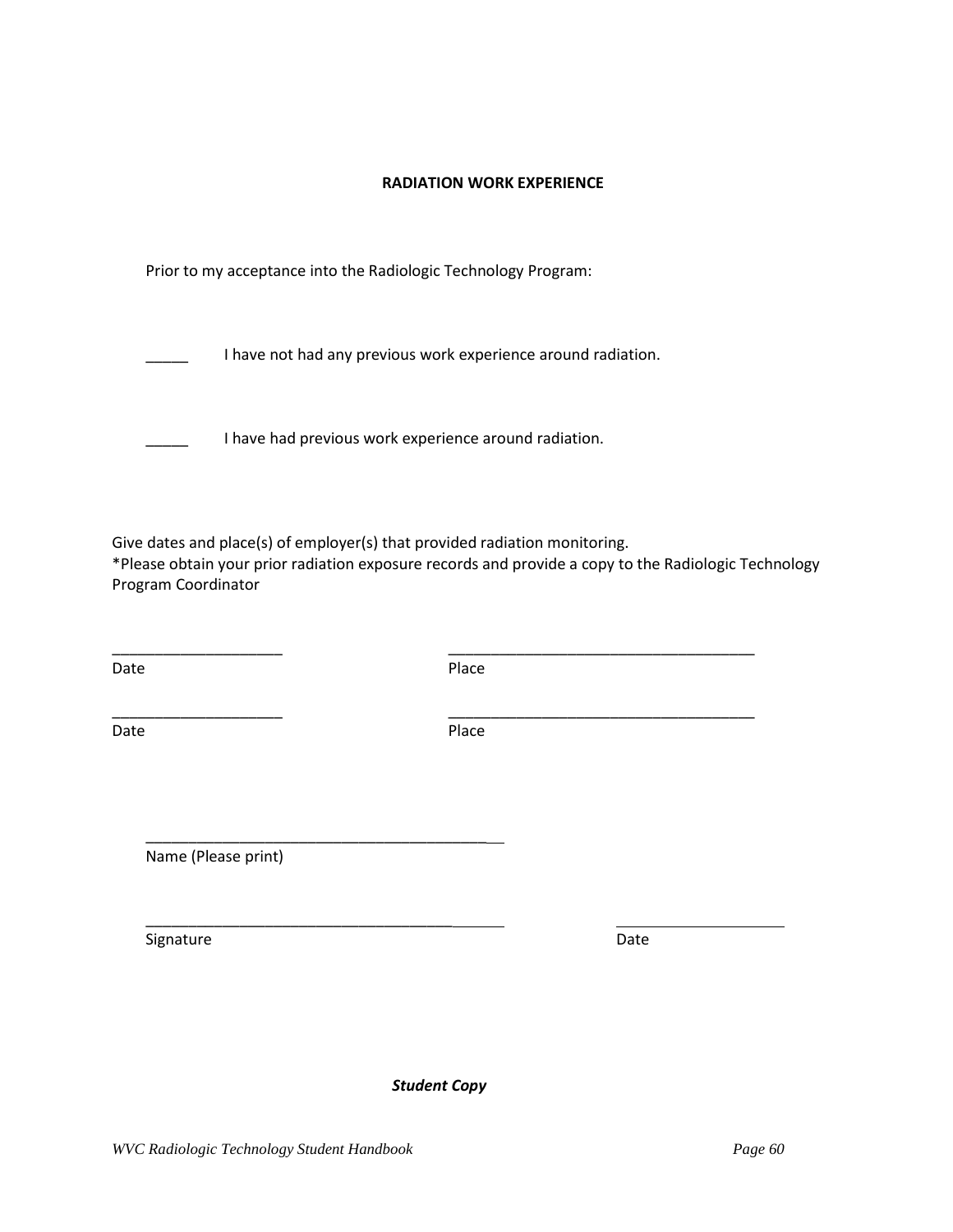This page intentionally left blank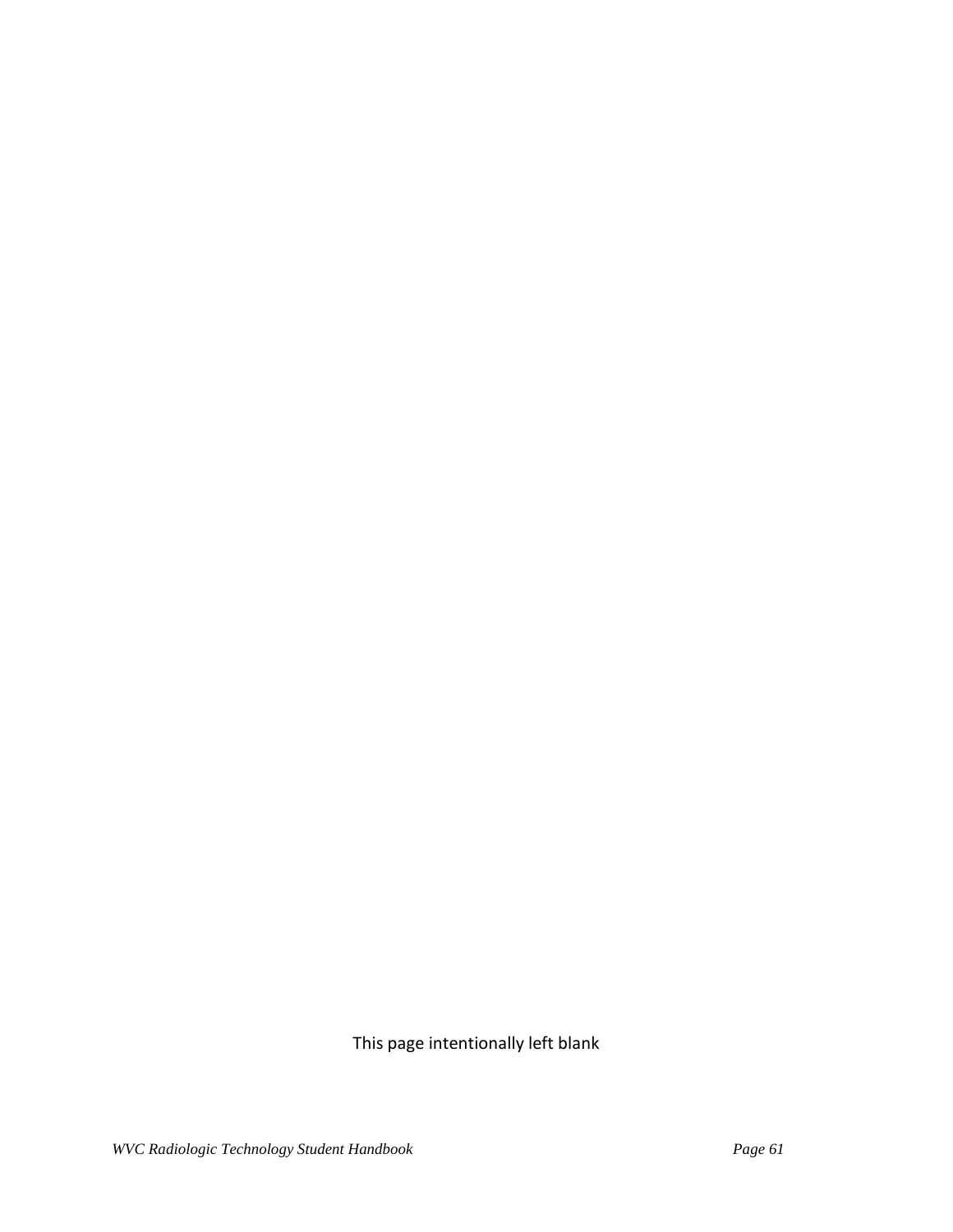#### **WENATCHEE VALLEY COLLEGE RADIOLOGIC TECHNOLOGY STUDENT AGREEMENT**

I understand that, as a Radiologic technology student, I am a member of a profession which places me in a position of confidence, requiring the utmost discretion and professionalism to protect those with and for whom I work. I acknowledge that, as a member of the radiologic technology profession, I have a responsibility to act in a manner consistent with the essential attributes of the profession. In this regard:

\_\_\_\_\_ I agree to protect the privacy of faculty, peers, patients, family members of patients or assigned clinical facility by not inappropriately disclosing confidential information about them that is disclosed to me in my capacity as a WVC radiologic technology student. This includes discussion or posting of information on any electronic venue or leaving open access to an open desktop or hard drive.

I have/will read the syllabi of the courses. I also understand the grading standards that require a letter grade of 'B' - 80% or higher in order to attain a passing grade in the RADT courses and remain in the program. I understand that it is my responsibility to monitor my academic and clinical progress.

I agree that I will conduct myself in a manner that exhibits professional values and in accordance with the ASRT Code of Ethics, ARRT requirements for application for registry and the Practice Standards. I will maintain and uphold the policies of Wenatchee Valley College, the WVC Radiologic Technology program and clinical education facilities I am assigned.

I will not condone or participate in any activities of academic dishonesty, including, but not limited to, plagiarism, cheating, stealing or copying another's assigned work, or lying about any situation. I will not recreate any items or portions of an exam for my own use, or for use of others, during my enrollment in the Radiologic Technology Program. I will sign my own papers and other documents with my name or initials and will not forge any other person's name on my coursework, including attendance sheets.

I understand that I must keep my Allied Health Admissions Records current throughout the Program as indicated by the Immunization Tracker. Failure to do so will result in the inability to be a part of the clinical draw or be admitted to any clinical education center, which may result in the inability to complete course work.

I understand that out-of-town clinical education assignments are to be expected. I further understand that transportation, housing, and additional required clinical expenses are my responsibility for any clinical assignment.

\_\_\_\_\_ I release my assigned clinical education centers and its employees, agents, and volunteers from all liability relating to participation in any training program at the facilities.

\_\_\_\_\_I understand that I may be exposed to ionizing radiation, and risk infection by, infectious diseases. Infectious diseases include, but are not limited to, HIV, meningitis and hepatitis.

\_\_\_\_\_I certify, to the best of my knowledge, all statements made on the required forms in this handbook are true.

Lagree to inform the Associate Dean of Allied Health on the next business day if my status regarding legal convictions changes.

\_\_\_\_\_\_\_\_\_\_\_\_\_\_\_\_\_\_\_\_\_\_\_\_\_\_\_\_\_\_\_\_\_\_\_\_\_\_\_\_\_\_\_\_\_\_\_\_\_

Name (Please print)

Signature **Date** 

**(Please read and if in agreement initial each line and sign. Return to RADT Program Coordinator)**

\_\_\_\_\_\_\_\_\_\_\_\_\_\_\_\_\_\_\_\_\_\_\_\_\_\_\_\_\_\_\_\_\_\_\_\_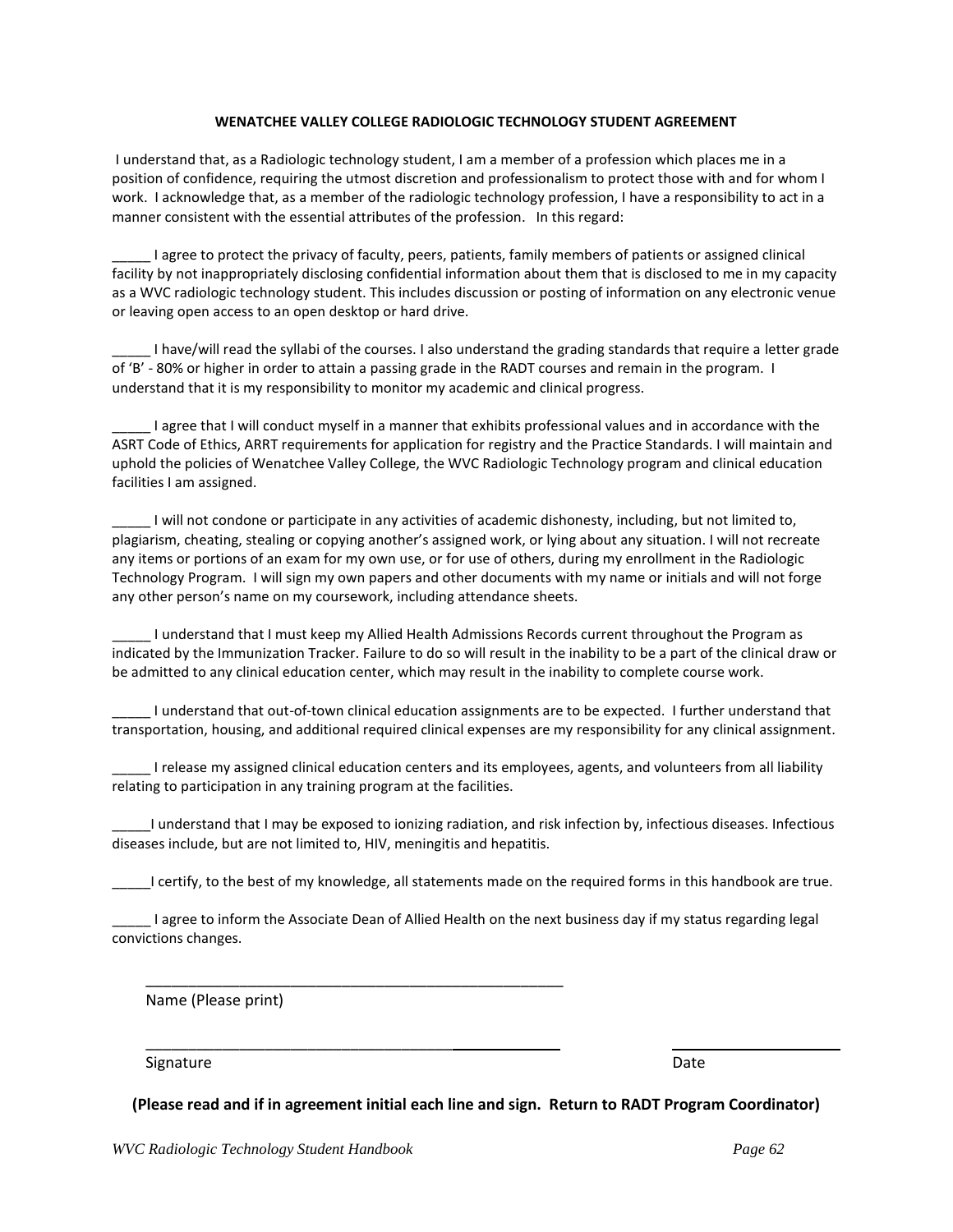This page intentionally left blank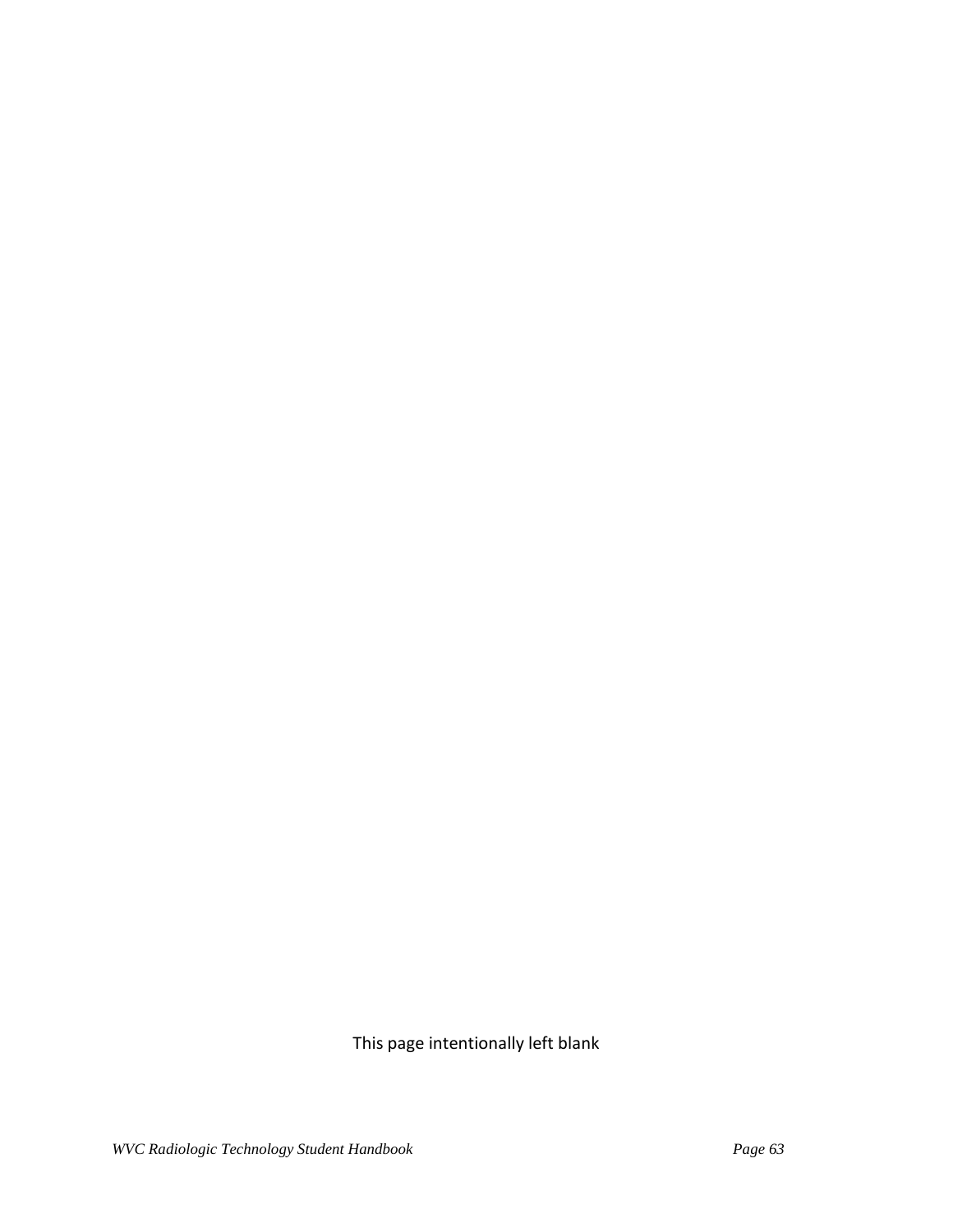#### **WENATCHEE VALLEY COLLEGE RADIOLOGIC TECHNOLOGY STUDENT AGREEMENT**

I understand that, as a Radiologic technology student, I am a member of a profession which places me in a position of confidence, requiring the utmost discretion and professionalism to protect those with and for whom I work. I acknowledge that, as a member of the radiologic technology profession, I have a responsibility to act in a manner consistent with the essential attributes of the profession. In this regard:

\_\_\_\_\_ I agree to protect the privacy of faculty, peers, patients, family members of patients or assigned clinical facility by not inappropriately disclosing confidential information about them that is disclosed to me in my capacity as a WVC radiologic technology student. This includes discussion or posting of information on any electronic venue or leaving open access to an open desktop or hard drive.

I have/will read the syllabi of the courses. I also understand the grading standards that require a 'B' - 80% or higher in order to attain a passing grade in the RADT courses and remain in the program. I understand that it is my responsibility to monitor my academic and clinical progress.

I agree that I will conduct myself in a manner that exhibits professional values and in accordance with the ASRT Code of Ethics, ARRT requirements for application for registry and the Practice Standards. I will maintain and uphold the policies of Wenatchee Valley College, the WVC Radiologic Technology program and clinical education facilities I am assigned.

I will not condone or participate in any activities of academic dishonesty, including, but not limited to, plagiarism, cheating, stealing or copying another's assigned work, or lying about any situation. I will not recreate any items or portions of an exam for my own use, or for use of others, during my enrollment in the Radiologic Technology Program. I will sign my own papers and other documents with my name or initials and will not forge any other person's name on my coursework, including attendance sheets.

I understand that I must keep my Allied Health Admissions Records current throughout the Program as indicated by the Immunization Tracker. Failure to do so will result in the inability to be a part of the clinical draw or be admitted to any clinical education center, which may result in the inability to complete course work.

\_\_\_\_\_ I understand that out-of-town clinical education assignments are to be expected. I further understand that transportation and housing are my responsibility for any clinical assignment.

\_\_\_\_\_ I release my assigned clinical education centers and its employees, agents, and volunteers from all liability relating to participation in any training program at the facilities.

I understand that I may be exposed to ionizing radiation, and risk infection by, infectious diseases. Infectious diseases include, but are not limited to, HIV, meningitis and hepatitis.

\_\_\_\_\_I certify, to the best of my knowledge, all statements made on the required forms in this handbook are true.

Lagree to inform the Associate Dean of Allied Health on the next business day if my status regarding legal convictions changes.

Name (Please print)

Signature Date Date Date of the Date Date of the Date Date Date Date of the Date Date Date of the Date of the D

*Student Copy*

\_\_\_\_\_\_\_\_\_\_\_\_\_\_\_\_\_\_\_\_\_\_\_\_\_\_\_\_\_\_\_\_\_\_\_\_\_\_\_\_\_\_

\_\_\_\_\_\_\_\_\_\_\_\_\_\_\_\_\_\_\_\_\_\_\_\_\_\_\_\_\_\_\_\_\_\_\_\_